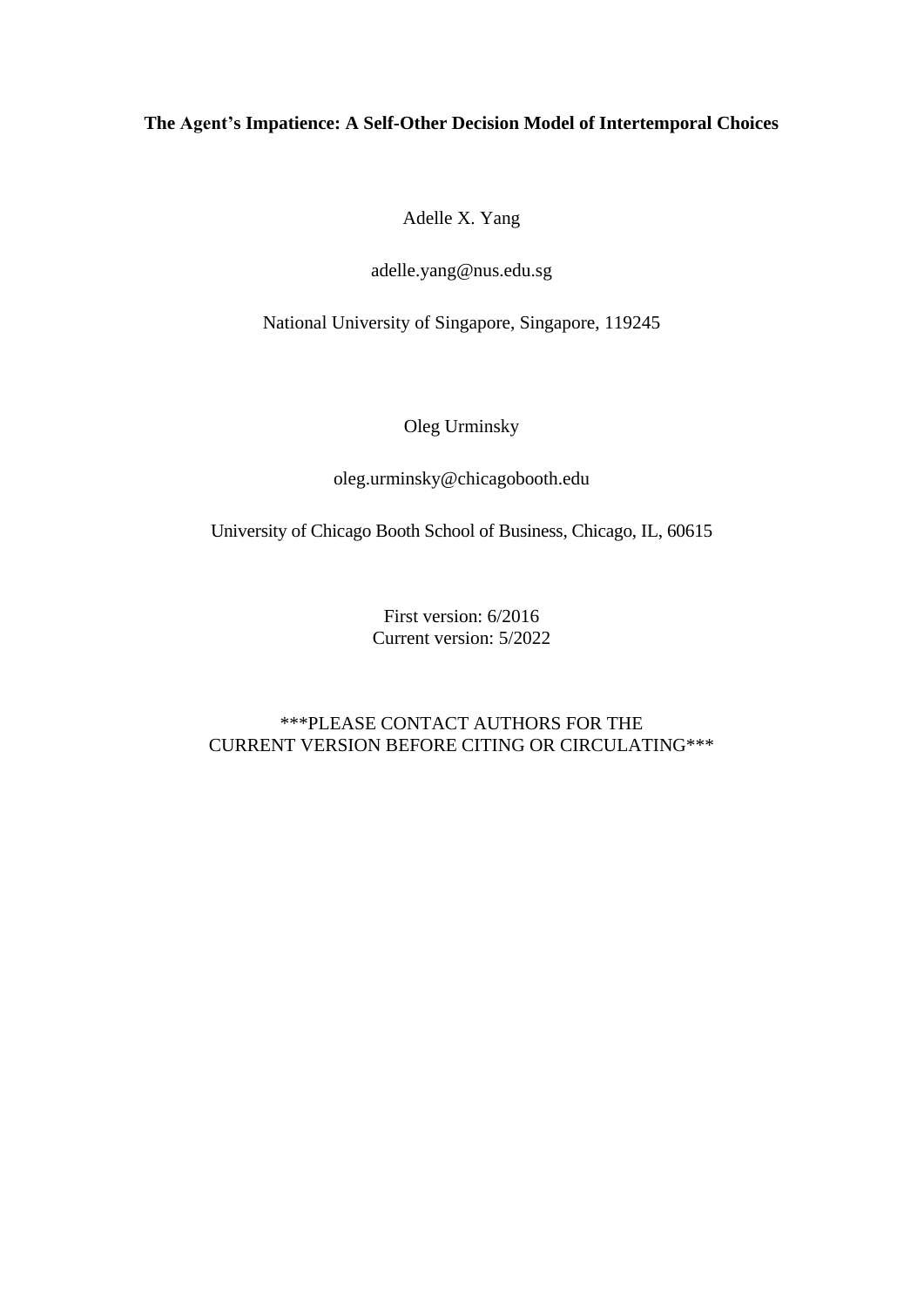# **The Agent's Impatience: A Self-Other Decision Model of Intertemporal Choices Abstract**

Intertemporal choices represent one of the most common and fundamental tradeoffs in consumer decision-making. While prior research has focused on choices made for oneself, intertemporal choices often involve one individual choosing on behalf of another individual. How do intertemporal choices made for another person differ from similar choices made for oneself? This research introduces the first self-other decision model, incorporating a distinction between vicarious utility and reactive utility. In thirteen experiments  $(N = 4,799)$ involving decisions between peers, we test model-derived hypotheses. We confirm, per the model, that when intertemporal choices are made for a specified other person, the choices are typically more "impatient" than an otherwise identical choice for oneself. This finding is contrary to what previous studies have assumed, predicted, and reported when using abstract and unspecified recipients. Consistent with model predictions, "agent's impatience" is attenuated when the decision-maker expects a delay in the anticipated affective reactions from the recipient and is moderated by contextual and individual differences that reduce reliance on visualization in decision-making. This research sheds new light on interpersonal consumer behaviors and highlights the pivotal role of anticipated affective reactions as a source of reactive utility in interpersonal decision-making.

*Keywords*: intertemporal choice, self-other decision-making, reactive utility, interpersonal affective feedback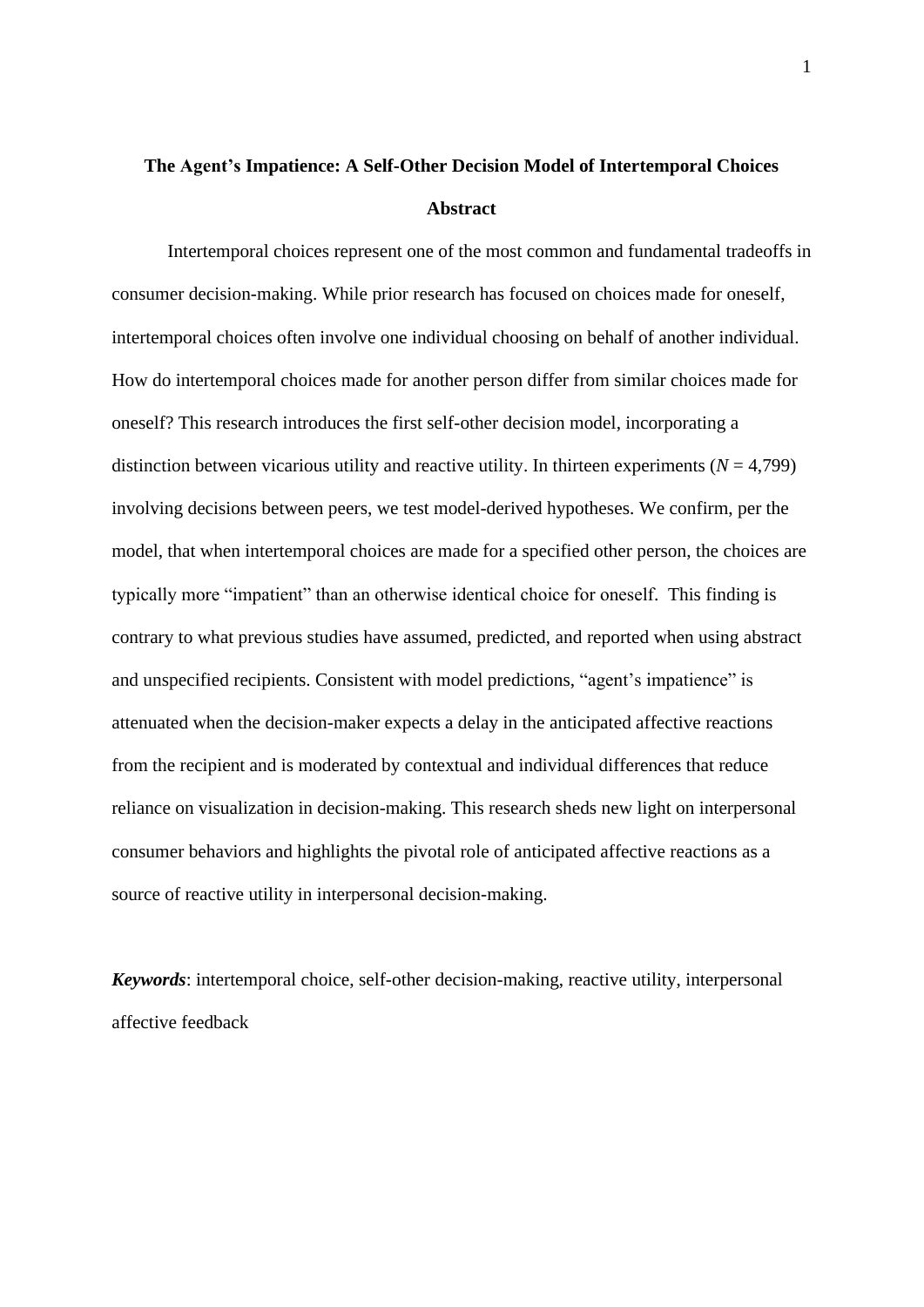How does a person choose between an immediately gratifying option (i.e., a "smallersooner" option) and an alternative that yields greater long-term benefits (i.e., a "larger-later" option)? Such intertemporal tradeoffs underlie a broad range of decisions, including daily consumer choices (e.g., purchasing the current state-of-the-art laptop vs. waiting a few months to buy the next-generation model), financial planning (e.g., spending now vs. saving to enable more spending later), managerial decisions (e.g., maximizing immediate revenue vs. maximizing sustainable long-term performance), medical decisions (e.g., receiving unpleasant vaccines now vs. being exposed to health risks later), and career decisions (e.g., earning a lower salary now vs. studying for a higher degree to earn a higher salary later). A large research literature has examined how people resolve the fundamental tradeoff between value and time in these choices (e.g., see Frederick, O'Donoghue & Rabin 2002; Soman et al., 2005; Urminsky & Zauberman 2015 for reviews).

Consumers live in a world that is not only dynamic, but also social—involving not only tradeoffs between the present and the future, but also interactions between oneself and other people. While intertemporal choice has been studied primarily in terms of individual decisions made for oneself, many intertemporal choices involve a recipient other than the decision-maker. When a person makes a proxy decision, selects a gift, or gives advice and recommendations to a peer (e.g., friends, acquaintances), the decision-maker is making a tradeoff between the smaller-sooner and larger-later options that will have a direct impact on the peer recipient and also may have an indirect impact on themselves.

This research investigates how a decision-maker resolves intertemporal tradeoffs for a peer recipient, and how the resulting decision differs from making an otherwise equivalent decision for oneself. To date, limited research exists on self-other intertemporal choices. Prior theories have focused primarily on the role of egocentric preference projection and adjustment processes in shaping these choices (e.g., Ziegler & Tunney, 2012). By focusing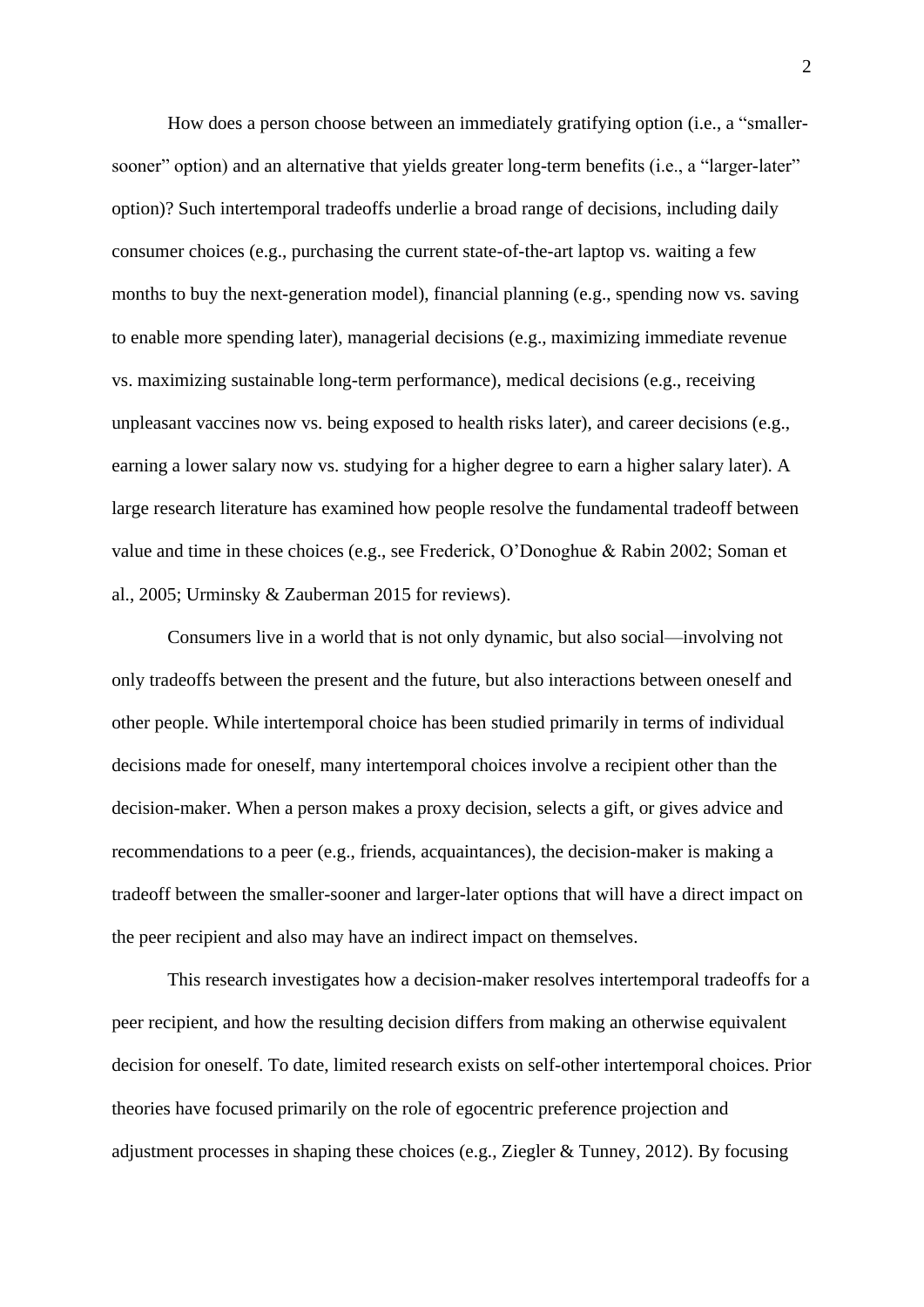on projection accuracy, this approach treats an intertemporal choice for another person as a type of "guess and match" problem—estimating what the other person would want from a choice set and then attempting to match that estimated preference.

However, research suggests that self-other decision-making may also involve other critical factors. In particular, converging evidence shows that interpersonal affective feedback, such as verbal and nonverbal expressions of emotions, plays a distinct role in motivating and rewarding interpersonal choice (Niedenthal et al., 2010; Nikitin & Freund, 2019; Tsukiura & Cabeza, 2008; Yang & Urminsky, 2018). A decision for a peer therefore can involve intertemporal tradeoffs not only between "smaller-sooner" versus "larger-later" benefits for the peer, but also between "smaller-sooner" versus "larger-later" affective rewards for the decision-maker. This insight gives rise to new predictions for how an intertemporal choice for others differs systematically from such choices for oneself in ways that are distinct from previously posited or assumed.

In this paper, we first provide a review of both prior research on intrapersonal decision-making, including in the context of intertemporal choice, as well as relevant research typically neglected by such theories. We then develop a testable quantitative model of self-other intertemporal choices, expanding on standard models of intrapersonal intertemporal choice to incorporate the expected utility of interpersonal affective feedback. The inclusion of this factor in the model reveals novel predictions about differences between choices made for a peer compared to choices for oneself, distinct from predictions based on prior theorizing. Specifically, prior theories (and limited empirical studies) mostly speculated or reported that intertemporal choices for others reveal more "patience" than similar choices for oneself. In contrast, our model predicts that decisions are more "impatient" when made for others than oneself, an effect we refer to as "agent's impatience." In other words, we predict that people will be more likely to choose a more immediately gratifying, "smaller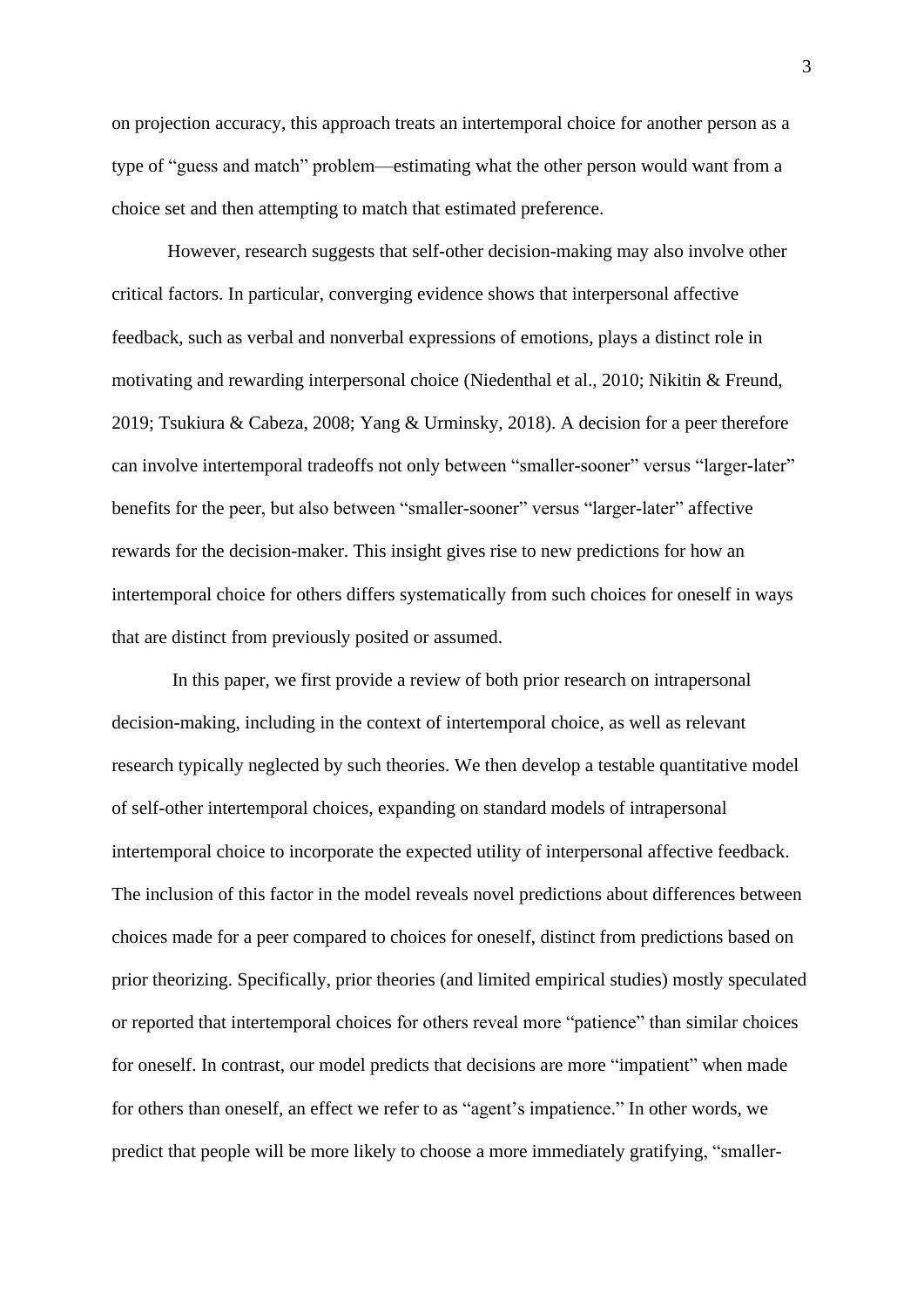sooner" option (vs. the "larger-later" option) for a similar peer than for themselves, all else equal. Our model also offers theoretical moderators (e.g., recipient specificity) that reconcile the present and previous findings and clarify when and why our primary predictions apply.

We then present thirteen experiments ( $N = 4,799$ ) that test the proposed agent's impatience effect and other key model predictions across a diverse set of intertemporal choices for peers (e.g., proxy decisions, gift giving, and consumer recommendations). Our findings support these predictions and showcase a strong agent's impatience effect. Moreover, we find that agent's impatience is moderated by the timing (i.e., immediate vs. delayed) of interpersonal affective feedback, the specificity of the peer recipient (i.e., choosing for a specified and imaginable recipient vs. an unspecified abstract recipient), and individual differences in the decision-maker's tendency to engage in visualization in the decision process. Our findings challenge currently prevalent models of self-other decision making that rely solely on intrapersonal processes and outcomes and demonstrate the importance of incorporating anticipated affective consequences in theories of self-other decisions. These insights may benefit fellow researchers in studying interpersonal decisionmaking, a burgeoning area of research that has wide-reaching implications for marketing practice and consumer welfare.

# **THEORETICAL DEVELOPMENT AND MODEL**

#### *Intertemporal Choices for Self versus for Other*

In an intertemporal choice, a person chooses between a smaller-sooner (*SS*) option, often immediate, and a larger-later (*LL*) option. To understand how people make these choices, various normative or behavioral models of temporal discounting have been proposed and tested (see reviews in Doyle 2013, Soman et al., 2005; Urminsky & Zauberman, 2015),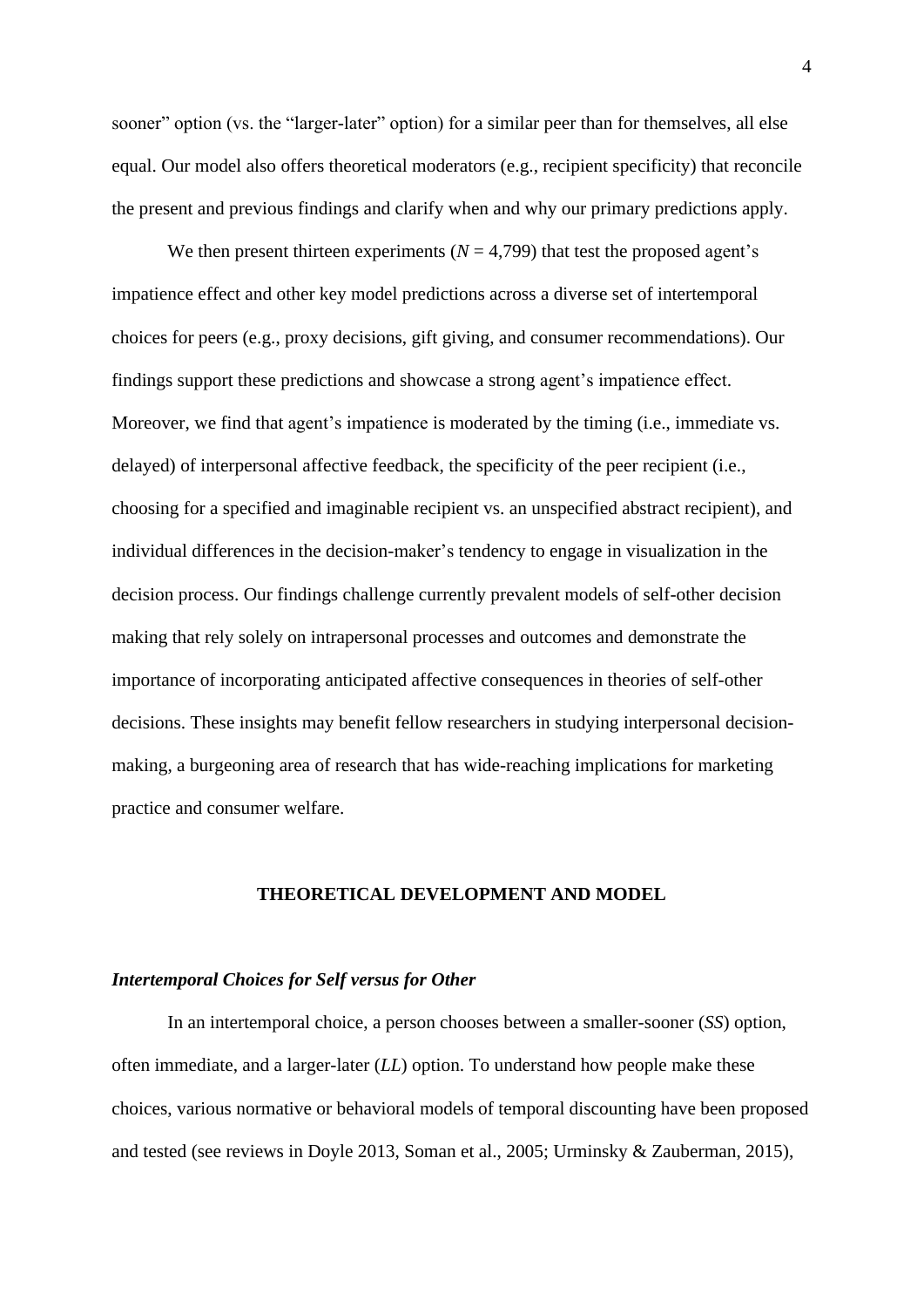typically with a focus on the causes of individual impulsivity and myopia which may contribute to negative welfare consequences for the decision-maker. In these models, the decision-maker's likelihood of choosing *SS* over *LL* options, often represented as an individual-level discount factor, is widely considered as capturing their general level of "impulsivity".

When a decision-maker chooses on behalf of another person—such as when acting as an agent to whom the decision has been delegated, making a gift choice, or giving advice and recommendations—the decision-maker does not expect to experience the value of the outcomes personally. Instead, she imagines the respective decision outcomes and how they will influence the recipient. These choices typically involve a peer as the recipient, such as a friend, a colleague, a neighbor, or an acquaintance, who is specified and imaginable to the decision-maker. These types of choices are distinct from non-peer principle-agent decisions in which additional factors may be involved, such as policy-makers' decisions for the general public, or parents' decisions for children (see also Liu et al., 2019).

The decision process in such choices, made for peer recipients, has been understood typically through the lens of an anchoring-and-adjustment process of social projection (e.g., (Epley et al., 2004; Krueger, 2007; Van Boven & Loewenstein, 2003). In this process, a decision-maker forms beliefs about the recipient's preferences by first anchoring on one's own preferences and then potentially adjusting from that, based on salient cues of self-other difference (Epley et al., 2004; Van Boven & Loewenstein, 2003). For an intertemporal choice, these projected values may include both the static evaluation of outcomes and the personal discount factor that determines the reduction in value due to delay. Potential cues determining adjustment may include self-other differences and in-group vs. out-group differences (e.g., Jones & Rachlin, 2006; Mullen et al., 1992; cf. Orhun and Urminsky 2013). However, because explicit knowledge about self-other differences is not always available,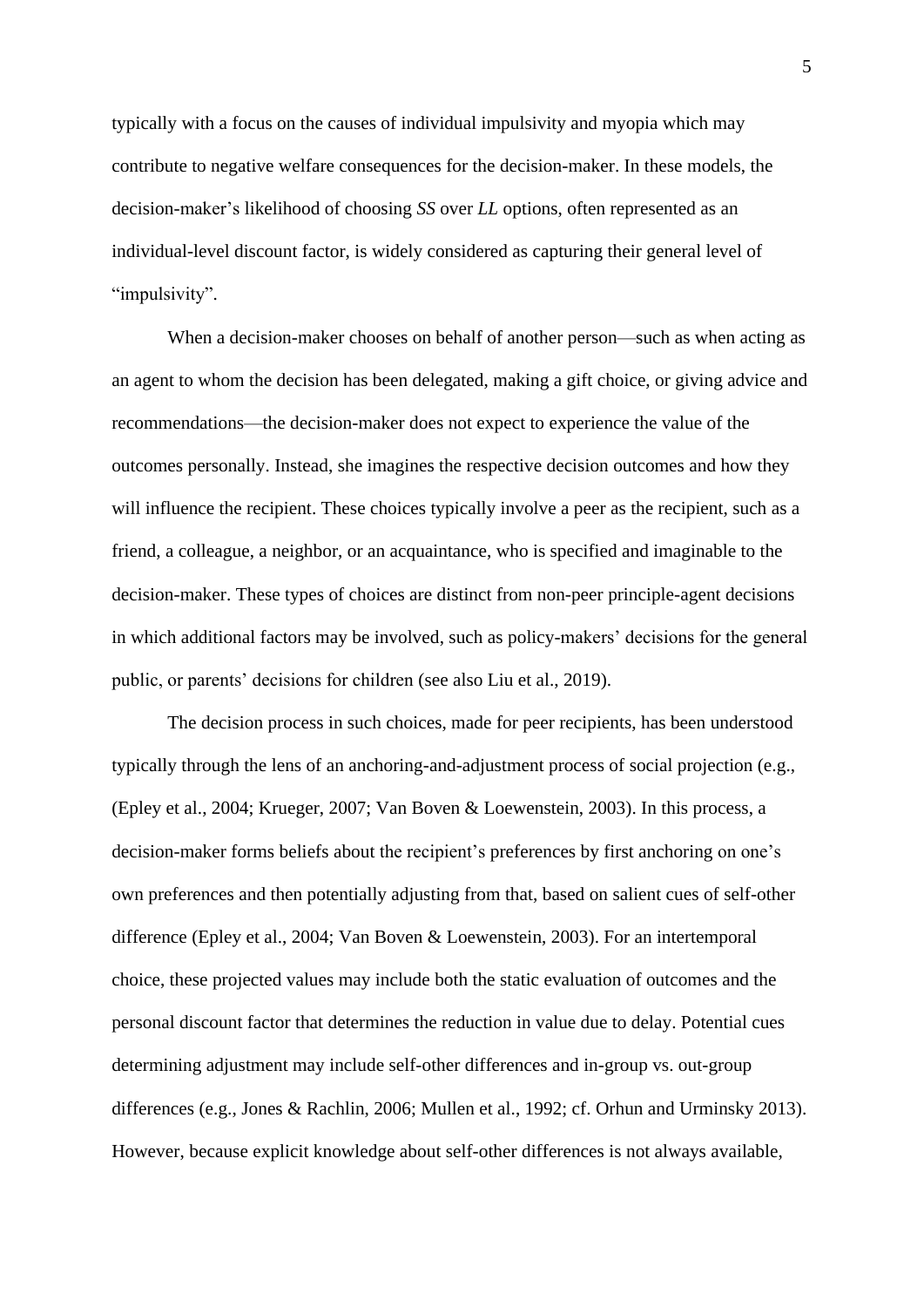and inferences of such differences are often effortful, people tend to stay close to their selfanchor, insufficiently adjusting when assessing the preferences of others (Epley et al., 2004; Eyal et al., 2018; Tamir & Mitchell, 2013). Therefore, to the degree that choices for a peer recipient are based on self-anchored beliefs, choices for others will often be highly similar to choices for oneself.

In the specific context of intertemporal choices, the social distance between the decision-maker and the recipient results in psychological distance that has been theorized to mitigate the temptation to choose a more immediate *SS* option over an *LL* option (Hoch & Loewenstein 1991; Kim, Schnall, & White, 2013; Metcalfe & Mischel 1999). Accordingly, prior research has posited that intertemporal choices made for another person, even when highly similar to oneself, would be less "impatient" than choices for oneself (e.g., Albrecht et al., 2011; Pronin, Olivola, and Kennedy 2008; Ziegler & Tunney, 2012). Notably, this prediction relies on the implicit assumption that the decision for the other person should be made by choosing based on one's own preferences projected onto the other person, and failed to do this due to the increased psychological distance between the decision-maker and the consumption reward.

There are, however, compelling reasons to reconsider the prediction that people will make less impatient choices for their peers, in light of recent research. While we agree that a "guess and match" process can be one important component of interpersonal decision making, we posit that a second important component has been omitted in this analysis. We argue that making choices for peers is not merely a guessing game that the decision-maker performs in isolation. What is missing is that decision-makers also anticipate the interpersonal consequences of their choices, including the positive or negative affective reactions that the decision recipient may have. This interpersonal, affect-rich feedback provides utility (Charlton et al., 2013; Jones & Rachlin, 2006) and can serve as a potent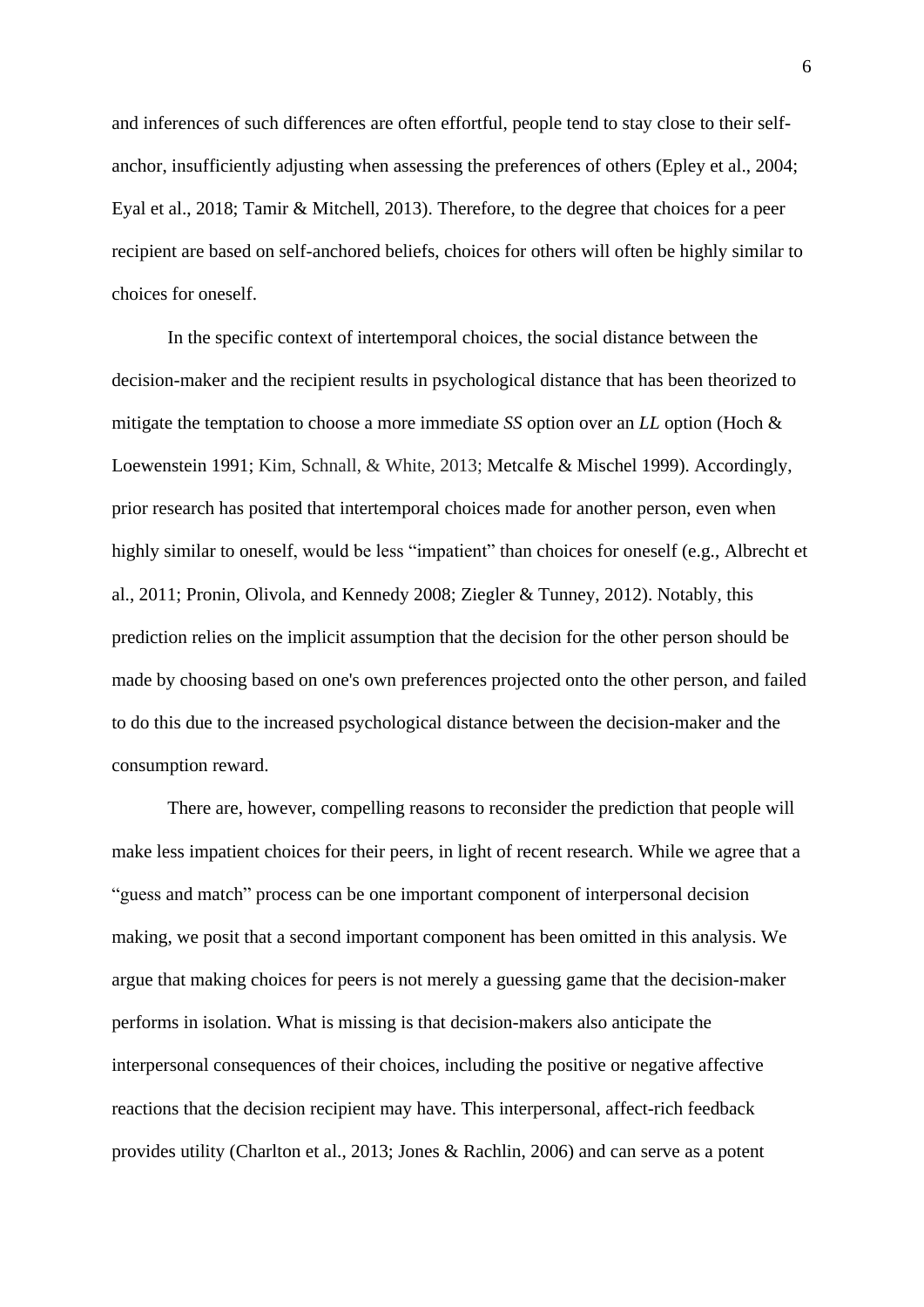reward or punishment that reinforces future behaviors, often in ways that differ from a cold, vicarious consideration of the recipient's estimated welfare (de Waal, 2008; Preston & de Waal, 2002; Rand et al., 2014; Yang & Urminsky, 2018). We suggest that understanding intertemporal choices for others requires taking interpersonal affective feedback into consideration, because choice for others involves not only evaluating *indirect* utility outcomes, but also anticipating and maximizing the *direct* interpersonal affective outcomes for the decision-maker.

As such, we propose that intertemporal decisions for others should be thought of as guided by two related questions: "How will the *recipient* value either outcome?" and "How will *I* value the recipient's affective reaction to either outcome?" In utility terms, what we suggest is that a decision-maker choosing for a peer recipient may simultaneously consider the impact of their choice on two sources of utility: expected *vicarious utility,* obtained by vicariously valuing the benefit that the recipient is presumed to derive from the chosen outcome, and expected *reactive utility*, obtained by experiencing the recipient's verbal and nonverbal affective reactions in response to the realization of the chosen outcome.

Although these two factors sometimes overlap in decision-making, converging findings suggest that they primarily constitute different psychological processes. A large literature shows that the prediction of other people's internal preference states relies on a high-level perspective-taking process that is deliberate, effortful, and frequently miscalibrated (Epley, 2008; Eyal et al., 2018; Flavell, 1992; Van Boven et al., 2013; Van Boven & Loewenstein, 2005). By contrast, the anticipation of others' affective reactions tends to be spontaneous and dominates the regulation of behavior even in early stages of development (Baumeister et al., 2007; March & Fleer, 2017). In fact, there is ample evidence that perceptual cues central to the processing of interpersonal affective reactions take precedence in social cognition and interactions.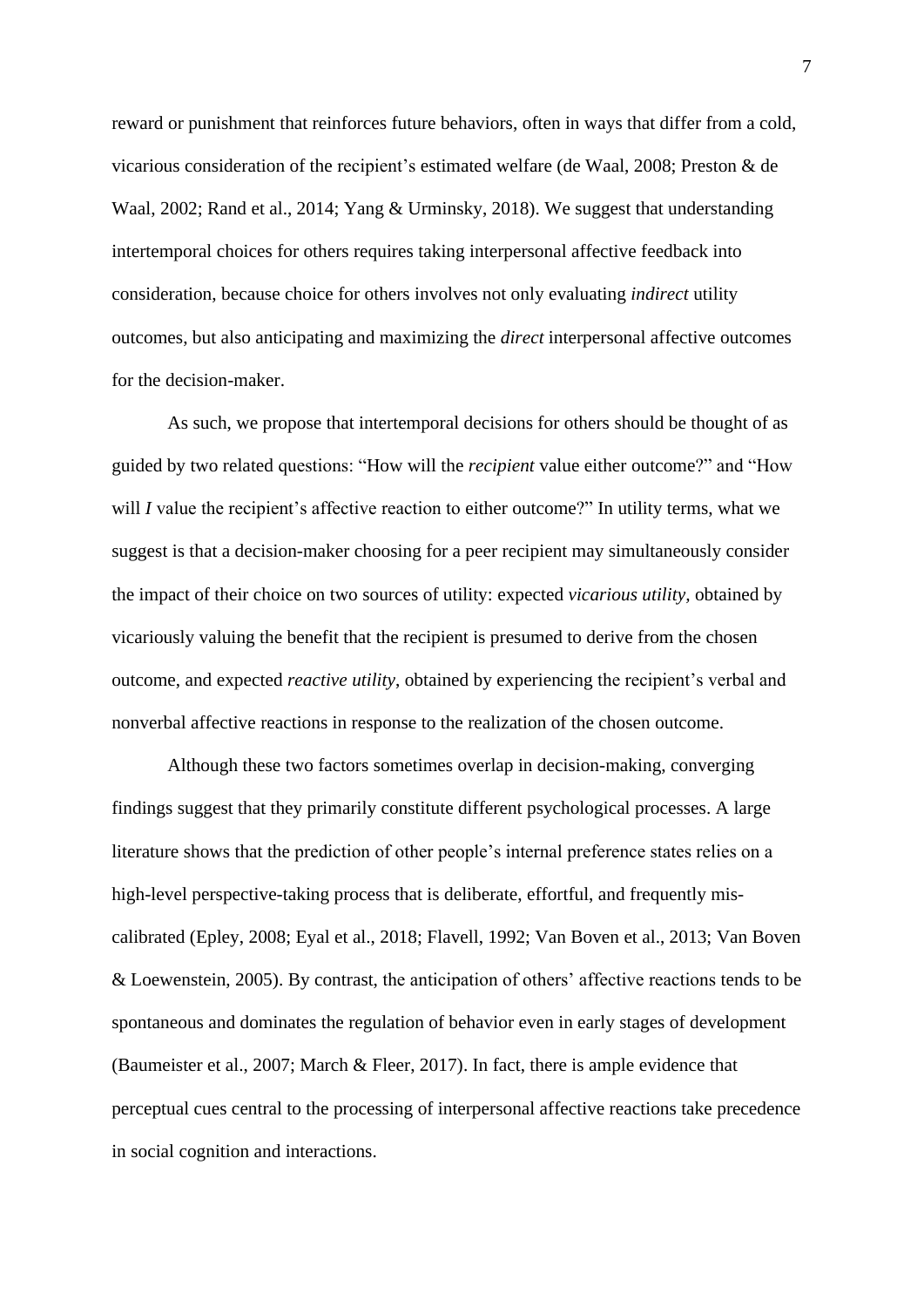For example, visual research finds that facial expressions of emotion attract attention faster than other stimuli and evoke automatic emotional responses (Calvo & Esteves, 2005; Stenberg et al., 1998; Young-Browne et al., 1977), suggesting a set of mechanisms specialized for processing such information (Farah, 2000; Fox, 2002; Hasselmo et al., 1989). The prioritized processing of these emotional cues is consistent with adaptive benefits to humans of optimizing social interactions (Calvo & Esteves, 2005; Fox, 2005). Given the prominent role of interpersonal affective reactions in capturing attention and evoking affective responses, it is not surprising that research in developmental psychology and neuroscience shows that external displays of affective reactions are highly effective as primary reinforcers that reward and motivate behaviors (Grossmann, 2010; Nikitin & Freund, 2019; Toates, 1988; Tronick, 1989; Tsukiura & Cabeza, 2008; Wang et al., 2018).

Bolstering the distinction between these processes, a growing body of research in social psychology and consumer behavior demonstrates that the anticipation of interpersonal affect exerts a direct influence on social behaviors in ways that differ from the self-other projection of preferences and attitudes (Galak et al., 2016; Garcia-Rada et al., 2019; Knapp & Hall, 2013; Wang et al., 2018; Yang & Urminsky, 2018). For example, prior research has found that people often select gifts that maximize the recipient's affective reactions even when such gifts fail to maximize the recipient's preference, due to less practical benefits (Yang & Urminsky, 2018; see also Garcia-Rada et al., 2019). Moreover, as interpersonal consequences are internalized during repeated social experiences, the anticipation of these consequences can shape social decisions both by providing concrete goals in impression management and by eliciting spontaneous behavioral responses that facilitate social goals (Gesiarz & Crockett 2015). These findings call into question the practice of treating interpersonal affective reactions merely as a downstream consequence of internal utility attainment in self-other decisions, such that interpersonal affective feedback is ignored or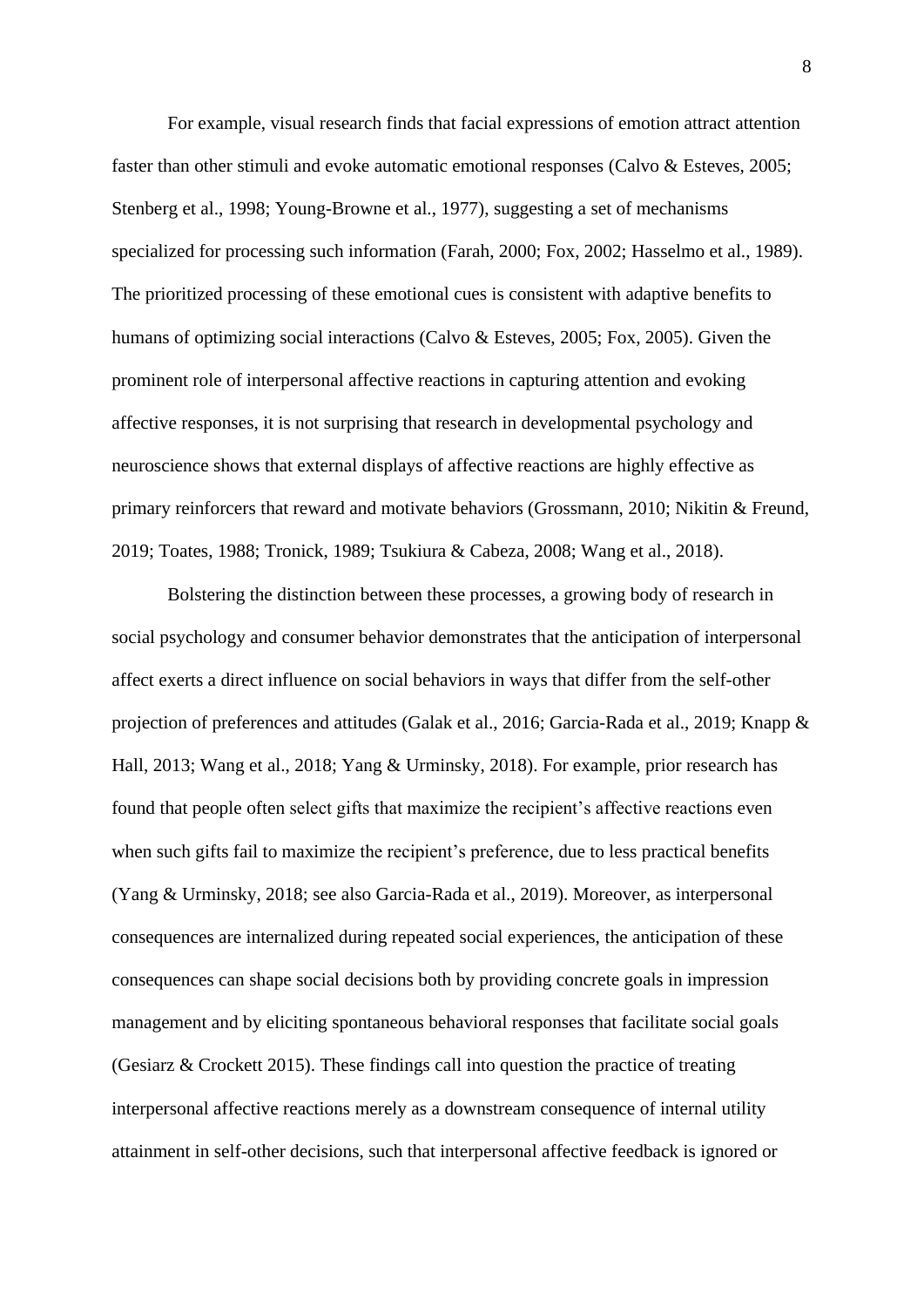treated as a signal of the success of preference matching, but is assumed to provide no value or utility per se.

We argue that vicarious and reactive expected utility both factor into interpersonal decisions. On the one hand, the assessment of expected vicarious utility is based on an estimate of the recipient's *internal* experience, so it primarily involves the decision-maker's projection of one's own preferences to the recipient (and potential adjustment if self-other differences in preference are salient to the decision-maker). On the other hand, because the assessment of expected reactive utility is based on an estimate of the recipient's *external* display of affect, it involves the decision-maker's mental simulation of the recipient's observable reactions (e.g., based on experience from past social interactions and social heuristics obtained from related experiences; de Waal, 2008; Gesiarz & Crockett, 2015; Preston & de Waal, 2002; Rand et al., 2014).

Next, we introduce a novel quantitative model of self-other intertemporal choices to formalize the above theorization. The model builds on a long history of quantitative timediscounting models and follows a standard discrete-choice framework (see Doyle 2013 for a detailed review). Committing to a quantitative model enables us to formulate a specific and falsifiable theory that incorporates differential effects of vicarious utility and reactive utility in the theorized process of decisions for others, that accounts for how they differ from decisions for oneself. A useful feature of the model is that it helps identify empirically testable predictions of moderators and boundary conditions, which guides the experimental studies in this paper and may inform empirical work in future research. The proposed model is certainly, at best, incomplete. Nevertheless, we believe the model is a useful starting point that can spur subsequent discussions and model improvements toward a more thorough and rigorous understanding of interpersonal decision making.

#### *A Decision Model of Self-Other Intertemporal Choice*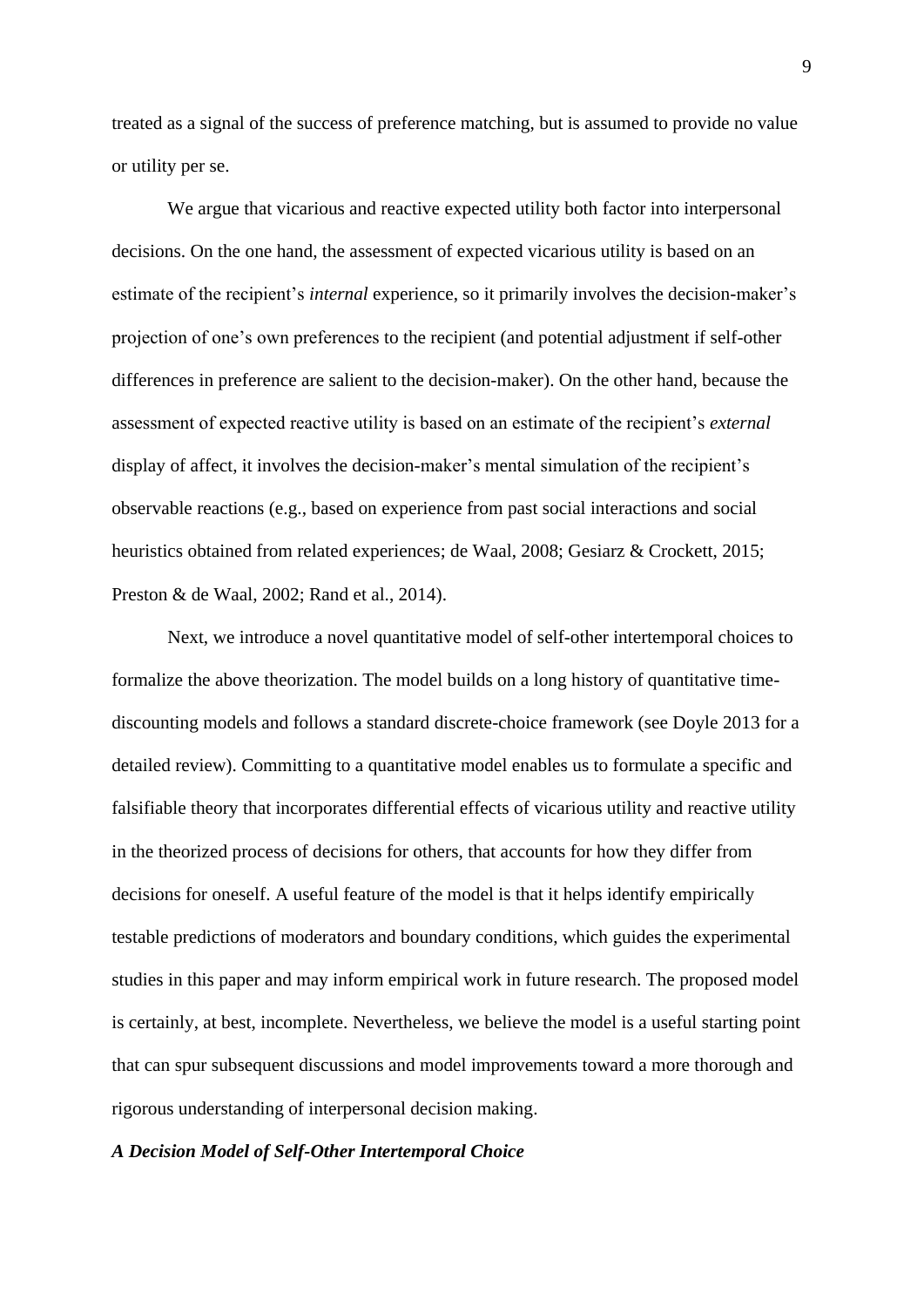Starting with the basic model of intertemporal choice for oneself, consider that person *i* faces an intertemporal choice today between *SS* and *LL* options. The current valuation of a future outcome  $x_t$  to be received at time *t* is typically denoted as  $f(t)x_t$ , where the individual's discount factor *f*(*t*) is a function of delay *t* and varies between 0 and 1. This generic function can take the form of one of many discounting models (see reviews in Doyle 2013 and Urminsky & Zauberman 2015), including exponential (Samuelson, 1937), hyperbolic (Mazur, 1987, 2001), and quasi-hyperbolic models (Laibson, 1997). We assume a quasihyperbolic model, with  $f(t) = \beta^D \delta^t$ , where  $\beta \in [0,1]$  is the present-bias parameter,  $\delta \in [0,1]$  is the long-run discount factor,  $D = 1$  if  $t > 0$ , and  $D = 0$  if  $t = 0$  (i.e., in the "current period" defined by  $t = 0$ , Jang and Urminsky 2022).

To extend the model,  $U_{ij}(x)$  will denote the time-dependent net subjective utility of each option *x* for person *i* when choosing for person *j.* Here, net subjective utility is defined as the sum of both positive and negative consequences of the choice, or "experiences of pleasure and pain" (Bentham 1789), thereby allowing disutility as well. When person *i*  chooses for themselves  $(i = i)$ , the expected utility of choosing option  $x_t$  (an option of magnitude *x* to be received at time *t*) is discounted to the time of the decision, namely,  $U_{ii}(x_t)$  $= f_i(t) \cdot V(x_t)$ . When person *i* chooses for another person *j*, however, we propose that the expected utility  $U_{ij}(x_t)$  of choosing  $x_t$  will be the weighted average of two components:

(1) 
$$
U_{ij}(x_t) = \varphi_{i} \left[ (1-w_{ij}) \cdot f_{ij}^{\mathcal{V}}(t) \cdot \mathbf{V}_{j}(x_t) + w_{ij} \cdot f_{i}^{\mathcal{R}}(T) \cdot \mathbf{R}_{ij}(x_t) \right]; f^{\mathcal{V}} f^{\mathcal{R}}, w \in [0,1]
$$

Based on research that cues of self-other differences are usually insufficiently incorporated and that people instead anchor on their own preferences (Epley et al., 2004; Tamir & Mitchell, 2013), we make a simplifying assumption that decision-makers believe that the outcome value to a (presumably similar) peer is the same as to the self:  $V_i(x_t)$  =  $V_i(x_t)$ . This is a relatively non-controversial assumption when considering monetary outcomes or goods that are similarly valued across individuals. However, this assumption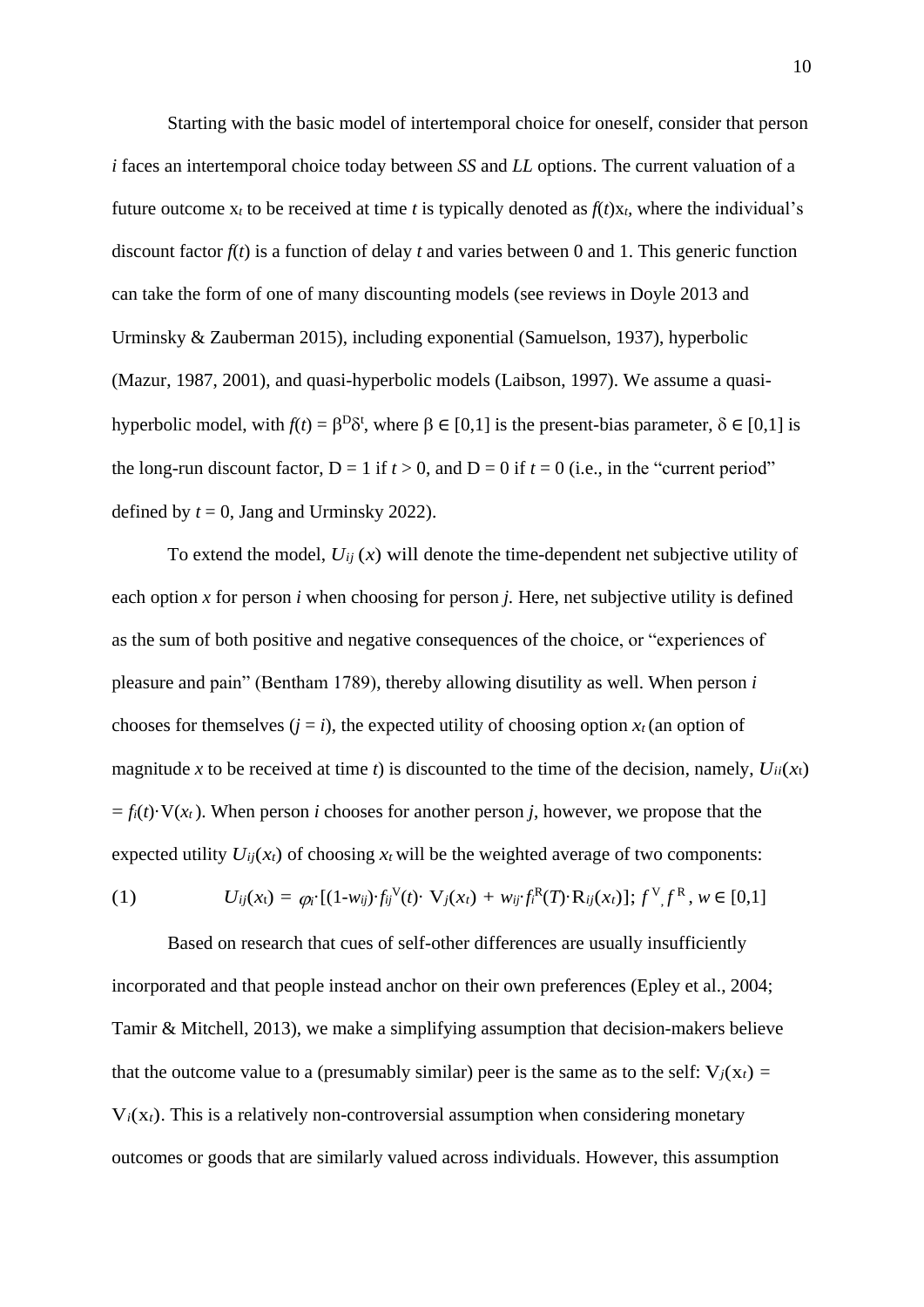should be relaxed when consumers have heterogenous preferences over the goods, particularly when the decision-maker has sufficiently specific knowledge about the recipient's preferences (Gino & Flynn, 2011), as we discuss in the General Discussion.

The second component involves the expected reactive utility,  $R_{ij}(x_t)$ . This is the utility that the decision-maker expects from observing the recipient reaction triggered by receiving the chosen goods. The extent of reactive utility is determined by the decision-maker's belief, at the time of choice, about the recipient reaction based on the decision-maker' mental simulation of that future social interaction, such as visualizing the recipient's facial expressions. While the value of reactive utility and of vicarious utility are likely correlated, expected reactive utility can deviate systematically from expected vicarious utility, as some goods are expected to evoke greater affective reactions than others, holding the economic value constant (Wang et al., 2018; Yang & Urminsky, 2018).

Given that temporal discounting applies not only to resources but also to the anticipation and evaluation of future interpersonal affective feedback (Charlton et al., 2012, 2013), both components are discounted by the decision-maker to the present. First, the recipient's future value is discounted to the recipient's presumed net present value. We assume that the decision-maker applies their own temporal discount factor,  $f_i(t)$ , under the assumption that they project their own impatience onto peers. As we discuss in the general discussion, the model predictions under this assumption will not necessarily hold in situations where decision-makers have a strong reason for believing that their recipients are more patient than them.

Second, the future reactive utility  $R_{ij}(x_t)$  is also discounted from the time of interpersonal affective feedback T (either at the time of receipt,  $T = t$ , or later,  $T > t$ ), by the decision-maker's discount function for affective feedback,  $f_i^R(T)$ . Theories of impulsivity suggest that outcomes that are more (vs. less) innately evaluable generate greater impulsivity.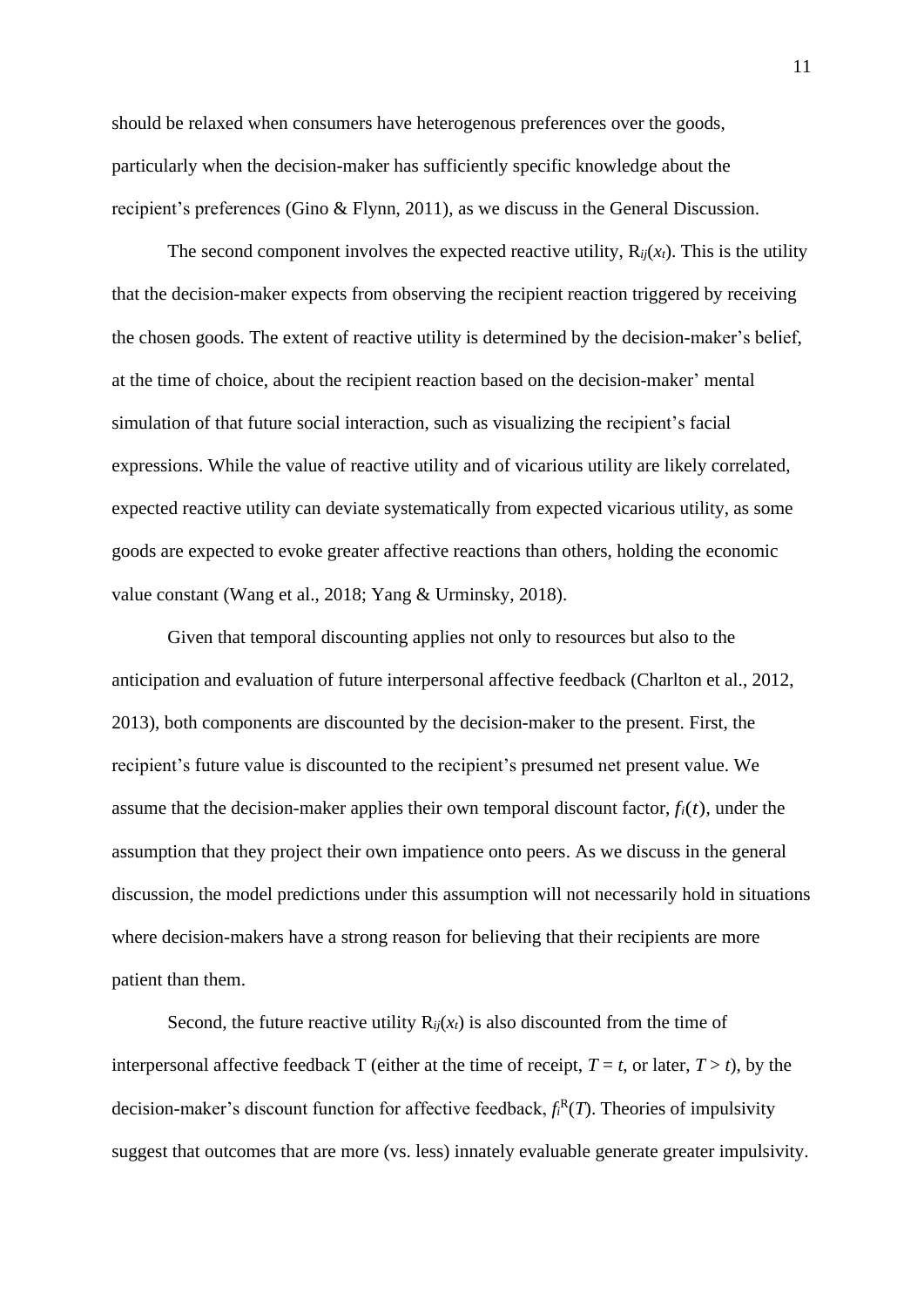Because the recipient's affective reactions are innately evaluable (e.g., (Gewirtz & Pehlez-Nogueras, 1992; Grossmann, 2010; Toates, 1988), they directly reward or punish the decision-maker with emotional payoffs, whereas the consumption outcome for the recipient influences the decision-maker vicariously and indirectly. Therefore, we propose that the future reactive utility from interpersonal affect will be discounted to the present more steeply than will value consumed by the self (see Loewenstein 1996), with  $f<sup>R</sup>(t) > f(t)$  for  $t > 0$ . For quasi-hyperbolic discounting (or for exponential discounting, setting  $\beta = 1$ ), these constraints are satisfied by  $f^{R}(t) = \beta^{D}(k\delta)^{t}$ , with  $k < 1$ .

Overall utility of an outcome is then a weighted average of the net present value of the two components. The relative weight placed on reactive utility depends on both the recipient and the decision-maker. To the extent that the decision-maker has more difficulty imagining a particular recipient's reactions with sensory details (i.e., compared to estimating the value to the recipient), the decision-maker will place less weight on reactive utility in the decision (denoted by a lower  $w_{ij} \in [0,1]$ ). In particular,  $w_{ij} = 0$  when the decision-maker chooses for an unspecified other person (e.g., abstract, generic, and nonidentified) whose reactions cannot be imagined. Furthermore, *wij* also depends on the individual differences in the decision-maker's propensity to anticipate and value future interpersonal affective outcomes. For instance, people who tend to anticipate and visualize others' affective reactions spontaneously can be deemed as placing more weight on reactive utility in making decisions for others relative to people who tend not to visualize and incorporate others' affective reactions.

Lastly, decision-makers may not always value recipients' outcomes to the full extent. For instance, some decision-makers are indifferent about others' welfare, and people generally value socially distant recipients' outcomes less (Jones and Rachlin 2006). When less concerned, the decision-maker expends fewer attentional resources in the decision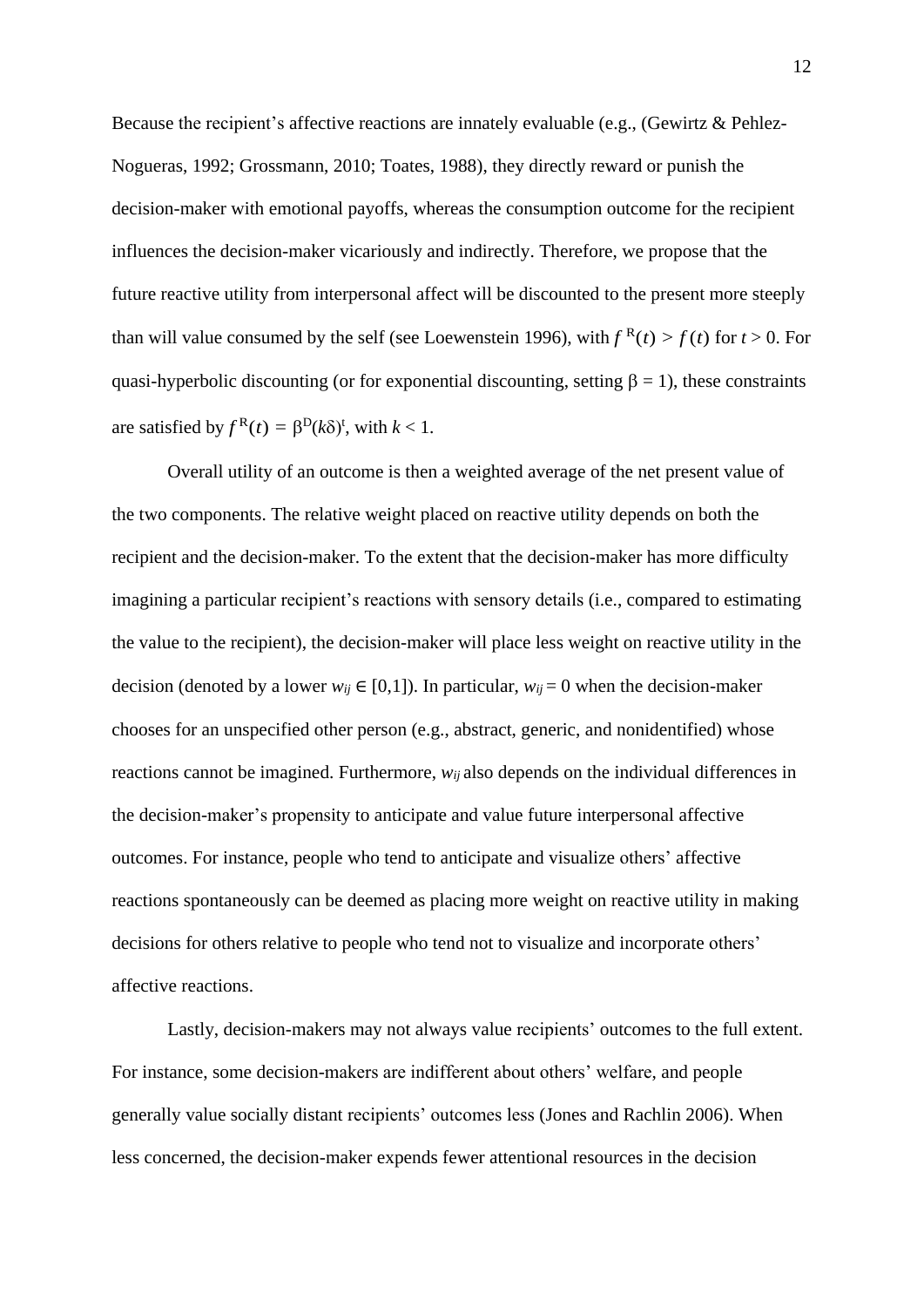process and is more likely to choose at random (e.g., choosing 50% *SS* vs. 50% *LL* on average). We can use a social discount factor  $\varphi_{ii} > 0$ , to denote the degree of concern and attention invested when choosing for another person. A low value of  $\varphi_{ij}$  thus represents less consideration of both vicarious and reactive utility when making a decision.

Taken together, the overall expected utility of choosing any option for a similar peer is represented by the following fully specified model:

(2) 
$$
U_{ij}(x_t) = \varphi_{ij} \cdot [(1 - w_{ij}) \cdot f_j(t) \cdot V_j(x_t) + w_{ij} \cdot f_i^{R}(T) \cdot R_j(x_t)]; \varphi_{ij} > 0, w_{ij}, f_i, f_i^{R} \in [0,1]
$$

After incorporating the additional assumptions discussed above, the utility from choices made for other reduces to the following:

(3) 
$$
U_{ij}(x_t) = \varphi_{ij} \cdot [(1 - w_{ij}) \cdot \beta^D \delta^t \cdot V_i(x_t) + w_{ij} \cdot \beta^D (k \delta)^T \cdot R_i(x_t)]; \beta, \delta \in [0,1], k < 1
$$

Defining *g* as a monotonically increasing function with range in [0,1] (such as the logit):

(4) 
$$
P_{ij}(SS/\{SS, LL\}) = g(U_{ij}(SS) - U_{ij}(LL))
$$

Person *i* is more likely to choose one option over another for recipient *j* to the degree that it provides person *i* with greater discounted expected utility.

We introduce three simplifying assumptions that are commonly reasonable in intertemporal choices for peer recipients: *(1)* the *SS* option is in the present period ( $t = 0$ ), *(2)* the decision-maker anticipates a reaction from the recipient commensurate with the believed value to the recipient  $(R_i(x_t) = V_j(x_t))$ , *and* (3) the decision-maker expends similar attentional resources on a decision for the recipient as a decision for self ( $\varphi_{ij} = 1$ ). With these assumptions, the model predicts that the threshold for picking *SS* when choosing for a similar peer is lower than when choosing for oneself, an effect we refer to as "agent's impatience." The derivation is presented in the supplementary web appendix I, where we also discuss the implications of loosening these assumptions.

Intuitively, this is because future reactive utility is discounted more steeply than future vicarious utility (i.e., because  $k < 1$ ), and therefore future interpersonal affective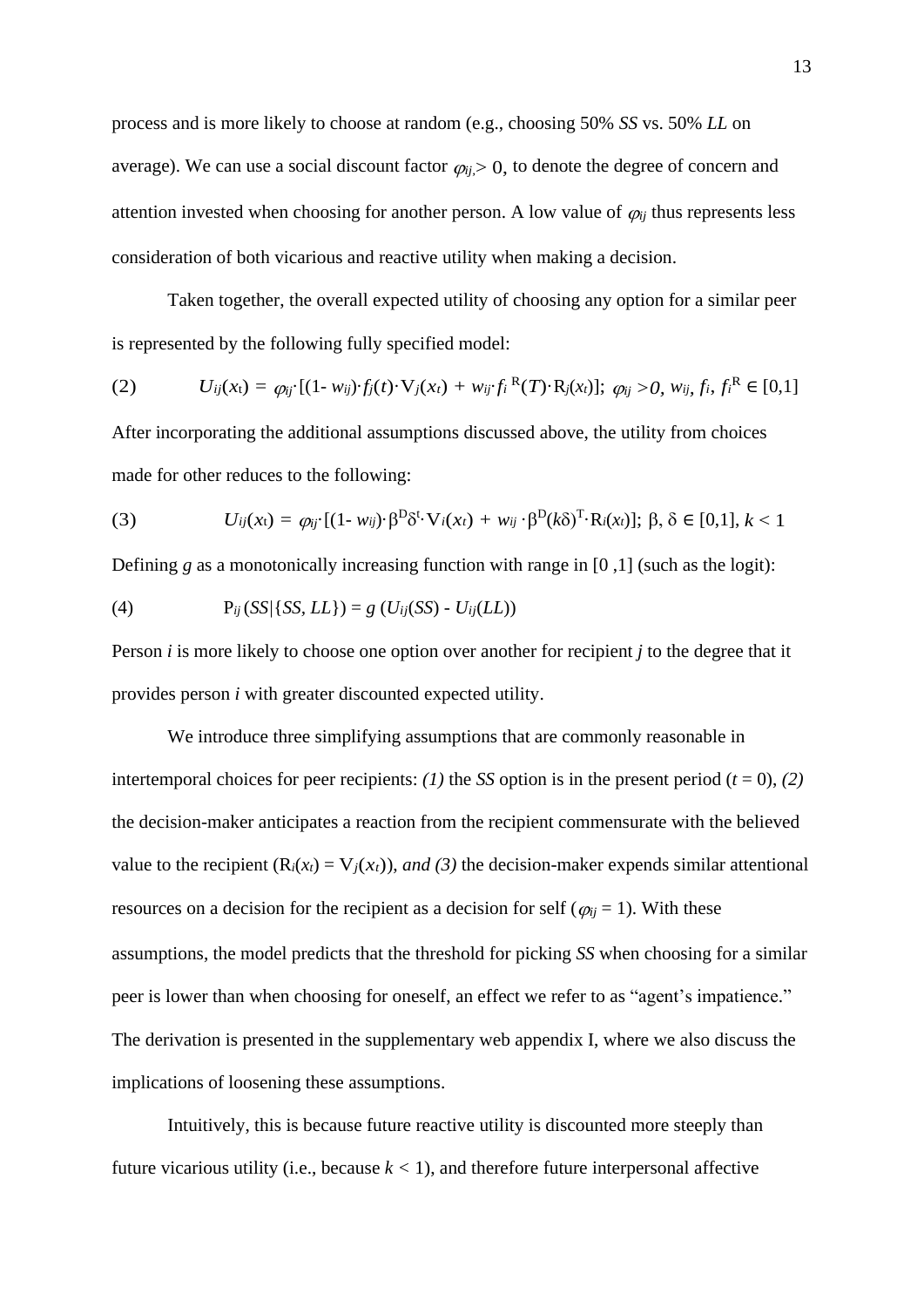feedback provides the decision-maker with an additional incentive that favors the *SS* when choosing on behalf of another person, compared to when choosing for oneself, all else equal. This is the main hypothesis tested in this research, which we term "*agent's impatience"*:

**H1**: Decision-makers are more likely to choose *SS* for a peer than to choose *SS* for oneself in an intertemporal choice, all else equal.

# *Theoretical Moderators*

Moreover, based on the model, the degree of agent's impatience should be conditional on theoretically relevant situational factors and individual differences. In particular, our main hypothesis (H1) is contingent on the role of *reactive* utility. Next, we discuss three primary factors that modulate its role: the timing of the interpersonal affective feedback, the specificity of the decision recipient (which influences the imaginability of the reaction), and the decision-maker's reliance on visual processing.

First, we distinguished between time *t*—when the recipient receives the outcome, and time *T*—when the decision-maker expects to observe the recipient's affective reactions. This yields a testable prediction: all else equal, agent's impatience should be mitigated by a delay in the recipient's affective feedback. Suppose a decision-maker is choosing between an *SS* in the present  $(t = 0)$  and an *LL* at time *t*. However, the decision-maker expects the recipient's affective reaction to be postponed to a time in the future,  $T = t + d$ ,  $d > 0$ , for both the *SS* and *LL* options. Since the delay of affective reactions  $(T + d$  for *SS*, *d* for *LL*) does not influence the recipient's consumption at time *t*, the discounting of vicarious utility (*t*) is unaffected by the delay, unlike the discounting of reactive utility. Because *f*(*T*) decreases with *T*, as *T* increases, the anticipated reactive utility will have less of an impact, relative to vicarious utility, on the decision. Furthermore, the delay of reactive utility is longer, resulting in a greater discounting, for the *SS* than for the *LL*, yielding our second hypothesis: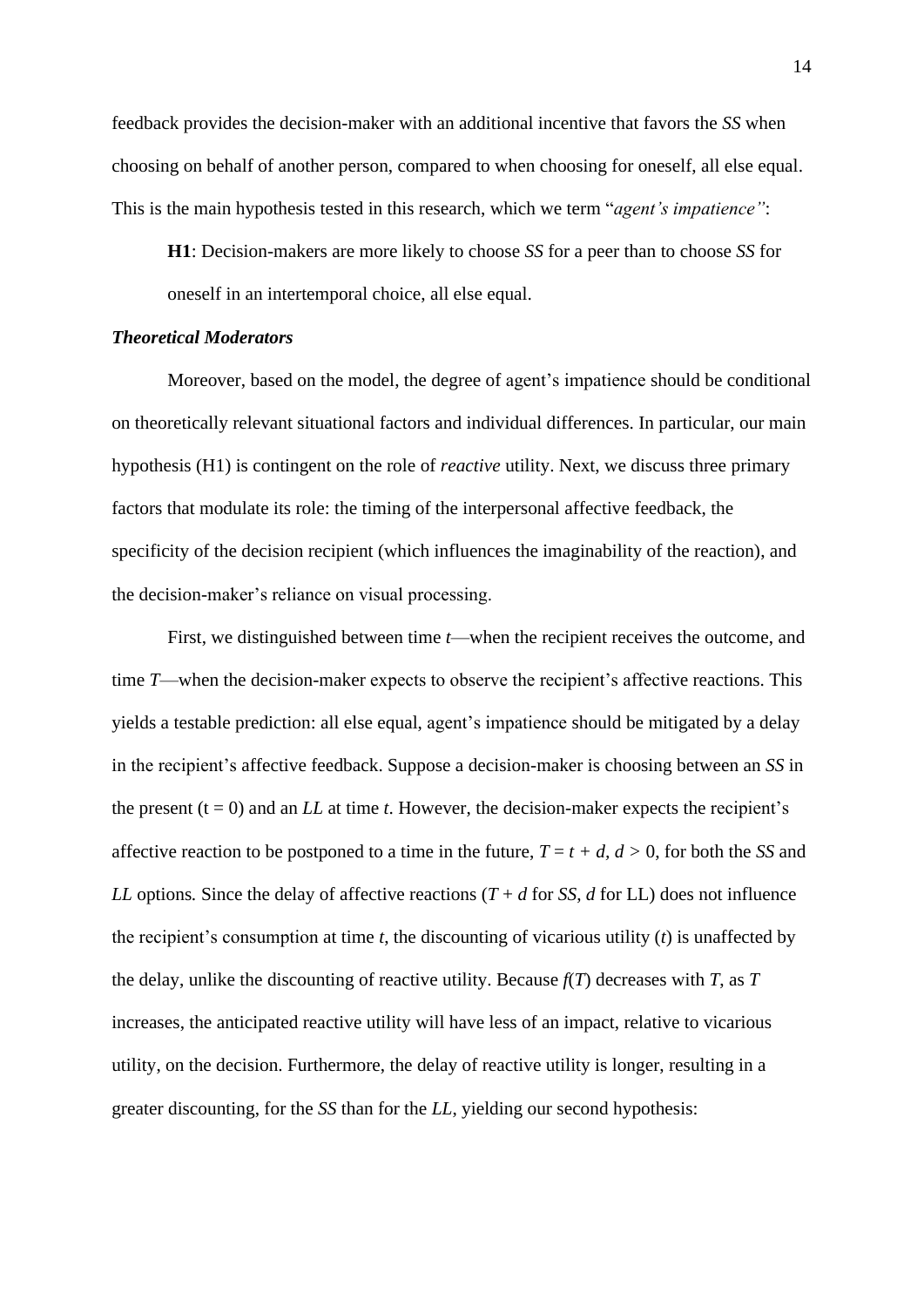**H2**: Delaying interpersonal affective consequences will mitigate agent's impatience.

Second, recipient specificity should be a necessary condition for agent's impatience. In the model, when the recipient is entirely unspecified, the decision-maker *i* cannot vividly imagine the interpersonal affective reactions and therefore  $w_{ij} \rightarrow 0$ . The lower  $w_{ij}$ , the more the decision process will primarily rely on vicarious utility, such that choice for the unspecified recipient becomes a projected preference resembling choice for oneself (unless salient cues suggest adjustment). Consistent with research showing that interpersonal decision-making is often critically influenced by the identifiability of the decision recipient (Erlandsson et al., 2015; Small & Loewenstein, 2003, 2005) and the imaginability of affective outcomes (Lurie & Mason 2007; Nanay 2016), the model predicts:

**H3**: When the recipient is unspecified, the mental representation of affective reactions is obscured, reducing agent's impatience.

The proposed role of recipient specificity also offers a potential way to reconcile the present research with the results from limited prior studies that examined intertemporal choices made for entirely unspecified peers (e.g., Albrecht et al., 2011; Pronin et al., 2008; Takahashi, 2007; Ziegler & Tunney, 2012). In reality, most decisions for peer recipients are for a specified individual whose reactions are easily imaginable to the decision-maker. However, choices for others were operationalized differently in these prior studies, which typically had participants make an intertemporal choice for an unspecified, abstract person without conceivable interpersonal consequences (e.g. "a stranger they would never meet," Albrecht et al. 2010; a generic fellow student unknown to the decision-maker with no possible subsequent interactions, Pronin, Olivola, and Kennedy 2008; "someone else," Takahashi 2007), or make normative judgments about how another person *should* themselves choose (Ziegler & Tunney, 2012). Therefore, whereas most of these studies reported that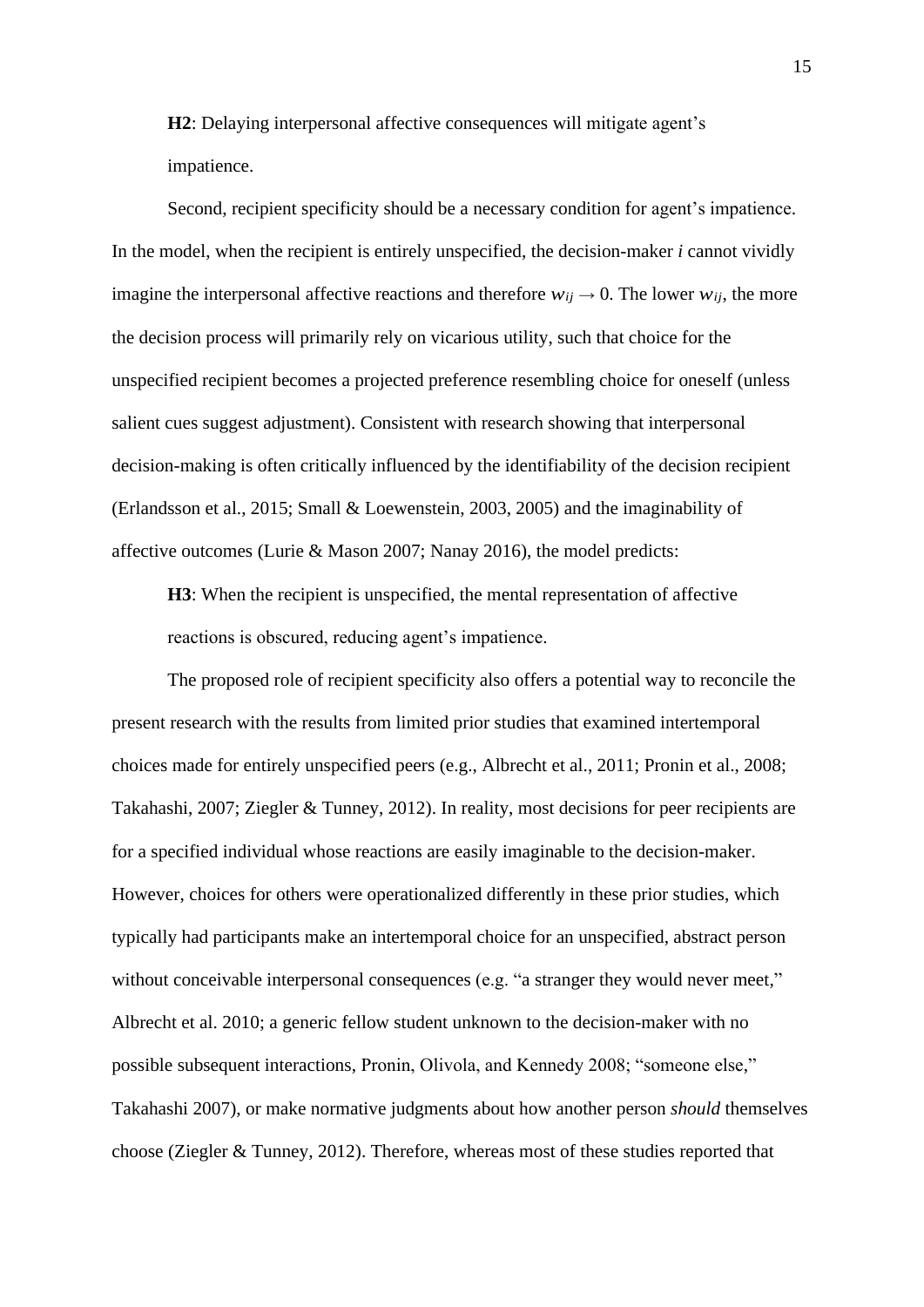choices for others were similar to (or even less impatient than) choices for oneself, these results are actually consistent with our model predictions for unspecified recipients (with potential adjustment for self-other differences when salient cues are provided, as was the case in some of these studies).

Finally, our model indicates that the degree of agent's impatience also depends on the weight on reactive utility, *wi*. A higher *w<sup>i</sup>* denotes more reliance on reactive utility and predicts stronger agent's impatience. The value of *w<sup>i</sup>* arguably varies across individuals, reflecting how much individuals engage in the anticipation of affective reactions. One theoretically relevant individual difference is the degree of visual processing orientation in decision making (Marks, 1973; Nelis et al., 2014). Most people rely on visual channels in perceiving and processing information (Jawed et al., 2019), especially social information (Fox, 2005).

Interpersonal affective reactions contain primarily visual information, as in facial expressions and bodily gestures, which has been shown to dominate non-visual, verbal information in the communication and interpretation of emotions (Argyle et al., 1970; Burns & Beier, 1973; Walker & Trimboli, 1989). Therefore, we expect that most people would consider reactive utility to some degree in their decision process (i.e.,  $w_i > 0$ ). The degree of agent's impatience would then depend on as the weight people place on reactive utility (i.e., *wi*) in their decision-making.

**H4**: People who generally rely less on visual processing will exhibit a weaker agent's impatience effect.

This prediction can be tested empirically using existing measures of individual differences in visual imagery usage.

As previously mentioned, theories of psychological distance imply that people should be more patient for more distant others, in part because they will have less empathy and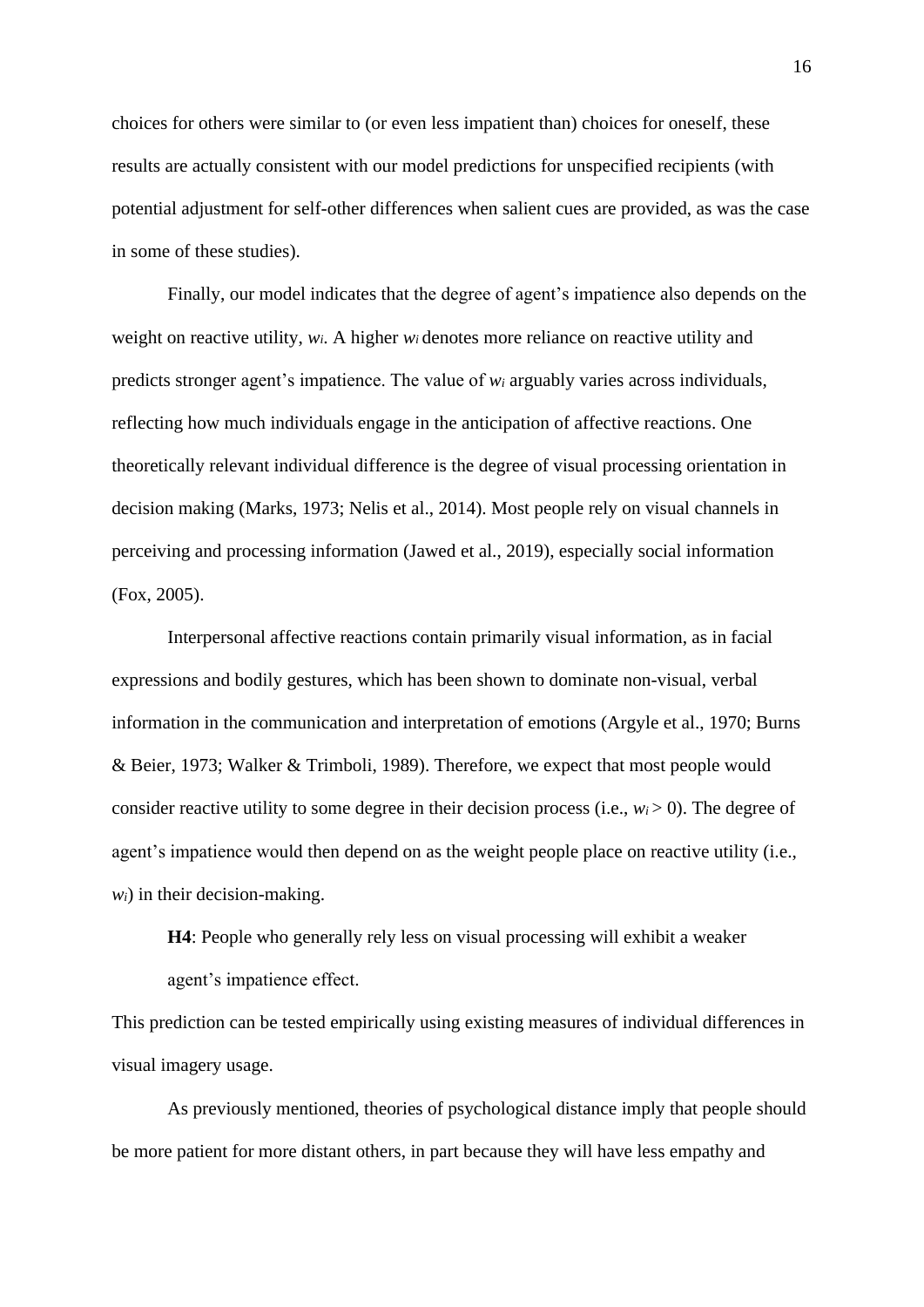hence will not be as vicariously tempted by immediate gratification (Metcalfe & Mischel, 1999). In this view, the more empathetic the decision-maker feels toward others, the smaller the gap between their choice for others and choice for self. This line of reasoning suggests that for highly empathetic people, their choices for others should be similarly impatient as their choices for themselves.

By contrast, our model does not yield a clear prediction regarding how individual differences in empathy influences the degree of agent's impatience. This is because higher empathy would increase both the weight on vicarious utility (i.e.,  $\varphi_i$ ) and the weight on reactive utility (*wi*), which have opposite effects on agent's impatience. Therefore, our model does not predict a systematic moderation by trait empathy. Testing between these sets of predictions for individual difference variables will enable us to further disambiguate whether reactive utility is a necessary component in the self-other decision model.

#### *Overview of Studies*

We test predictions of the model in thirteen experiments  $(N = 4,799)$ , as shown in Table 1. We first test the agent's impatience effect in Study 1 with choices between *SS* and *LL* financial rewards. We then present replications of this finding in seven studies (2A - 2G) across various decision contexts and stimuli, with consequential choices in two studies (2B & 2C). Next, we examine how agent's impatience is moderated by critical situational factors implied by the model, including delays in interpersonal affective feedback (Studies 3A and 3B), and lack of recipient specificity (Study 4). Finally, we explore if the decision-maker's individual differences in trait empathy (Study 5A) or visual processing (Study 5B) moderate the effect These thirteen experiments yielded results highly congruent with our theorization and model predictions. We report all methods and measures in all studies and report secondary analyses in the supplementary web appendix. We share all data on OSF [\(https://osf.io/faj3r/?view\\_only=fb10bade1db44ceaa363f41ae1f7e56a\)](https://osf.io/faj3r/?view_only=fb10bade1db44ceaa363f41ae1f7e56a).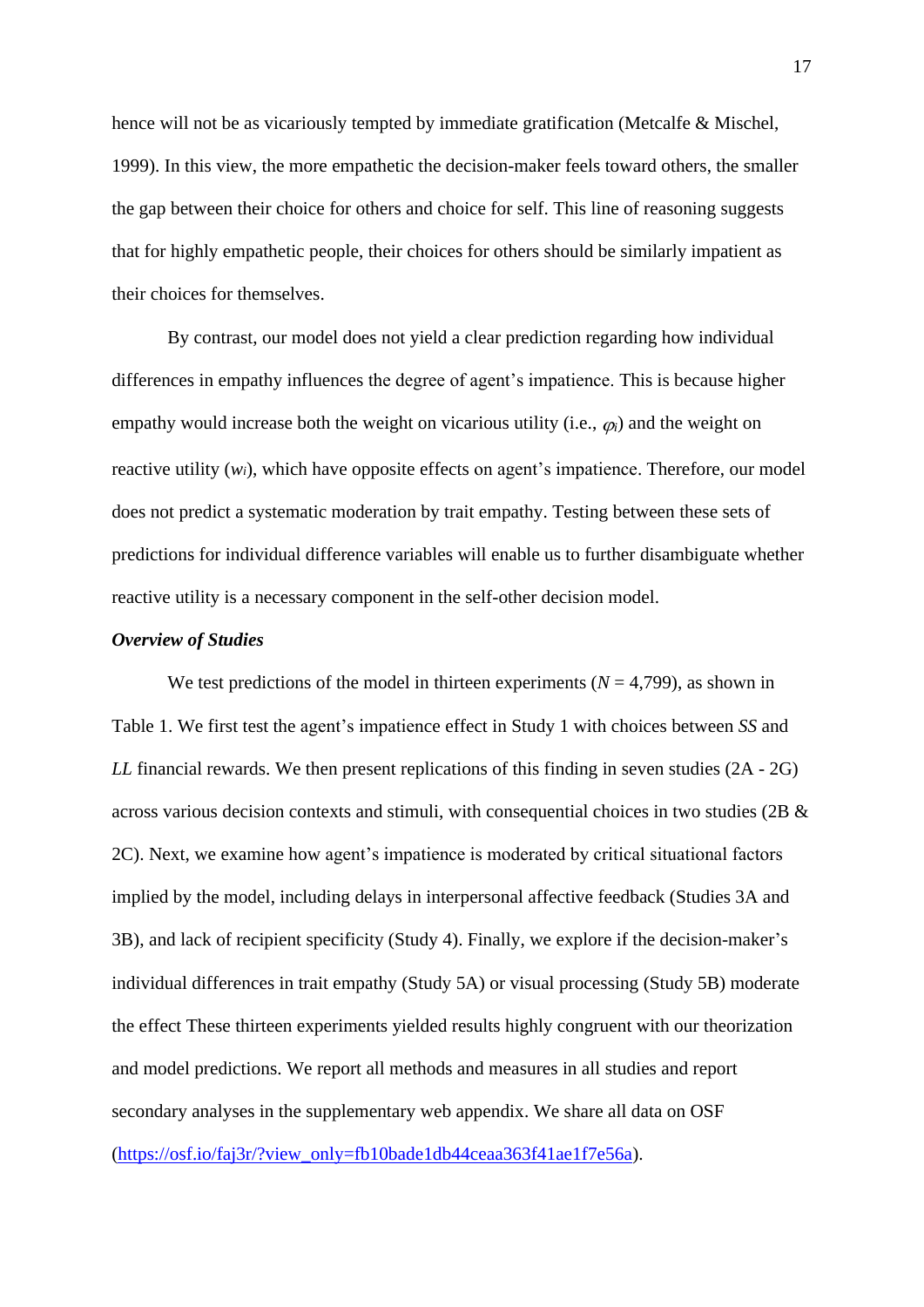|              | $\boldsymbol{n}$ | Choice of SS   |         | Other                      | The agent's impatience effect                                                                                  |  |  |
|--------------|------------------|----------------|---------|----------------------------|----------------------------------------------------------------------------------------------------------------|--|--|
| <b>Study</b> |                  | For a<br>For   |         | conditions/factors         |                                                                                                                |  |  |
|              |                  | specified peer | oneself |                            |                                                                                                                |  |  |
| Study 1      | 440              | 28.1%          | 18.8%   | $\overline{\phantom{a}}$ . | $\gamma^2$ (1, N = 440) = 3.93, p = .015, $\eta$ = .12                                                         |  |  |
| Study 2A     | 403              | 49.2%          | 39.4%   | $\overline{\phantom{a}}$ . | $\gamma^2$ (1, N = 403) = 3.93, p = .048, $\eta$ = .10                                                         |  |  |
| Study 2B     | 88               | 61.4%          | 34.1%   | $\overline{\phantom{a}}$ . | $\chi^2(1, N = 88) = 6.6, p = .018, \eta = .27$                                                                |  |  |
| Study 2C     | 116              | 41.4%          | 19.0%   | $\overline{\phantom{a}}$ . | $\chi^2(1, N = 116) = 6.9, p = .015, \eta = .24$                                                               |  |  |
| Study 2D     | 155              | 50.6%          | 27.6%   | $\overline{\phantom{a}}$ . | $\chi^2(1, N = 155) = 8.6, p = .003, \eta = .24$                                                               |  |  |
| Study 2E     | 420              | 51.4%          | 43.1%   | $\overline{\phantom{a}}$   | GEE Wald $\chi^2$ (1, N = 840) = 14.44, p < .001                                                               |  |  |
| Study 2F     | 383              | 56.3%          | 49.0%   | $\overline{\phantom{m}}$   | GEE Wald $\chi^2$ (1, N = 1532) = 6.64, p = .010                                                               |  |  |
| Study 2G     | 208              | 55.7%          | 41.8%   | $\overline{\phantom{a}}$   | GEE Wald $\chi^2$ (1, N = 1872) = 13.51, p < .001                                                              |  |  |
| Study 3A     | 637              | 43.0%          | 33.5%   | with delayed recipient     | $b_{\text{for\_other}} = .40$ , Wald = 4.01, $p = .045$ ;                                                      |  |  |
|              |                  |                |         | feedback:31.0%             | $b_{\text{delay}} = -.52$ , Wald = 6.65, $p = .010$                                                            |  |  |
| Study 3B     | 605              | 67.5%          | 45.3%   | with delayed recipient     | $b_{\text{for other}} = .92$ , Wald = 19.7, $p < .001$ ;                                                       |  |  |
|              |                  |                |         | feedback:33.8%             | $b_{\text{delay}} = -1.40$ , Wald = 44.88, $p < .001$                                                          |  |  |
| Study 4      | 533              | 60.0%          | 35.8%;  | For unspecified            | McNemar's $\chi^2$ (1, N = 271) = 51.25, p < .001                                                              |  |  |
|              |                  |                |         | other: 42.1%               |                                                                                                                |  |  |
| Study 5A     | 404              | 41.1%          | 31.9%   | Tested interaction         | McNemar's $\chi^2$ (1, N = 404) = 17.28, p < .001;                                                             |  |  |
|              |                  |                |         | with trait empathy         | GEE interaction $n.s.$                                                                                         |  |  |
| Study 5B     | 407              | 45.5%          | 33.4%   | Tested interaction         | McNemar's $\chi^2$ (1, N = 407) = 27.76, p < .001;<br>GEE <i>b</i> interaction = .19, Wald = 13.33, $p < .001$ |  |  |
|              |                  |                |         | with spontaneous           |                                                                                                                |  |  |
|              |                  |                |         | usage of imagery           |                                                                                                                |  |  |

**Table 1.** Summary of main results.

# **STUDY 1: IMMEDIATE VS. DELAYED FINANCIAL REWARDS**

In Study 1, we compared how participants made an intertemporal choice between *SS* and *LL* compensation options for another person, with how participants made the same choice for themselves, between subjects. Our main hypothesis (H1) suggests that participants will be more likely to choose the *SS* payment (vs. *LL* payment) when choosing for another person than when choosing for themselves, all else equal. We pre-registered this study (https://aspredicted.org/blind.php?x=re5ur7).

# **Method**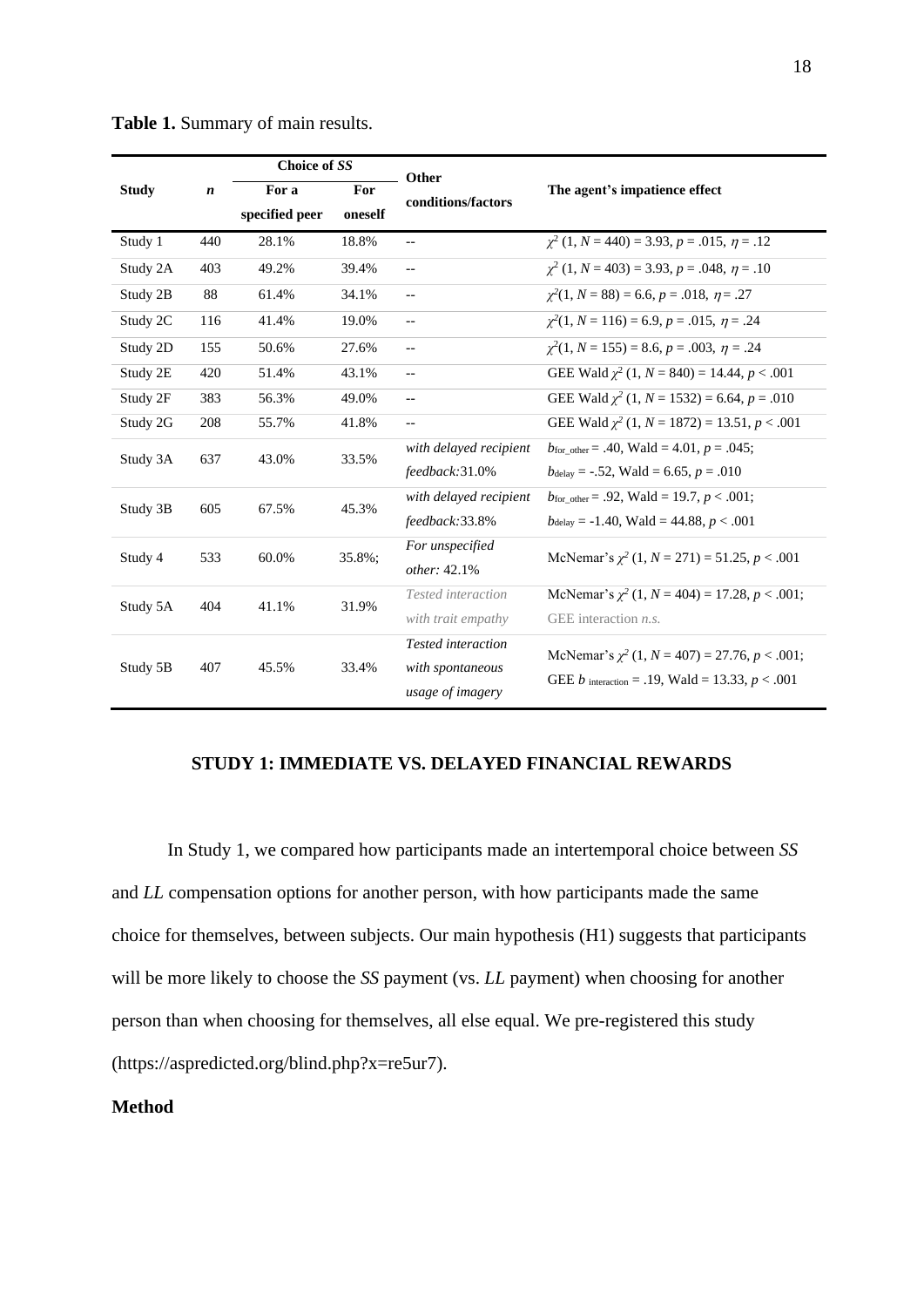We planned for a sample size of at least 400 and received 467 surveys from Prolific UK respondents. Per the pre-registered exclusion criteria, we obtained 440 complete and valid sets of responses ( $M_{\text{age}} = 35,69\%$  female) after excluding 15 incomplete entries, 12 participants who failed a generic instructional manipulation check (IMC), and 23 participants who failed an additional attention check about the content of the survey. Similar screening procedures were used in the other online samples. Details of the screening procedures and pre-registration links for all studies are reported in full detail in the web appendix (Table S1).

Participants were asked for the first name of a friend with whom they often spent time. Then participants were asked to imagine that a local pizza franchise invited customers to fill out an extensive online survey about their food delivery services. Survey-takers were compensated with digital vouchers that could be used at any outlet of the franchise, and the digital vouchers will arrive in the survey-taker's email and have no expiration date.

Participants were randomly assigned to one of two (choice for self vs. choice for other) between-subjects conditions. In the choice-for-self condition, participants were asked to imagine that they had taken part in the survey and were given a choice between two options for the digital voucher: "to receive a £8 voucher today," or "to receive a £10 voucher in two weeks." Participants were asked "Which option would you choose?" In the choice-forother condition, participants were asked to imagine that the friend took part in the survey and was given a choice between two options for the digital voucher, as in the for-self condition. Participants were then asked, "If [the friend] asked you to choose between the options on behalf of him/her, which option would you choose for [the friend]?" Participants made a binary choice between the two options, completed a generic IMC, and indicated their gender and age.

#### **Results**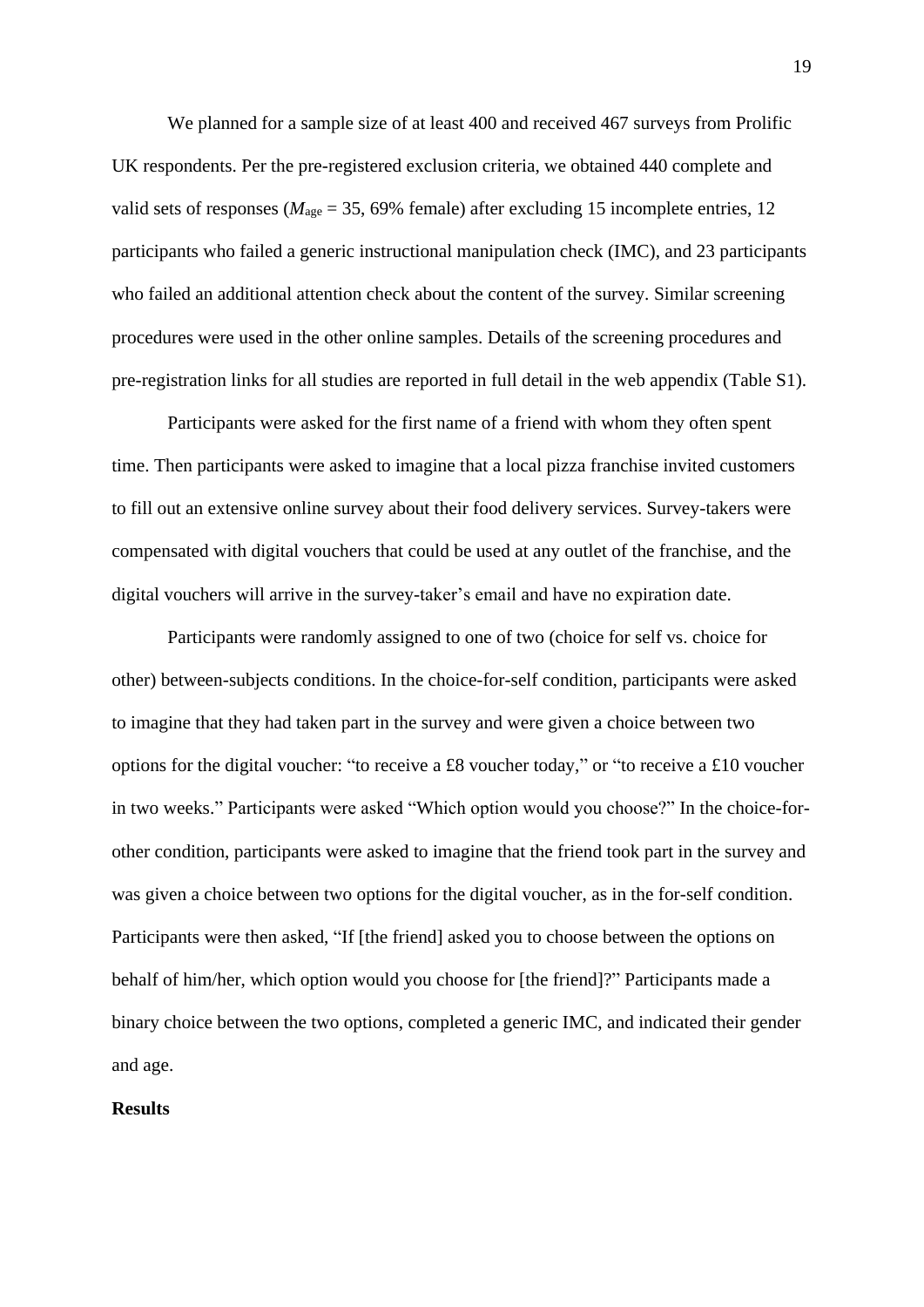Consistent with the hypothesized agent's impatience, participants in the choice-forother condition were more likely to choose the *SS* payment (£8 voucher today) than were participants in the choice-for-self condition (28.1% for other vs. 18.8% for oneself,  $\chi^2$  (1, *N* =  $440$ ) = 3.93, *p* = .015,  $\eta$  = .12; *b*<sub>recipient</sub> = -.55, Wald = 5.92, *p* = .015; Figure 1). Gender and age did not influence choice or moderate this effect.



**Figure 1.** Summary of main effects across Studies 1-2G. Participants were more likely to choose the *SS* payment when deciding for a peer than when deciding for themselves. Error bars represent 95% confidence intervals.

# **Discussion**

Study 1 supports the agent's impatience hypothesis (H1): participants were more likely to choose the *SS* option when making an intertemporal choice for a specified friend than when asked to make an otherwise identical intertemporal choice for themselves. Next, in Studies 2A-2G, we test the robustness and generalizability of this effect across a variety of choice stimuli and decision contexts, including decisions with behavioral consequences.

#### **STUDIES 2A–2G:**

# **REPLICATION AND GENERALIZATION ACROSS STIMULI AND CONTEXTS**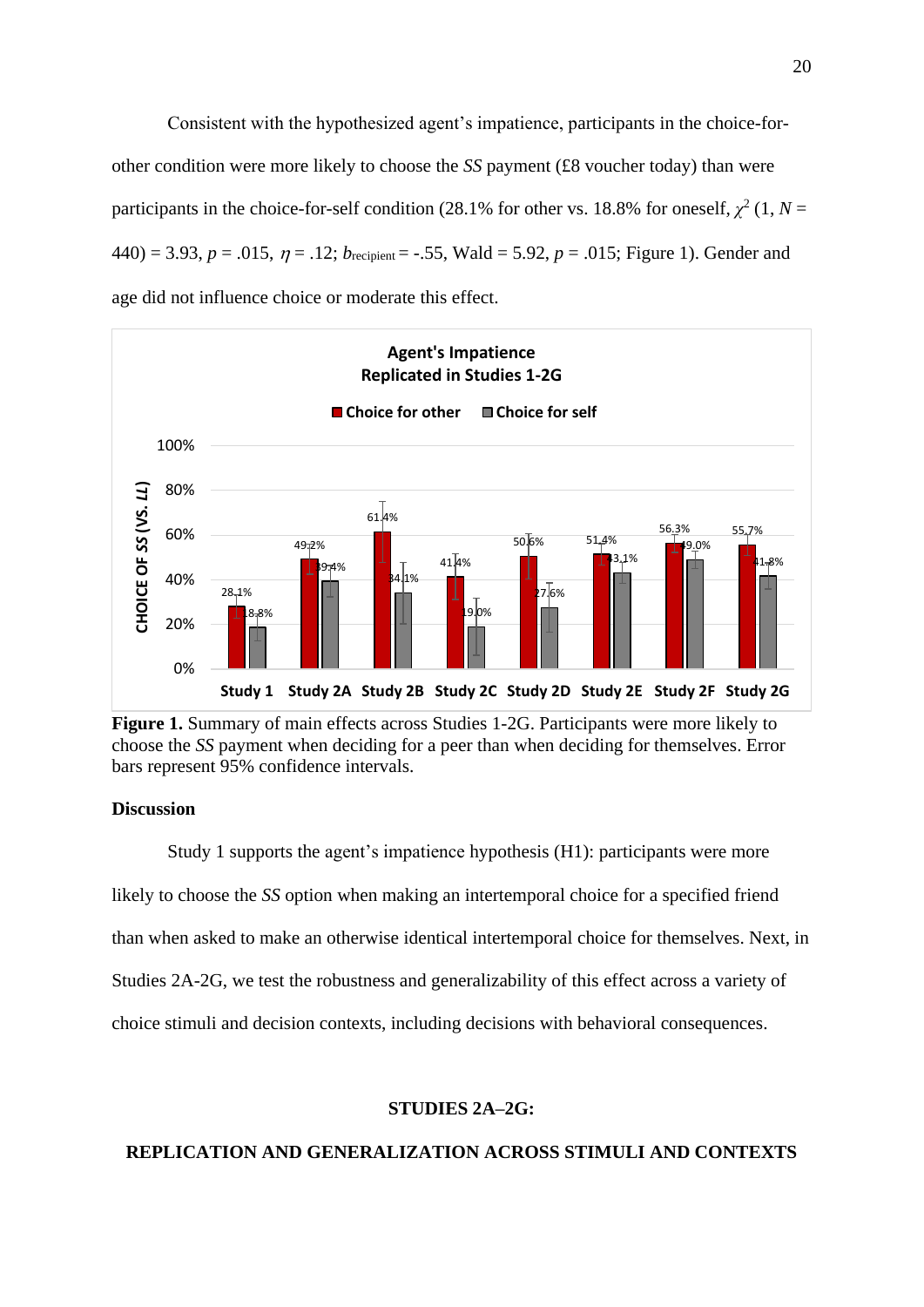Each of the seven studies (2A-2G) followed the basic paradigm in Study 1, having participants choose between an *SS* and an *LL* option, either for themselves or for another specified person. All studies randomly assigned participants to either a choice-for-self or a choice-for-other between-subjects conditions, except Study 2E in which this factor was within-subjects. More specifically, Study 2A tested choices between *SS* and *LL* financial rewards for online freelance work in a different population and context than Study 1. Studies 2B, 2C, and 2D each tested the effect in consequential decisions. Studies 2E, 2F, and 2G tested the effect's generalizability to non-monetary rewards, using choices between consumer goods.

We also varied the type of peer relationships across these studies: either two strangers who had been randomly paired up and became acquainted during the study (Study 2B), a pair of friends who visited the lab together (Study 2C), or the participant and a friend who came to the participant's mind (all other studies). We pre-registered Studies 2A, 2E, and 2F (see Table S1 in the web appendix).

#### **Method**

We summarize here the key details that distinguish the studies, and report additional details, including screening procedures and secondary exploratory measures, in the web appendix (section II).

*Study 2A.* We recruited participants from Amazon Mechanical Turk (MTurk) and received 403 complete and valid responses ( $M_{\text{age}} = 38,51\%$  female,  $M_{\text{closeness}} = 8.71$ ). The procedure was similar to Study 1, except that the financial rewards ("receive \$8 today" versus "receive \$10 in two weeks") were from completing MTurk HITs and were presented as either regular remuneration or a bonus payment (to test generalizability to windfall gains). Thus, the study had a 2 (recipient: choice for self vs. choice for other) x 2 (description: remuneration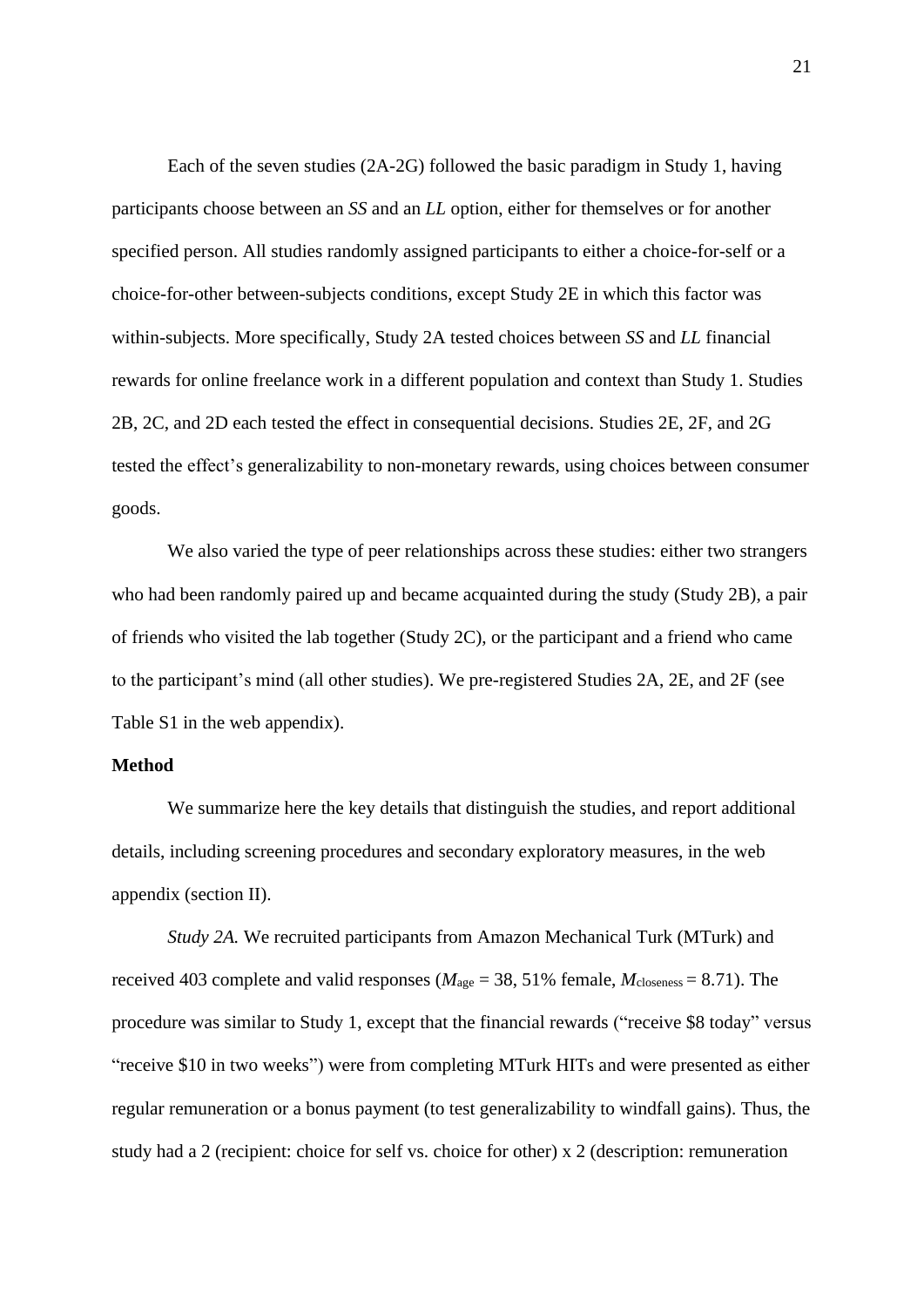vs. bonus payment) factorial design. In addition, participants were asked to indicate how close they felt toward the listed friend on a 10-point scale  $(1 = not close at all, 10 = extremely$ close).

*Study 2B.* We recruited 88 participants in the behavioral lab of a large US Midwestern university ( $M<sub>age</sub> = 26, 52%$  female,  $M<sub>classes</sub> = 4.5$  out of 10). We randomly paired up the participants and asked each pair to first engage in a 5-minute relationship-closeness induction task (RCIT; Sedikides et al. 1999). Then, the paired participants were split up into two different rooms, played and won an online game together as a team. We asked one participant (randomly assigned to be the decision-maker) to choose between two bonus payments for the other participant (assigned to be the recipient): either a \$4 Amazon e-gift card redeemable right away or a \$5 Amazon e-gift card redeemable in ten days, both of which would be delivered via email immediately after the experiment. The recipients learned that they would receive the bonus payment and were asked which of the two options they preferred. Participants then rated their interpersonal closeness and mood and indicated their gender and age. The experimenter debriefed and paid them and then immediately emailed the recipient the bonus payment chosen by the decision-maker.

*Study 2C.* We recruited pairs of friends to the behavioral lab of a large US Midwestern university and received 116 participants ( $M_{\text{age}} = 19,53\%$  female,  $M_{\text{closeness}} = 6.3$ ). Because the participants were already friends, the RCIT was not used. Decision-makers chose between a \$5 Starbucks gift card redeemable right away and a \$6 Starbucks gift card redeemable in two weeks, and the decision-maker (instead of the experimenter) handed the gift card to the recipient at the end of the experiment.

*Study 2D.* We recruited students from two MBA class sessions at a large US Midwestern university for a 5-minute "Thanksgiving Survey" on paper during a class break and received 155 participants ( $M_{\text{age}} = 29,39\%$  female, 3 gender undisclosed,  $M_{\text{closeness}} = 7.0$ ).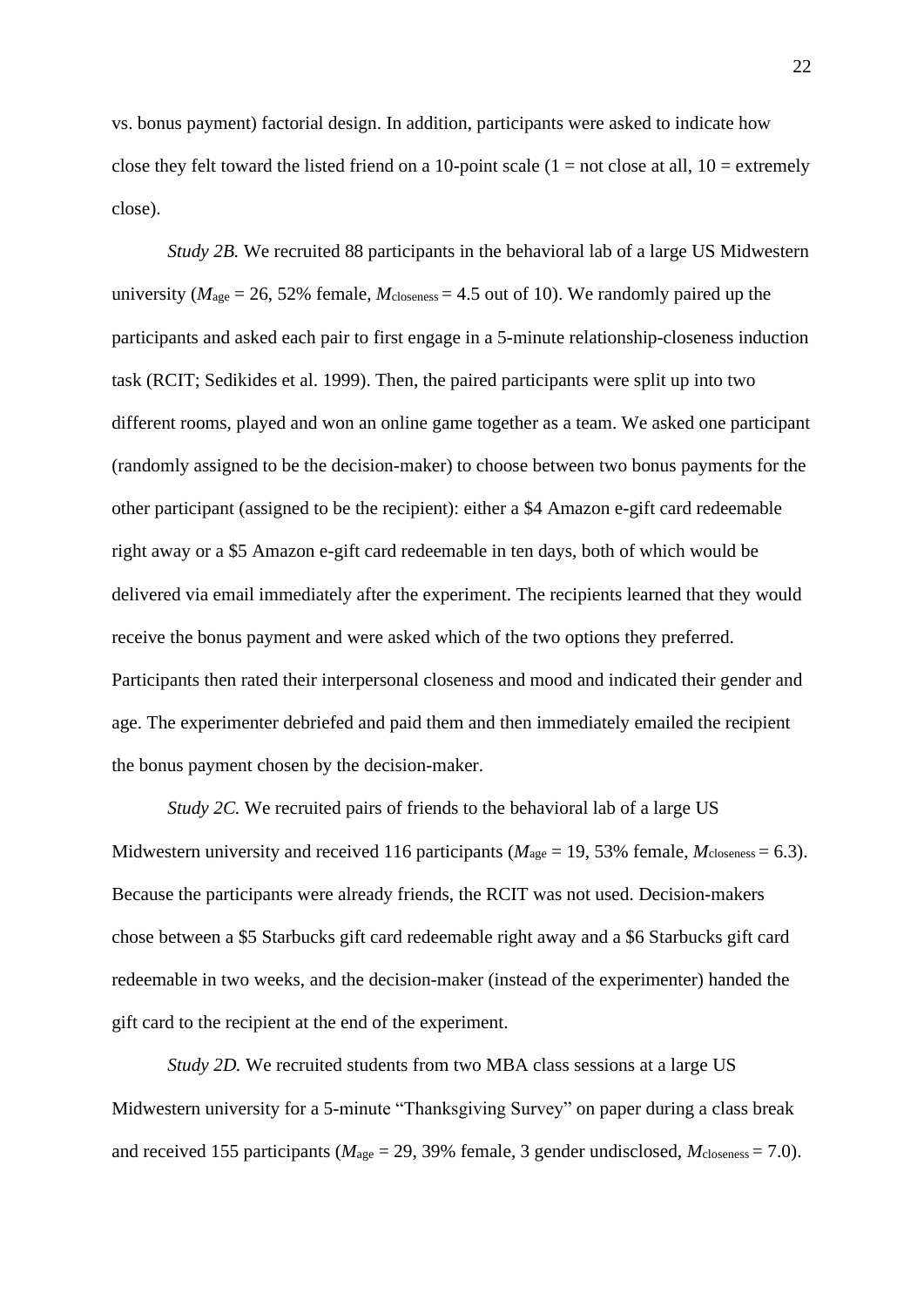We offered each student a small candy bar and a chance to receive a monetary bonus in return for participation. Participants first wrote down a specific friend to whom they would like to express gratitude and with whom they would meet up in the coming weeks (near Thanksgiving), and a short thank-you message to that friend. On the second page, participants were presented with two Starbucks gift cards (\$5 now or \$6 in two weeks). In the choice-for-self condition, participants were asked first to choose between the two options for themselves, and then to indicate what they would have chosen if they were choosing a gift for their listed friend instead. In the choice-for-other condition, participants were asked first to make a choice for the friend they had listed, and then to indicate what they would have chosen if the choice had been for themselves instead. In both conditions, it was made clear that the first and second choices were independent to each other. Participants then answered questions about their perceived closeness with the friend, perceived similarity between the friend and the participant, mood, and gender and age. Upon completing the survey, the participants in the choice-for-self condition received the gift card that they had chosen for themselves, whereas the participants in the choice-for-other condition received the gift card that they had chosen for the listed friend, with the instruction to give the gift card to the friend when they met up in the coming weeks.

*Study 2E.* We recruited participants from MTurk and received 420 complete and valid responses (*M*age = 38, 48% female). This study had a mixed design with 2 (recipient: choice for self vs. choice for other) within-subjects conditions and 2 (consumer goods: affect-rich vs. affect-poor) between-subjects conditions, with the order between recipients counterbalanced. Motivated by debates about whether time discounting is domain-specific, such that the discount factor is steeper for affect-rich goods than affect-poor goods (e.g., Odum and Rainaud 2003, Tsukayama and Duckworth 2010; see critiques in Holt et al. 2016; Sawicki, Markiewicz, & Białek 2019; Urminsky & Kim 2021), we tested the generalizability of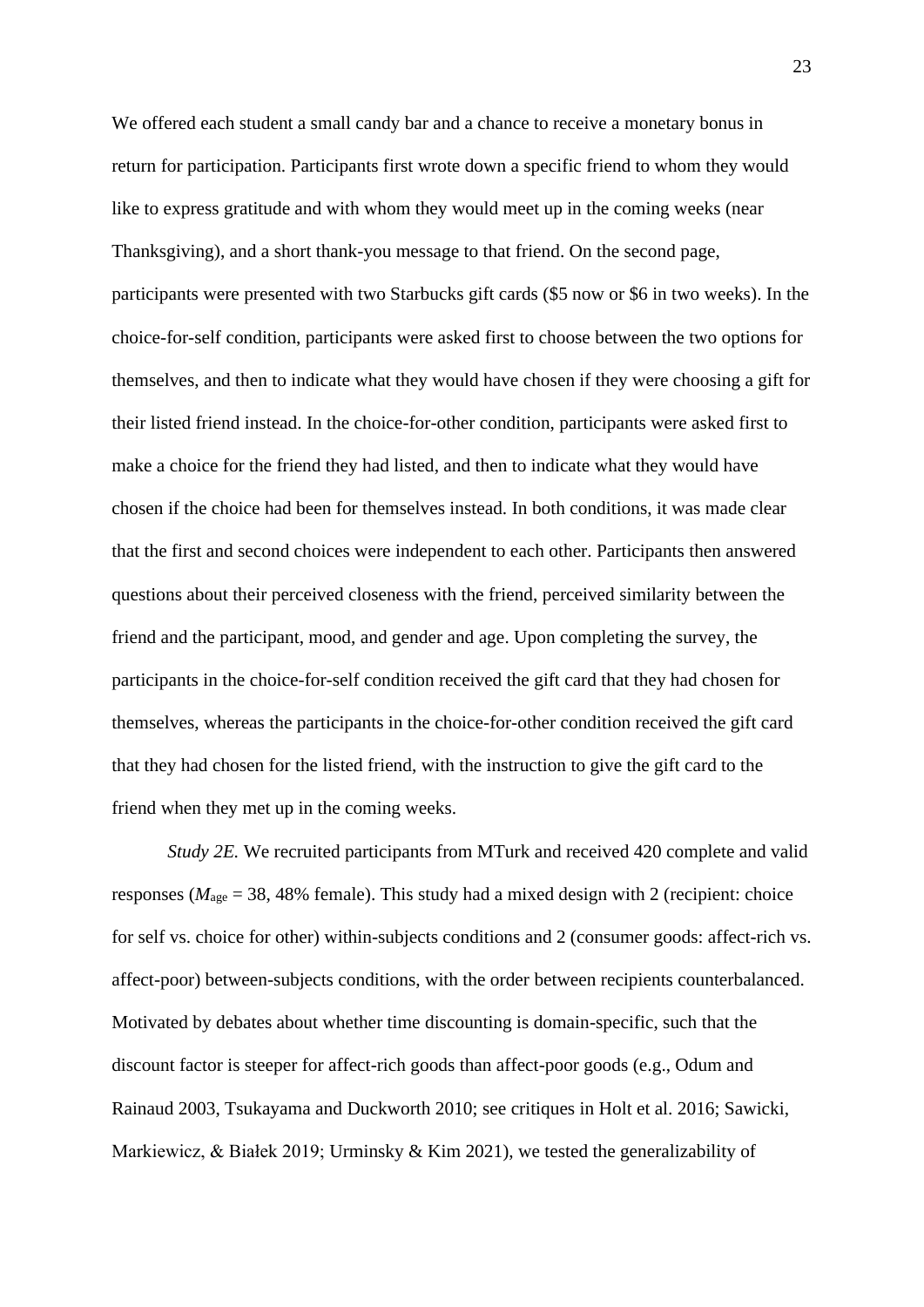agent's impatience across consumer goods of different affective values. Participants were asked to read a scenario in which an online store rewarded its loyal customers (including the participant) with store credits as part of their customer loyalty program. Similar to Study 2D, each participant made two decisions in a counterbalanced order: choosing store credits for themselves and for a friend they had listed, based on the same scenario, yet independent to each other. The two options were "store credits of \$18 value redeemable immediately on the website" and "store credits of \$25 value redeemable in 4 weeks (when the website is updated to accept the code)." We also randomly assigned participants to either an affect-rich condition, in which the store credits could be redeemed for chocolate candies only, or an affect-poor conditions, in which the store credits could be redeemed for vitamin supplements only. We included a manipulation check for the affective value of the products, adapted from Rottenstreich and Hsee (2001).

*Study 2F.* We recruited participants from MTurk and received 383 complete and valid responses (*M*age = 38, 47% female). Participants were randomly assigned to either choice-forself or choice-for-other conditions, and then made four different types of consumer choices, which have been theorized as involving explicit or implicit intertemporal tradeoffs (Khan, Dhar, and Wertenbroch 2005; Milkman, Rogers, and Bazerman 2008). Thus, the study had a mixed design with 2 (recipient: choice for self vs. choice for other) between-subjects conditions and 4 (choice type) repeated choice measures. The four choices were between financial rewards (\$50 cash vs. \$60 cash in two weeks), product purchases (standard headphones now vs. premium headphones when back in stock in a month), entertainment (a sit-com episode vs. an educational documentary), and food (a tempting dessert vs. a healthier salad).

*Study 2G.* We recruited participants from MTurk and received 208 complete and valid responses (*M*age = 35, 50% female). The study had a mixed design with 2 (recipient: choice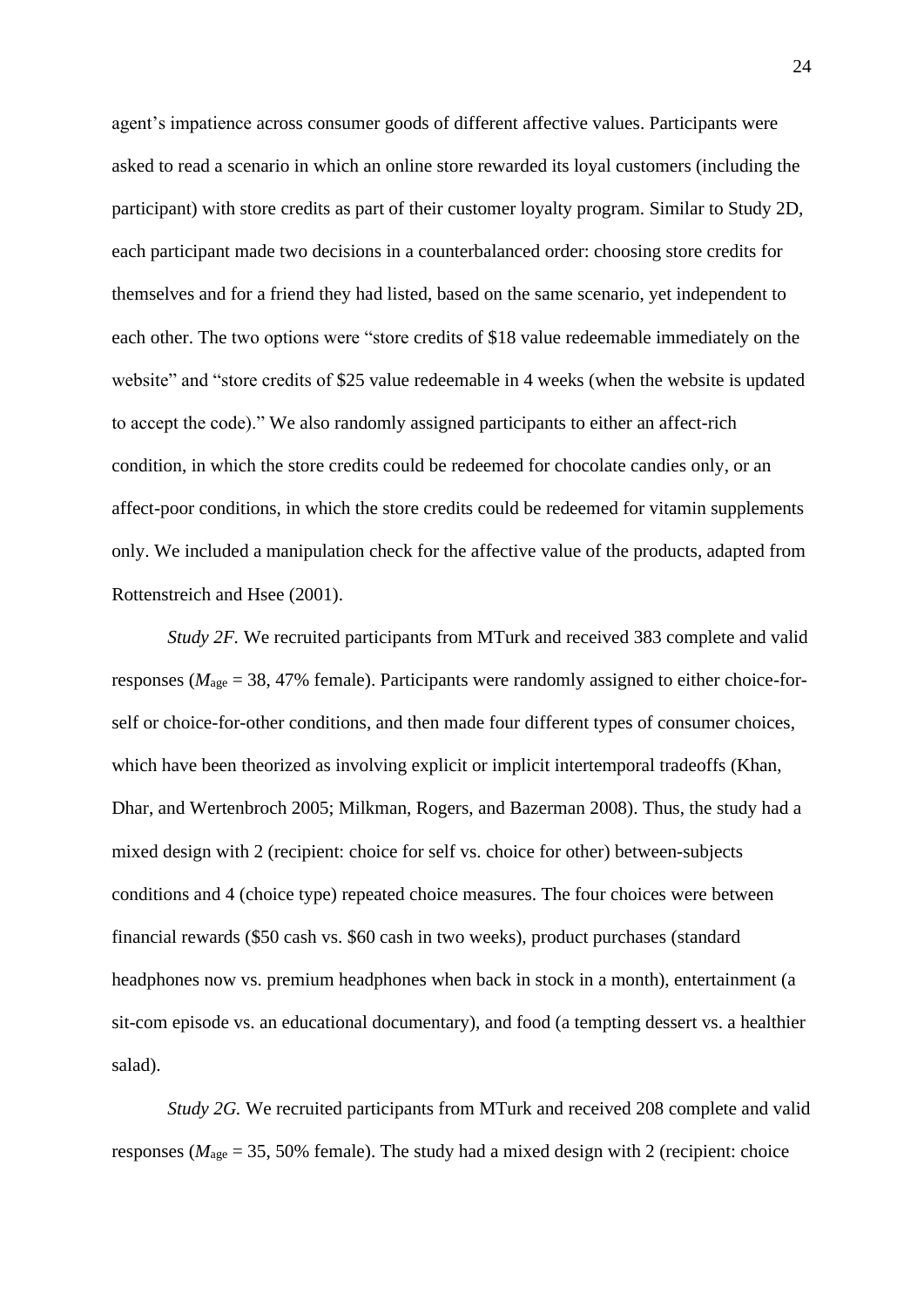for self vs. choice for other) between-subjects conditions and 9 (product domains) repeated measures. Each of the nine consumer choices had an explicit intertemporal tradeoff with both *SS* and *LL* options from the same product category (cash, e-gift cards, dinnerware, snacks, wallets, dinner reservations, concert tickets, iTunes songs, and ice cream vouchers; Table S2 in the web appendix). For example, for dinnerware, participants chose between "a set of 6 pieces of sturdy dinnerware shipped and delivered this week" (the *SS* option) and "a set of 10 pieces of sturdy dinnerware shipped and delivered next month" (the *LL* option); for concert tickets, participants chose between "a back-section ticket for a big concert this weekend" (the *SS* option) and "a middle-section ticket for a big concert in six months" (the *LL* option).

# **Results**

Participants in the choice-for-other condition were more likely to choose the *SS* option than participants in the choice-for-self condition across all the studies, as shown in Figure 1 (Study 2A: 49.2% vs. 39.4%,  $\chi^2$  (1,  $N = 403$ ) = 3.93,  $p = .048$ ,  $\eta = .10$ ; Study 2B: 61.4% vs. 34.1%,  $\chi^2(1, N = 88) = 6.6$ ,  $p = .018$ ,  $\eta = .27$ ; Study 2C: 41.4% vs. 19.0%,  $\chi^2(1, N)$  $= 116$ ) = 6.9,  $p = .015$ ,  $\eta = .24$ ; Study 2D: 50.6% vs. 27.6%,  $\chi^2(1, N = 155) = 8.6$ ,  $p = .003$ ,  $\eta$  $=$  .24; Study 2E: 51.4% vs. 43.1%, GEE Wald  $\chi^2$  (1, *N* = 840) = 14.44, *p* < .001 correcting for repeated measures; Study 2F: 56.3% vs. 49.0%, GEE Wald  $\chi^2$  (1, *N* = 1532) = 6.64, *p*  $= .010$ ); Study 2G: 55.7% vs. 41.8%, GEE Wald  $\chi^2$  (1,  $N = 1872$ ) = 13.51,  $p < .001$ ).

The results were robust to the numerous factors that were manipulated or measured. Agent's impatience generalized to a variety of financial rewards (Studies 2A, 2B, 2C, and 2D) and to consumer choices (Studies 2E, 2F and 2G), including consequential choices (Studies 2B, 2C and 2D), repeated choices (Studies 2F and 2G), and within-subjects tests (Studies 2E and 2D). Further, agent's impatience was robust to a variety of contextual factors not predicted to matter in the model: We found no evidence that the difference in choices for self versus choices for a peer depended on framing the financial rewards as remuneration vs.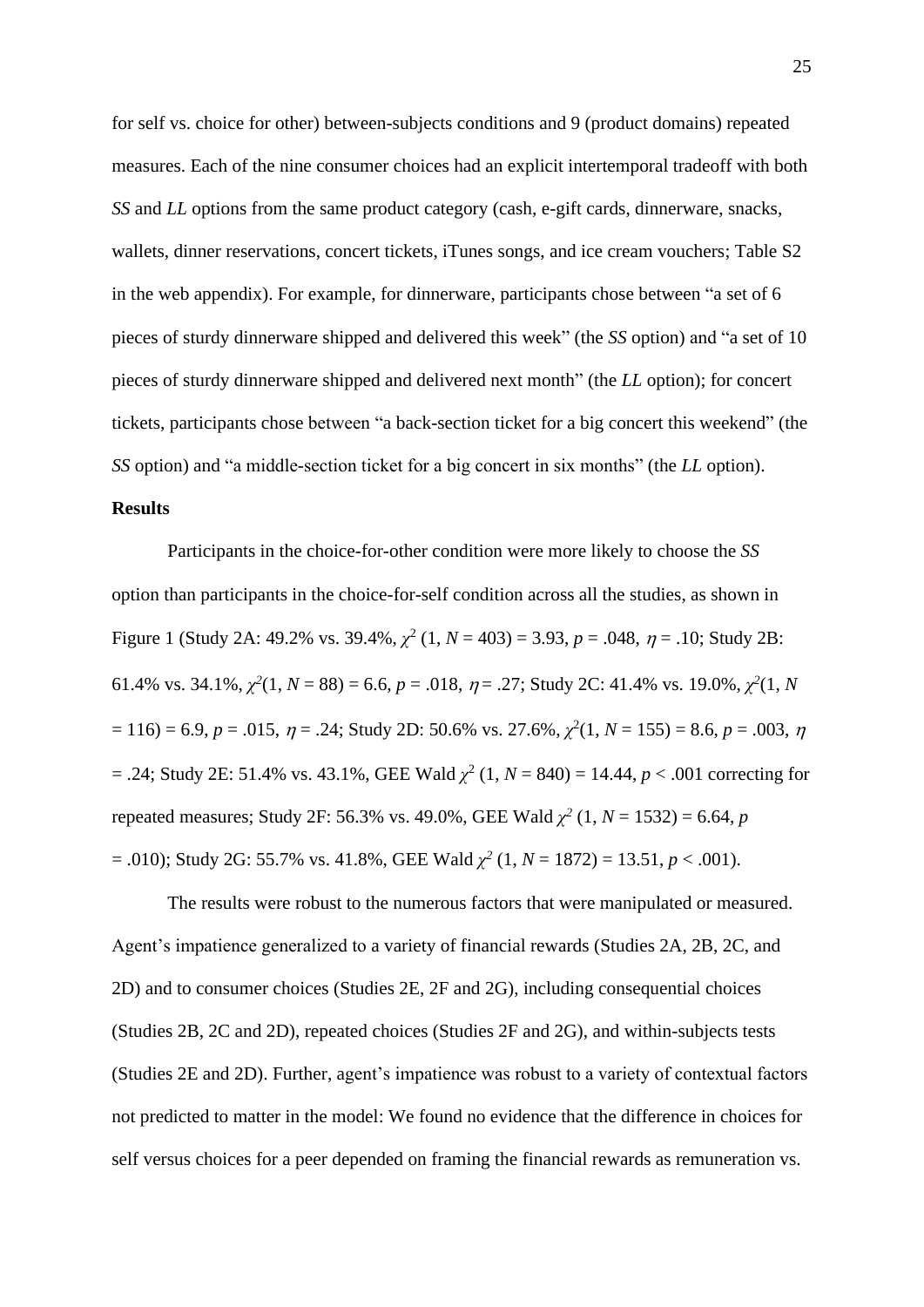bonus (Study 2A, interaction  $p = .892$ ), affective-richness of the rewards (Study 2E, interaction  $p = 0.326$ , or explicitness of the intertemporal tradeoff (Study 2F, interaction *p*  $= .575$ ).

Moreover, in Studies 2D and 2E where participants made both choices for self and for other, we regressed choice for others on choice for self (choices coded as *SS* = -1 and *LL* = 1) and found that the intercept was significant and negative (Study 2D:  $b = -1.28$ , Wald = 25.2,  $p < .001$ ; Study 2E:  $b = -.50$ , Wald = 14.7,  $p < .001$ ), verifying the agent's impatience effect while controlling for own preferences. Furthermore, in the same regressions, choice for self positively predicted choice for others (Study 2D:  $b = 1.22$ , Wald = 22.7,  $p < .001$ ; Study 2E:  $b = 1.43$ , Wald = 121.9,  $p < .001$ ), consistent with our model assumption that vicarious utility involves egocentric projection of one's own intertemporal preferences onto the recipient.

Last, closeness of relationship to the recipient, mood, gender, and age did not consistently moderate the effect of decision recipient (self vs. other) on choice, and the effect persisted when we controlled for mood or other covariates.

# **Discussion**

These seven replication studies revealed strong support for our hypothesis (H1) that people are more likely to make an "impatient" choice when choosing for a peer than when making an otherwise identical choice for themselves. Moreover, because choice of *SS* for a specified peer was not only higher than choice for oneself in all studies, but also significantly higher than 50% in Study 2B (as well as Studies 3B and 4 later; see Table 1), the agent's impatience effect cannot be explained by indifference between the options when making choices for others (which predicts choice shares to be generally closer to 50%-50% in choicefor-other conditions than in choice-for-self conditions).

#### **STUDY 3A & 3B: WHEN INTERPERSONAL FFEDBACK IS DELAYED**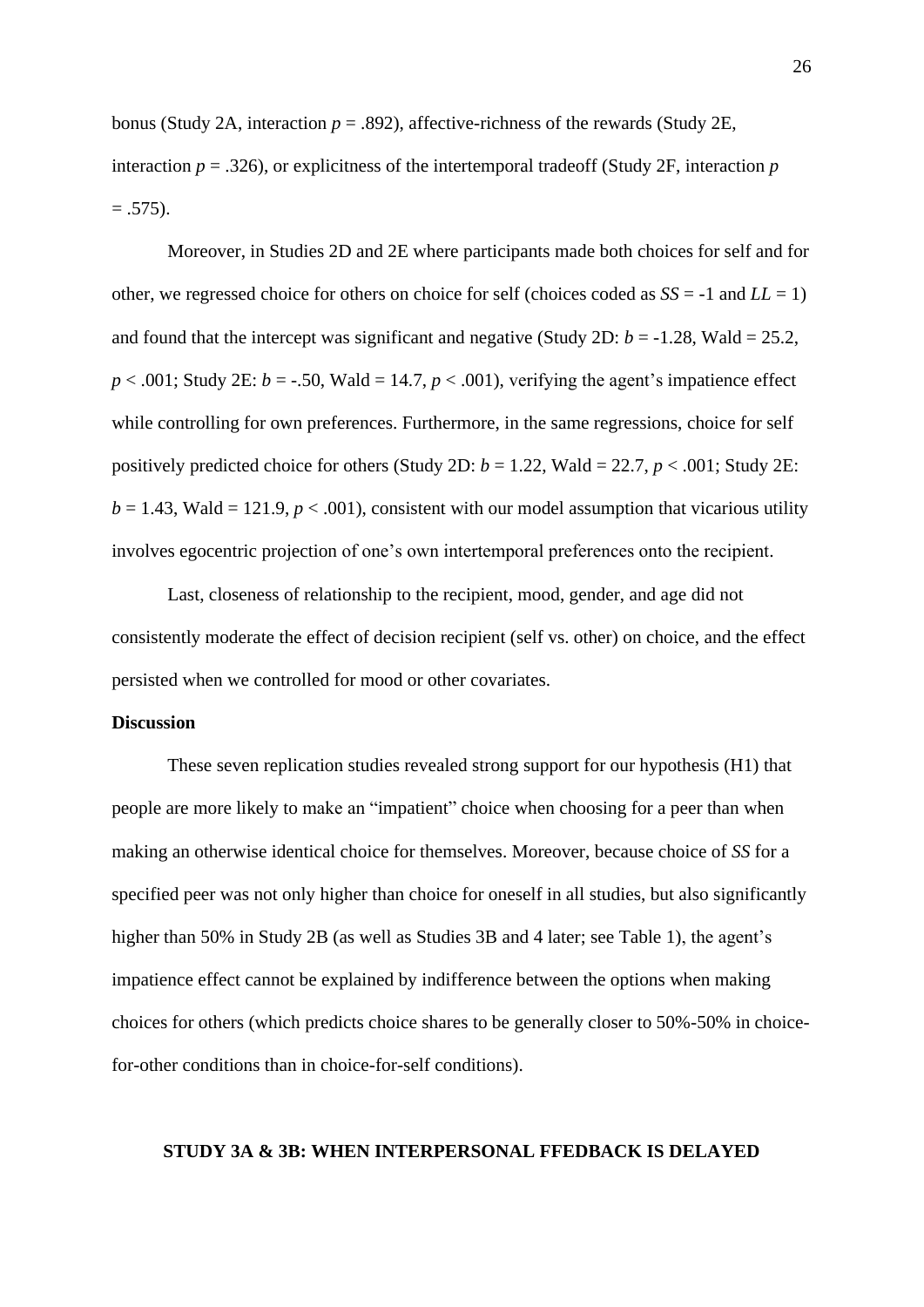Our model also predicts circumstances under which agent's impatience should be reduced or even eliminated. A key boundary condition is the timing of the interpersonal feedback, which we test in two parallel studies. Both Studies 3A and 3B had 3 betweensubjects conditions (choice for self vs. choice for other with an immediate reaction vs. choice for other with the reaction delayed). Given that the value of reactive utility will be lower when more delayed, decision-makers' choices for another person are predicted in our model to be more patient and more similar to choices for themselves when the recipient reaction is delayed (H2). We pre-registered both Study 3A (https://aspredicted.org/blind.php?x=4gs7xr) and Study 3B (http://aspredicted.org/blind.php?x=ky4ez2).

# **Method**

In Study 3A, we recruited 700 participants from MTurker and obtained 637 complete and valid responses ( $M_{\text{age}} = 39,48\%$  female). Participants were asked to imagine that they have two friends, Alex and Blair, who also work on MTurk from time to time. In the scenario, both Alex and Blair are similar to the participant in many ways. The participant's friendships with Alex and Blair were equally close, and the participant meets up with either Alex or Blair equally often. Participants then read that, due to upcoming events that they had committed to, that "You are going to meet up with Alex and hang out this evening. You won't be able to see Blair until after about a month."

Participants were randomly assigned into the three conditions. In the choice-for-self condition, participants were asked to imagine that they would be receiving a payment from one of their recent HITs and needed to choose between two options: \$5 today or \$6.50 in two weeks. In both choice-for-other conditions, participants read that their friend [Alex/Blair] asked the participant to take care of their MTurk account for one day since they did not have access to internet that day. Participants logged on [Alex/Blair]'s account and found that they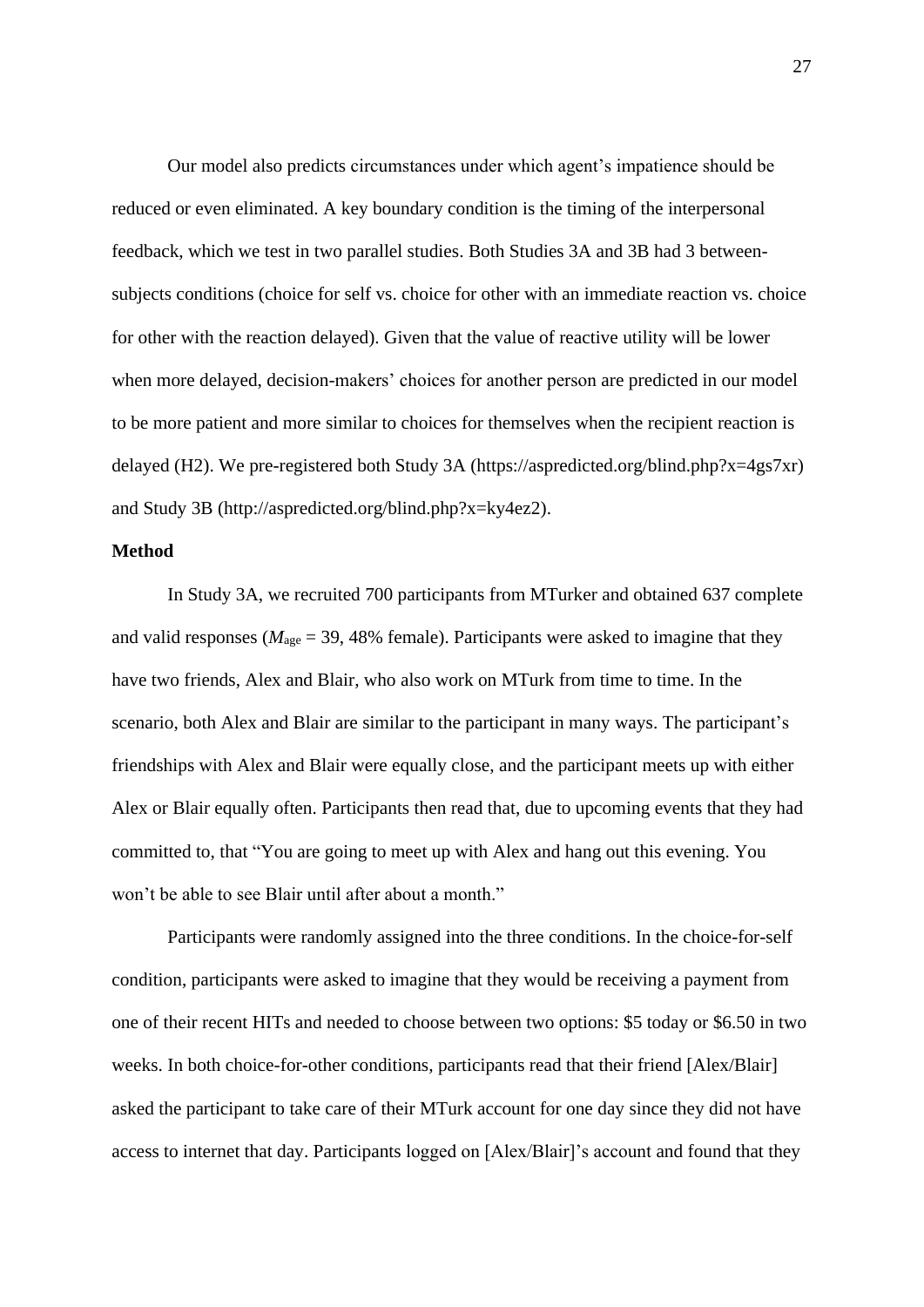had to make a choice between two payment options, identical to that in the choice-for-self condition. Thus, in the immediate reaction version, participants were asked to make a choice for Alex, and in the delayed reaction version, participants were asked to make a choice for Blair. After participants indicated their choice, they completed and a generic IMC and indicated their gender and age.

In Study 3B, we recruited 650 MTurkers and obtained 605 complete and valid completes ( $M<sub>age</sub> = 37,48%$  female). The procedure was similar to that of Study 3A except that the scenario and intertemporal choice involved choosing between Starbucks reward points instead of work payment. We asked participants to imagine that they often visited Starbucks and used a Starbucks rewards phone application, which awards stars as reward points for purchases. Participants read that they had just received a message via their Starbucks app and were asked to make a choice (for themselves, Alex, or Blair) between "receive 100 stars (US\$10) today" and "receive 125 stars (US\$12.50) in three weeks." Every ten stars are worth US\$1, and customers can apply these stars to any in-store purchases with no expiration date.

# **Results**

In Study 3A, participants' choices differed significantly across the three conditions  $(\chi^2 (1, N = 637) = 7.56, p = .023)$ . Participants who were asked to choose for Alex (whose affective feedback would occur sooner) were more likely to choose the *SS* option (43.0%) than participants who were asked to choose either for Blair (whose affective feedback would be delayed; 31.0%), or than participants who were asked to choose for themselves (33.5%).

We dummy-coded recipient (for self  $= 0$ , for other  $= 1$ ) and reaction delay (for self or for Alex / immediate  $= 0$ , for Blair /delayed  $= 1$ ). Using these predictor variables, a binary logistic regression predicting choice of  $SS$  ( $SS = 1$ ,  $LL = 0$ ) revealed that participants who chose for another were more likely to choose *SS* than participants who chose for themselves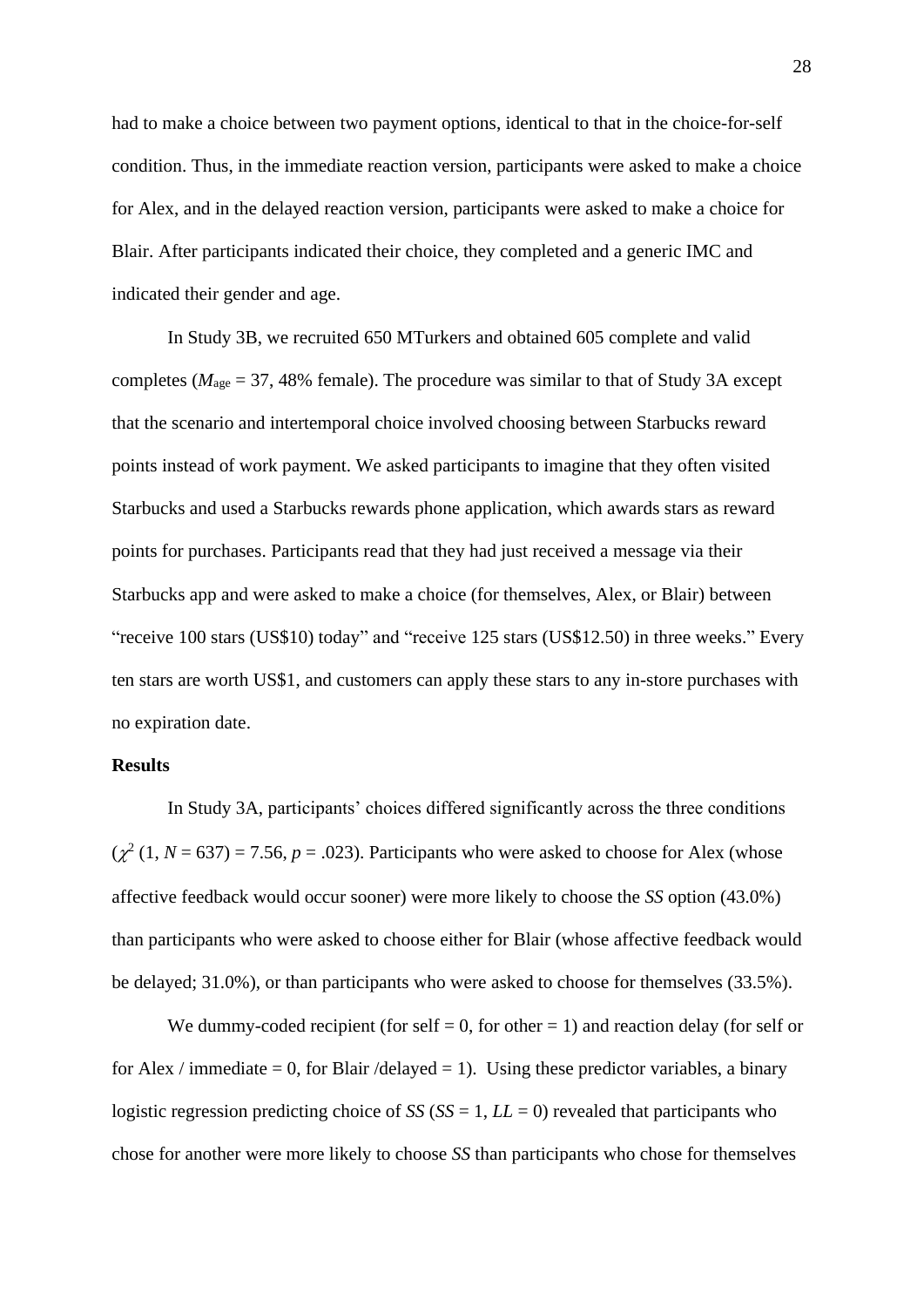$(b<sub>for_oother</sub> = .40, Wald = 4.01, p = .045)$ , and participants who chose in a delayed-reaction scenario were less likely to choose *SS* than in an immediate-reaction scenario ( $b_{\text{delay}} = -.52$ , Wald = 6.65,  $p = .010$ ).

In Study 3B, participants' choices likewise differed significantly across the three conditions  $(\chi^2 (1, N = 605) = 48.35, p < .001)$ . Participants who were asked to choose for Alex (whose affective feedback would occur immediately) were more likely to choose the *SS*  option (67.5%) than participants who were asked to choose for Blair (whose affective feedback would be delayed; 33.8%), or participants who were asked to choose for themselves (45.3%). Using the same dummy coding as Study 3A, a binary logistic regression revealed that participants who chose for another were more likely to choose *SS* than participants who chose for themselves ( $b_{\text{for other}} = .92$ , Wald = 19.7,  $p < .001$ ), and participants who chose in a delayed-reaction scenario were less likely to choose *SS* than in an immediate-reaction scenario ( $b_{\text{delay}} = -1.40$ , Wald = 44.88,  $p < .001$ ).



**Figure 2.** Summary of results in Studies 3A and 3B. Error bars represent 95% confidence intervals.

**Discussion**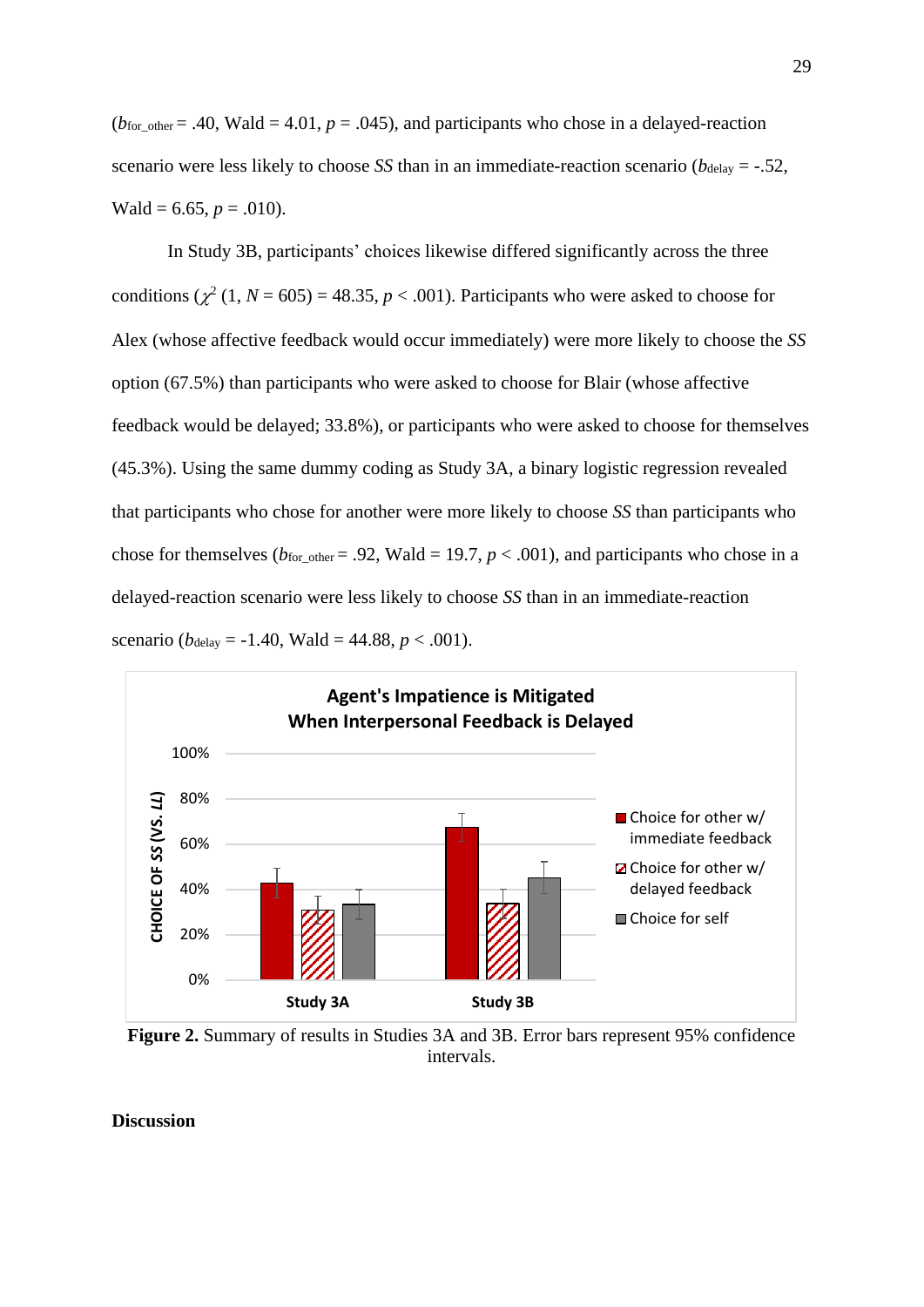Study 3A supported our prediction, per H2, that agent's impatience occurs only when the decision-maker anticipates immediate interpersonal feedback, and not when the decisionmaker anticipates delayed interpersonal feedback. These findings were fully replicated in study 3B.

# **STUDY 4: THE ROLE OF RECIPIENT SPECIFICITY**

Another critical moderator of the agent's impatience effect is recipient specificity (H3)—whether the decision-maker was choosing for a specified or generic other person. We test this moderator in Study 4 using a mixed design, with 2 (decision recipient: for self vs. for other) within-subjects repeated measures and 2 (recipient specificity: specified vs. unspecified) between-subjects conditions. When the decision recipient was specified, the model predicts that participants who chose for another will be more impatient than participants who chose for themselves, because the specificity of the decision recipient facilitates the vivid mental simulation of interpersonal affective reactions, which increases the relative impact of reactive utility. When the recipient was unspecified, we expect that participants who chose for another will be less likely to visualize an affective reaction, which renders their decision for the other person more similar to their choice for self because the choice for other would be based relatively more on vicarious utility.

Another purpose of this study was to directly test the relative impact of expected vicarious utility and expected reactive utility in the decision process of choosing for specified versus unspecified others. We asked participants to predict their recipient's evaluation of each option and to predict their recipient's reaction to each option. We then tested whether these differences mediated the difference between choices for a specified vs. unspecified other person. We pre-registered this study (https://aspredicted.org/blind.php?x=jj7ia3).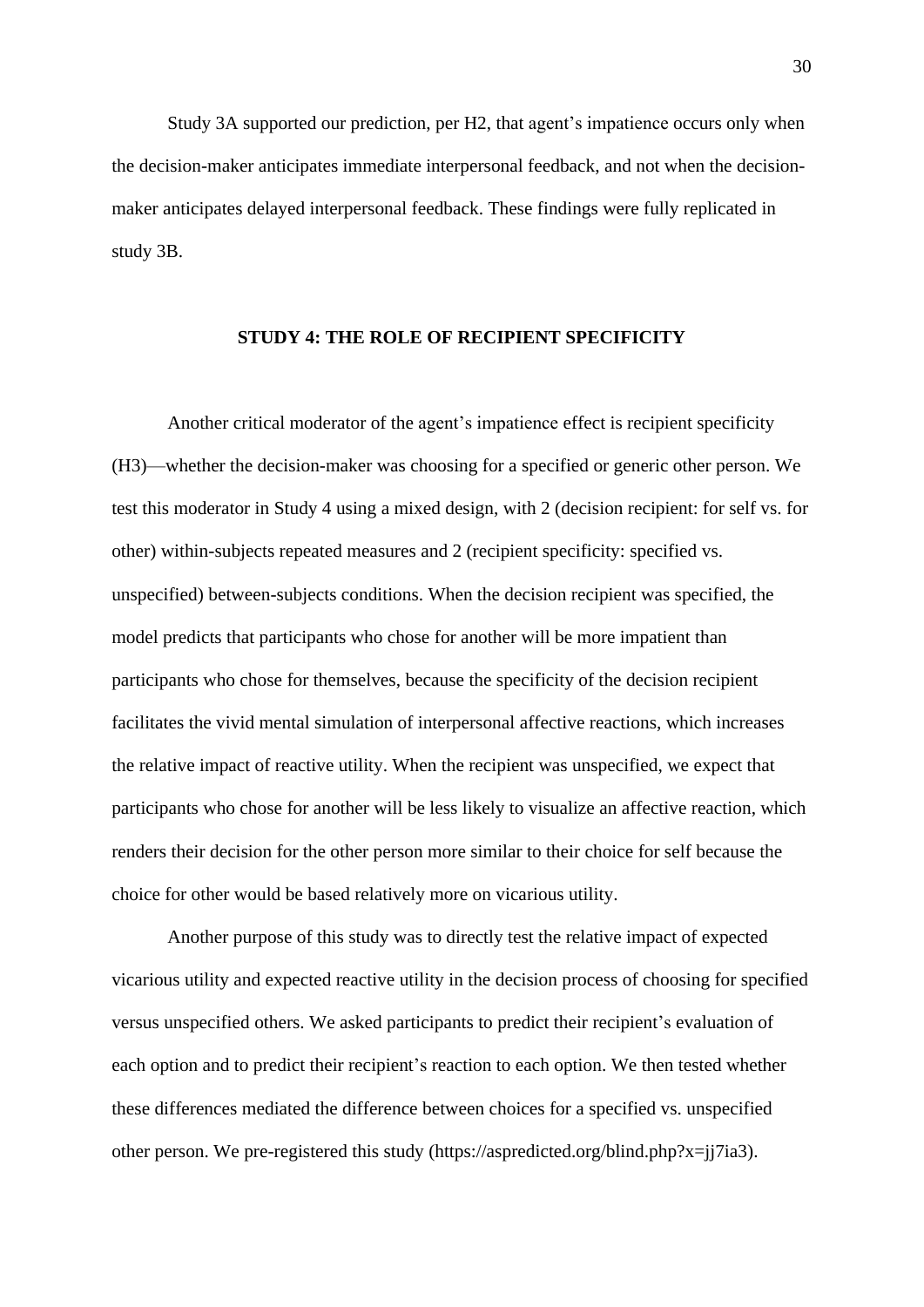#### **Method**

We received 533 complete and valid responses ( $M_{\text{age}} = 37,49\%$  female) from MTurk after applying the pre-registered screening procedure (Table S1 in the web appendix).

Participants were first instructed, "Think of a person that you do not know very well but frequently interact with (e.g., a barista at a local coffee shop) [and] briefly describe the person you are thinking about." We referred to the listed person as Person A in the subsequent scenario. Participants then read that many consumers, including Person A, filled out a large-scale online survey from Starbucks and were compensated with store credit. These consumers were given a choice between two options: receive \$28 in store credit today or receive \$35 in store credit in three weeks. We randomly assigned participants to two conditions. In the specified-recipient condition, participants read, "Imagine that Person A took part in the survey and was given these two options. If you were asked to choose on behalf of Person A, which option would you choose for Person A?" In the unspecifiedrecipient condition, participants read, "Imagine the average customer who took part in the survey and was given these two options. If you were asked to choose on behalf of the average customer, which option would you choose?"

After participants made a choice, they were asked to predict how the recipient would react to each option ("How do you think [the recipient] would react to receiving [option] (i.e., with facial and bodily expressions of emotion)?") and how the recipient would evaluate each option ("How do you think [the recipient] would evaluate (i.e., objectively assess) the receipt of [option]?", on two 9-point scales;  $-4$  = very negatively,  $4$  = very positively). Next, in the choice for self, participants were asked, "Imagine instead that you took part in the survey and were given the two options of compensation. Which option would you choose for yourself?" Last, participants indicated the perceived closeness between themselves and the recipient on a 10-point scale (1 = not close at all,  $10 =$  extremely close), completed a generic IMC,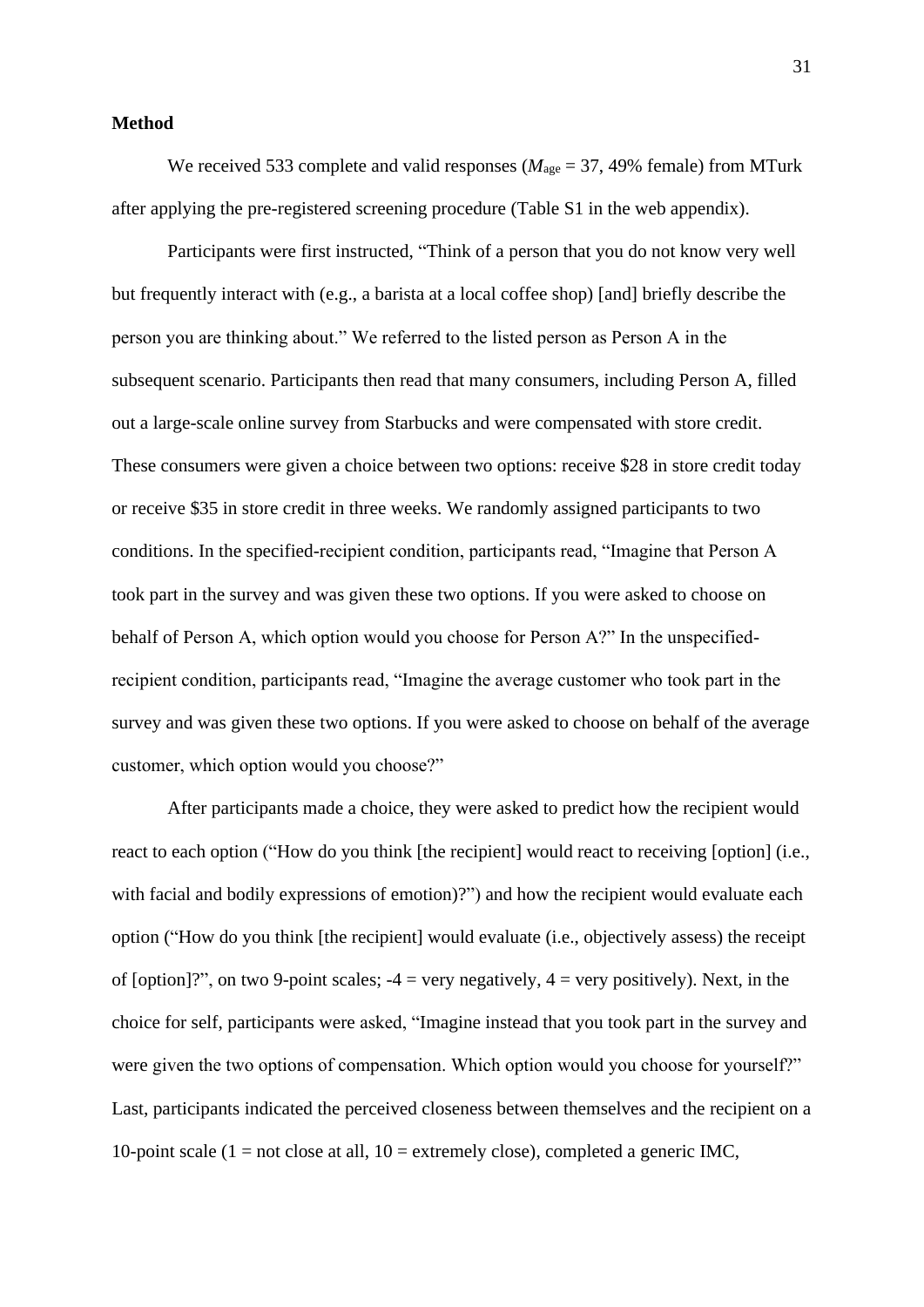completed an additional attention check about the content of the study, and indicated their gender and age.

#### **Results**

Comparing the first choice made by each participant across conditions, those who chose for a specified other were more likely to choose *SS* (60.0% for person A) than participants who chose for an unspecified other (42.1% for the average customer;  $\chi^2$  (1, *N* = 533) = 13.50,  $p < .001$ ,  $\eta = .16$ ; *b*<sub>recipient\_specificity = .64, Wald = 13.38,  $p < .001$ ). Participants'</sub> choices for themselves did not differ significantly between specificity conditions (35.8% vs.  $37.4\%, \chi^2(1, N = 533) = .15, p = .699$ .

Next, comparing the within-subjects choices, participants were much more likely to choose *SS* for a specified other (60.0%) than to choose *SS* for themselves (35.8%; McNemar's  $\chi^2$  (1,  $N = 271$ ) = 51.25,  $p < .001$ ). Participants also were somewhat more likely to choose *SS* for an unspecified other (42.1%) than to choose *SS* for themselves (37.4%; McNemar's  $\chi^2$  (1,  $N = 262$ ) = 5.03,  $p = .025$ ), but the difference was smaller when the recipient was specified vs. unspecified ( $\Delta = 24.2\%$  vs. 4.8%). Generalized estimation equations confirmed that the non-specific recipient significantly reduced the agent's impatience effect (interaction between self vs. other and recipient specificity condition, Wald *χ 2* (1, *N* = 1066) = 20.71, *p* < .001).

Next, we examined decision-makers' anticipation of recipient reactions and recipient evaluations. First, recipient specificity influenced participants' anticipation of both recipient reactions and recipient evaluations: participants expected larger differences in recipient reactions to the two options when the decision recipient was a specified person than when the decision recipient was unspecified  $(A_{\text{reaction}} = 1.05 \text{ vs. } .47; F(1, 531) = 12.64, p < .001;$  Table S4 in the web appendix), with more positive reactions for the sooner option. Participants also expected larger differences between recipient evaluations of the two options when the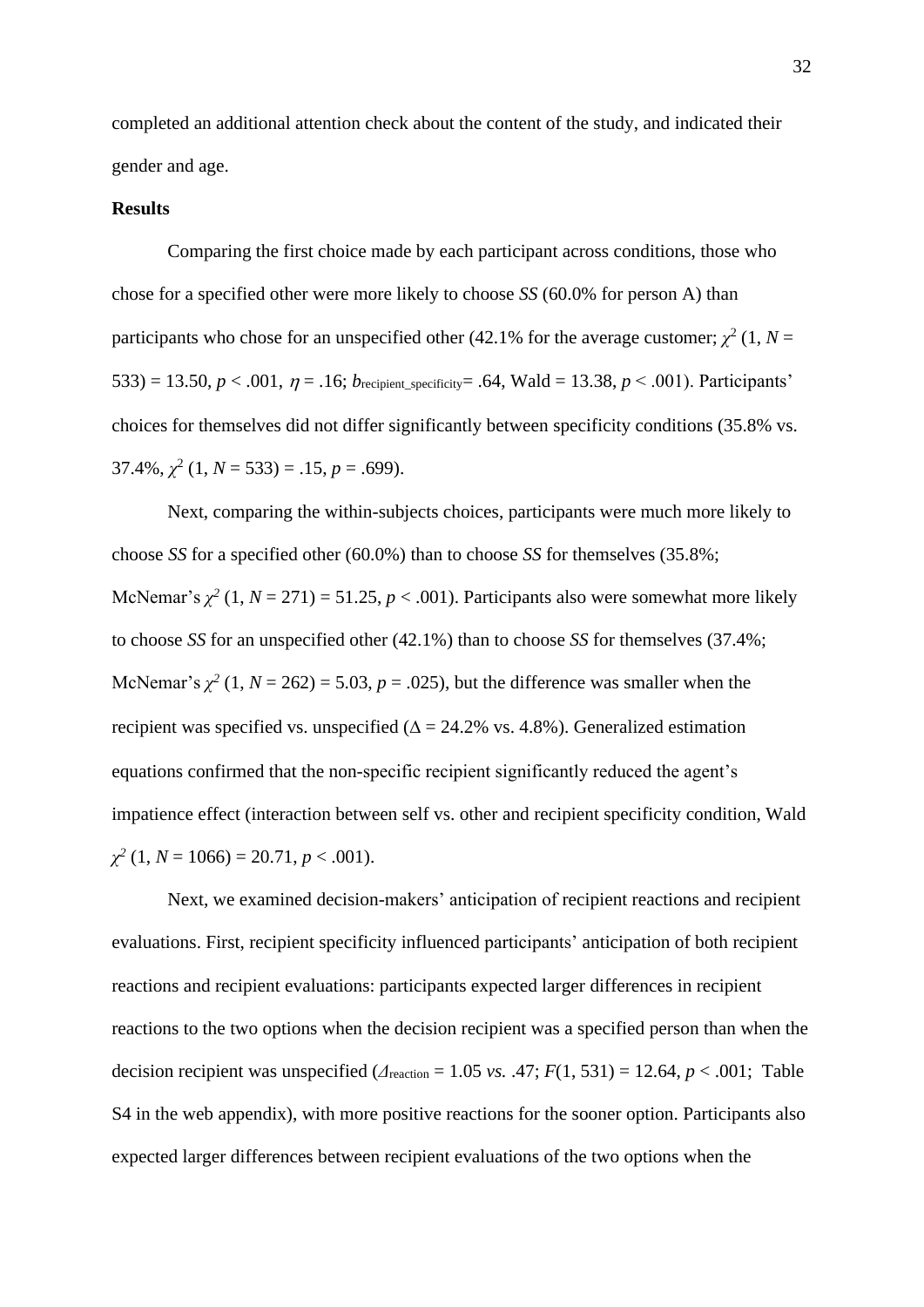decision recipient was a specified person than when the decision recipient was unspecified  $(A_{\text{evaluation}} = .82 \text{ vs. } .29; F(1, 531) = 8.78, p = .003)$ . More importantly, the difference in anticipated reactions to the options mediated the effect (indirect effect  $= .24$ ,  $SE = .09$ , Cl<sub>95%</sub> = [.09, .44]), even when controlling for the difference in anticipated evaluations (indirect effect =  $.18$ , *SE* =  $.08$ , CI<sub>95%</sub> =  $[.05, .36]$ ).

We also conducted separate multivariate binary logistic regressions to examine the predicted impact of anticipated recipient reactions and recipient evaluation on choices, controlling for egocentric projection. Among participants who chose for a specified other person, the difference in anticipated reactions significantly predicted choice ( $b_{\Delta_{\text{reaction}}} = -.54$ , Wald = 15.13,  $p < .001$ ) whereas the difference in anticipated evaluations only had a directional effect ( $b_{\text{Aevaluation}} = -.17$ , Wald = 1.94,  $p = .164$ ). Among participants who chose for an unspecified other, the difference score of anticipated reactions and of anticipated evaluation had similar coefficients ( $b_{\text{Areaction}} = -.31$ , Wald = 3.89,  $p = .049$ ;  $b_{\text{Aevaluation}} = -.37$ , Wald  $= 6.34, p < .012$ ). In both regressions, choices for oneself also strongly predicted choices for others (for the specified other  $b = 3.19$ , Wald = 45.18,  $p < .001$ ; for the unspecified other  $b = 3.48$ , Wald = 68.49,  $p < .001$ ), consistent with the assumption that own impatience is projected. In sum, anticipated reactions significantly explained the otheroriented decision process, separately from the role of anticipated evaluations.

Last, as intended, interpersonal closeness with the decision recipient did not differ between the specified and unspecified other ( $M_{\text{closeness}} = 4.07$  for the specified other,  $SD =$ 2.29 vs.  $M_{\text{closeness}} = 3.91$  for the unspecified other,  $SD = 2.66$ ,  $t(514.3) = -.73$ ,  $p = .463$ ). Closeness, gender, and age did not moderate the effect.

# **Discussion**

We observed a large agent's impatience effect when the decision recipient was specified, and this effect was nearly eliminated when the recipient was unspecified. In other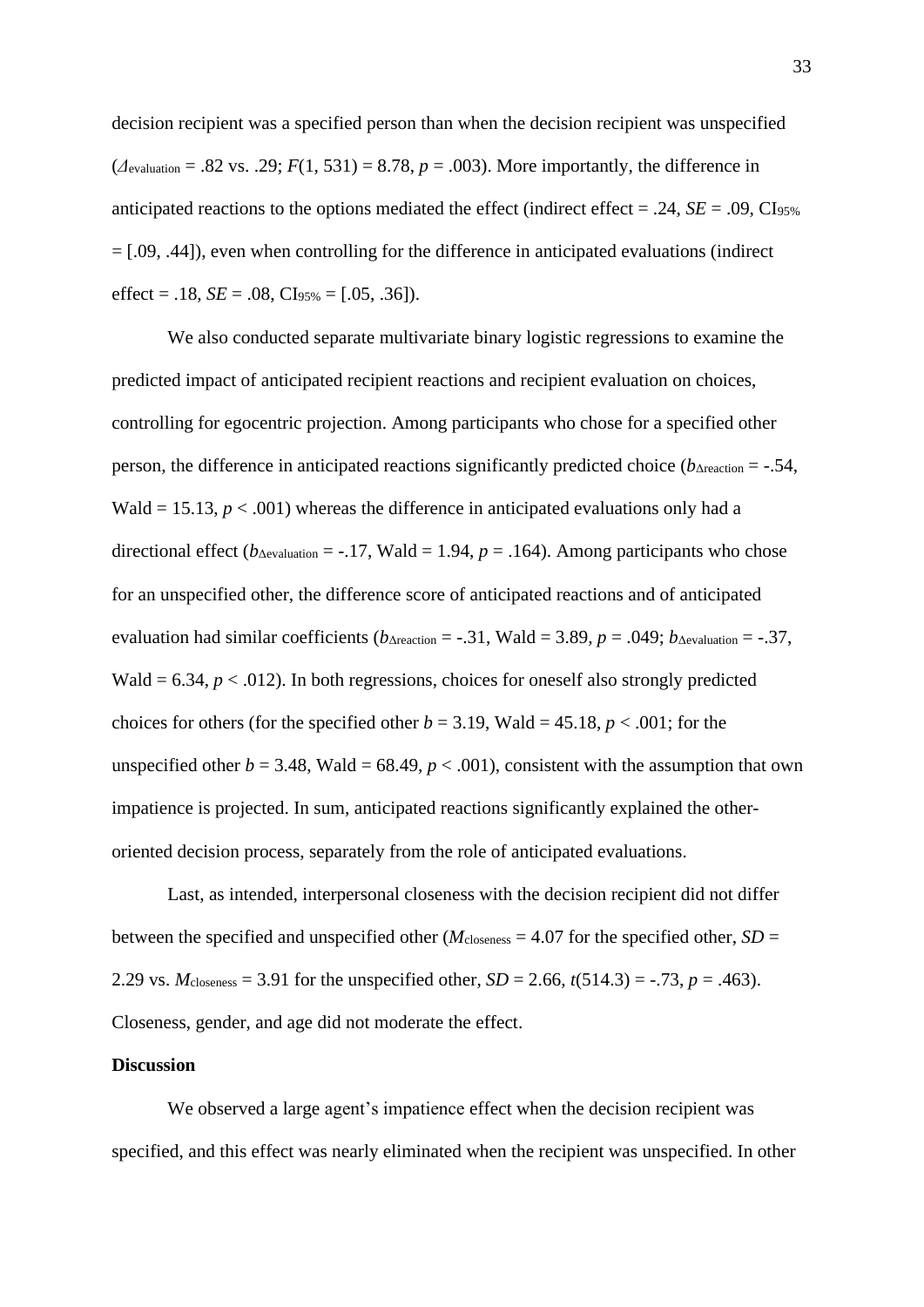words, decision-makers are more likely to make an "impatient" intertemporal decision for another person if they can imagine the decision recipient's affective reactions, compared to when choosing for a person for whom the interpersonal consequences are hard to imagine. These results support model predictions that recipient specificity is a critical moderator of the effect (H3).

This moderator also helps reconcile our findings with prior research, which had concluded that choices for another (unspecified) person were not as "impatient" as choices for oneself (Albrecht et al. 2010; Pronin, Olivola, and Kennedy 2008; Takahashi 2007; Ziegler and Tunney 2012). Our results in Study 4 suggest that the differences between our findings and prior results can be explained by recipient specificity, which modulates the extent to which the decision-maker relies on the anticipated or imagined future interpersonal consequences in their decision process. More specifically, choices for another person are more "impatient" than choices for oneself when the decision recipient is a specified, identifiable individual—as in our studies, and as is typically the case in real-world choices for others. By contrast, agent's impatience no longer holds when the recipient is an arbitrary, unspecified other person—as was the case in the prior research.

This study also provided additional process evidence that further supported our theorization. First, the distinct influences of vicarious utility and reactive utility on choice were confirmed, in line with our model. Second, reactive utility played the primary role in causing agent's impatience. Third, and complementing these results, we also found that egocentric projection was a relatively larger component in choice for the unspecified other than in choice for the specified other, because choice for oneself correlated more strongly with choice for unspecified other ( $r = .70$ ,  $p < .001$ ) than with choice for specified other ( $r = .70$ )  $= .53, p < .001$ ). These results corroborate converging evidence in the prior literature that observed and anticipated external displays of interpersonal affect exert a direct influence on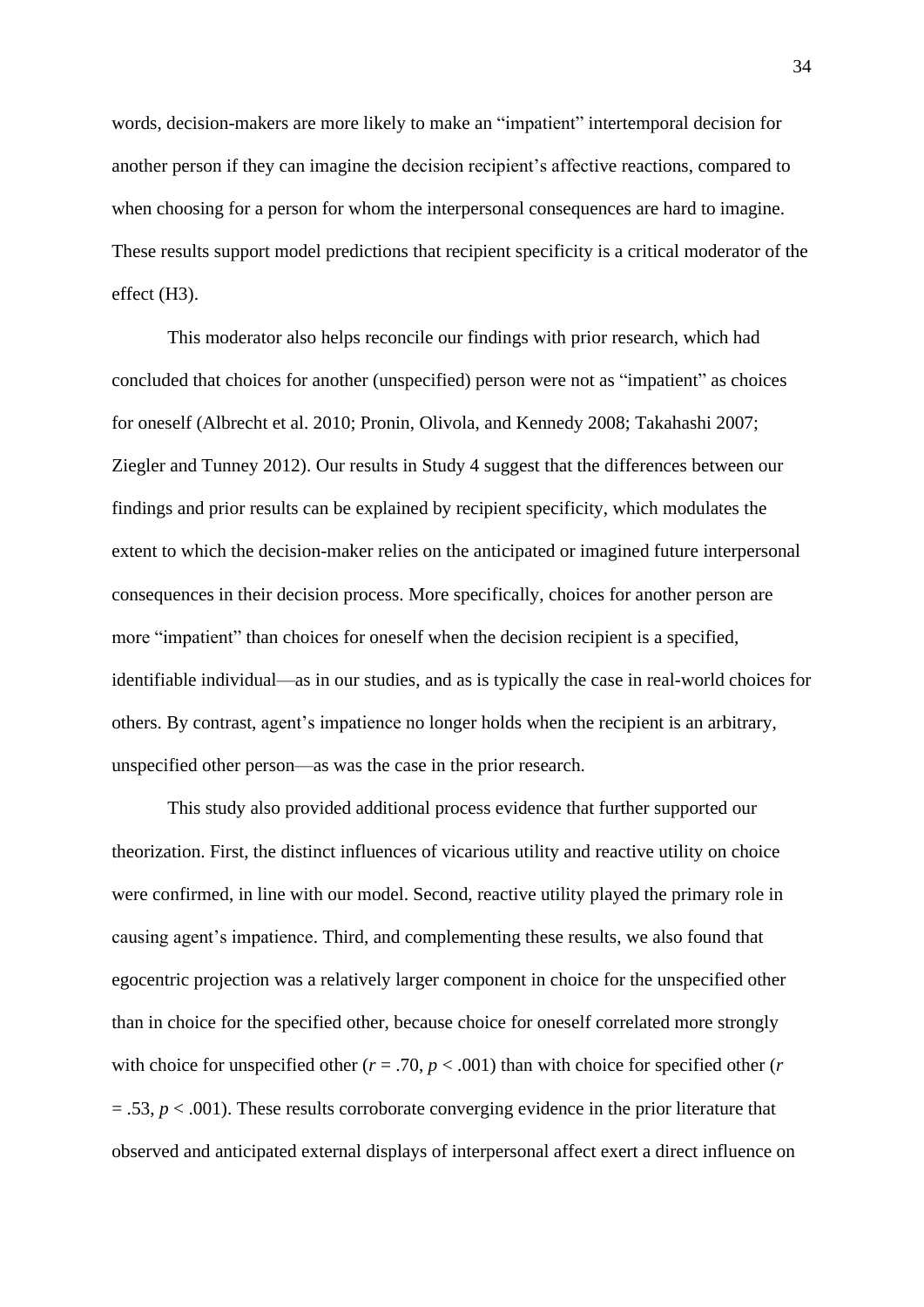social behaviors(e.g., Knapp & Hall, 2013; Niedenthal et al., 2010; Nikitin & Freund, 2019; Tsukiura & Cabeza, 2008; Yang & Urminsky, 2018), contrary to some prior theorizing which had assumed that affective reactions are mere external displays of internal appraisal outcomes (e.g., evaluation; see Kaiser & Wehrle 2001).

It is notable that the predicted moderation occurred despite the use of a hypothetical scenario in this study. Obviously, in this setting, decision-makers are not anticipating actual reactive utility from a post-decision interaction with the recipient. However, because specifying the recipient facilitates participants' simulation of a hypothetical anticipated affective reaction, the model predicts a stronger agent's impatience effect for the specified recipient, even in hypothetical choice. This feature of our model is consistent with findings in the charitable giving literature that donations increase when the funds would go to an identifiable victim even though no subsequent social interactions or reactions would ensue (Small & Loewenstein, 2003, 2005). Therefore, our model predicts similar results for real and hypothetical decisions as long as the recipient is a specified person whose affective reactions are vividly imaginable.

# **STUDIES 5A AND 5B: INDIVIDUAL DIFFERENCES IN VISUAL PROCESSING VS. EMPATHY**

Next, we examine the degree to which agent's impatience is influenced by individual differences. We test two sets of predictions: one derived from theories of psychological distance (the theoretical basis of previous accounts), and the other derived from our model. More specifically, we conducted Study 5A to test whether the decision-maker's degree of empathy moderates agent's impatience, as predicted by the standard psychological distance account, and we conducted Study 5B to test the prediction that the decision-maker's reliance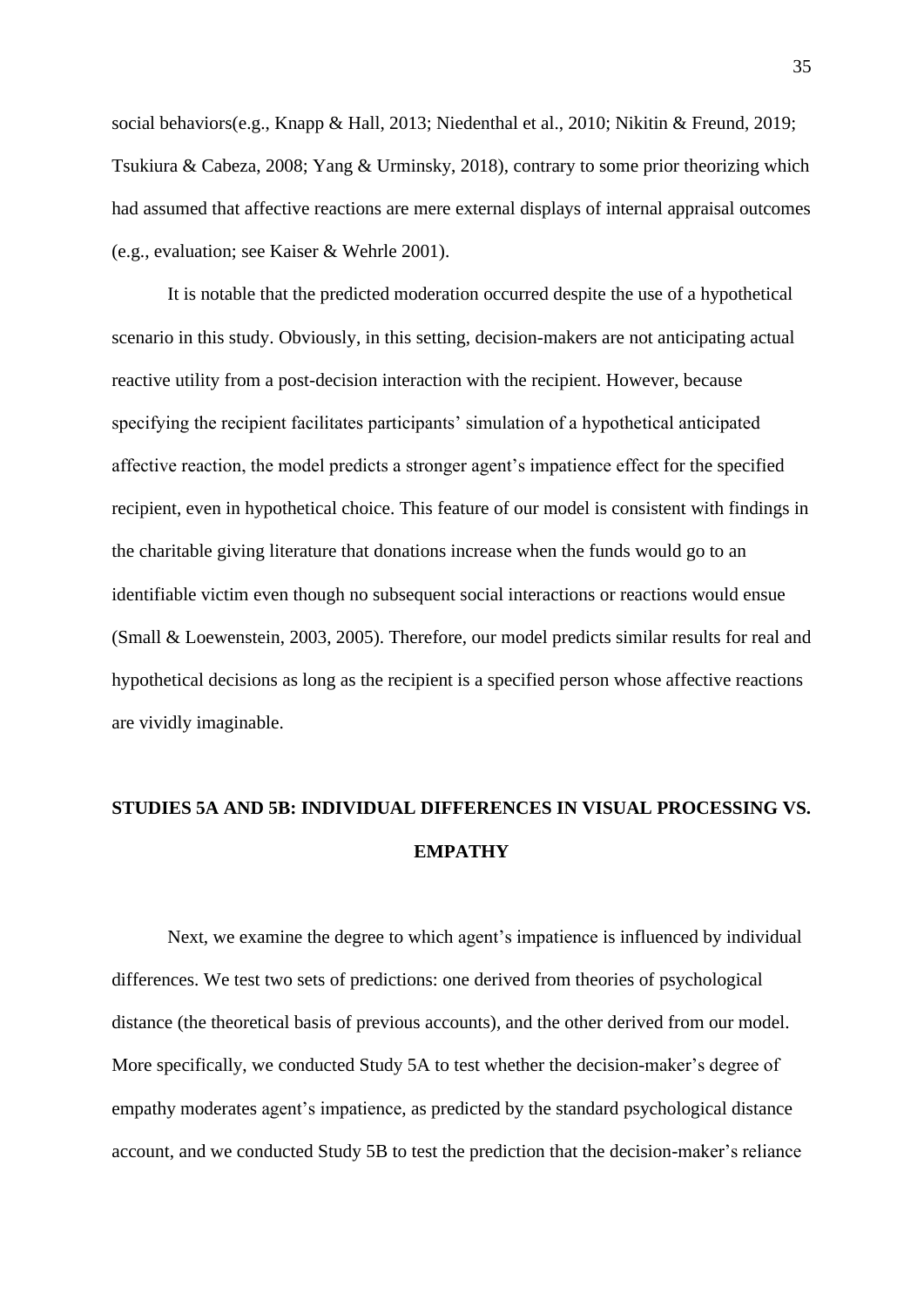on visual processing style moderates agent's impatience (H4). We test these two individual difference measures in otherwise identical but separate studies so that measurement of one factor that does not affect measurement of the other. Both studies had a within-subjects design of 2 (recipient: for oneself vs. for other) decisions, with individual differences in empathy (Study 5A) and in visual processing style (Study 5B) measured at the end of the studies. We pre-registered both studies [\(https://aspredicted.org/64C\\_Z2R](https://aspredicted.org/64C_Z2R) and [https://aspredicted.org/X1Q\\_SN8\)](https://aspredicted.org/X1Q_SN8).

#### **Method**

In Studies 5A and 5B, we received 404 and 407 complete and valid responses ( $M_{\text{age}} =$ 36.3, 69% female, 8 non-binary;  $M_{\text{age}} = 39.6$ , 66% female, 8 non-binary) after applying the pre-registered screening procedure, respectively.

The procedure in both studies was identical to the specific other condition in Study 4: Participants were asked to imagine an acquaintance, indicated a decision they would make for the acquaintance, and then indicated a decision they would make for themselves under the same circumstances.

After that, participants completed additional measures. In Study 5A, participants were asked to complete the full empathy scale from Reniers et al. (2011), which included five subscales capturing different aspects of empathy, including perspective taking and emotion contagion. In Study 5B, we included three measures. First, participants were asked to indicate how vivid the mental imagery of the recipient was in their mind, a 5-point scale adapted from the Vividness of Visual Imagery Questionnaire (Marks 1973), where a lower number indicates greater vividness (1= "Perfectly clear and as vivid as normal vision" and  $5 =$  "No image at all, you only "know" that you are thinking of the object"). Second, participants completed a spontaneous usage of imagery scale (SUIS; Nelis et al. 2019), which measures spontaneous engagement in visual processing during decision making, where a higher score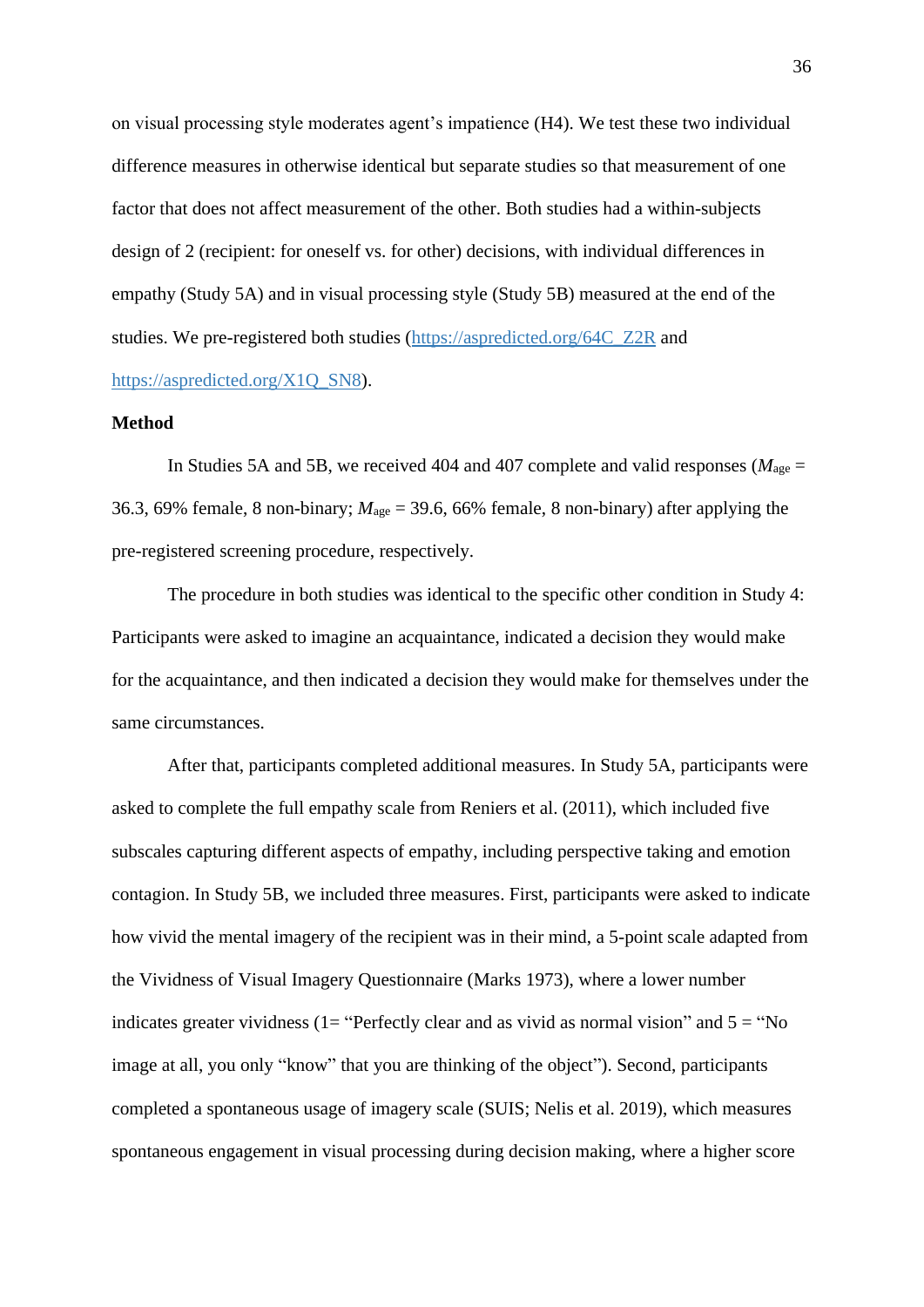indicates greater reliance on visual processing. Last, participants completed the style of processing questionnaire (Childers et al. 1985), which measures a general tendency to engage in visual vs. verbal processing of information.

#### **Results**

#### *Study 5A*

Participants were more likely to choose *SS* when choosing for another person (41.1%) than when choosing for self (31.9%; McNemar's  $\chi^2$  (1,  $N = 404$ ) = 17.28,  $p < .001$ ). However, neither the overall QCAE empathy scale nor any of its subscales interacted with the within-subjects agent's impatience effect (*p*s > .34).

#### *Study 5B*

Participants were again more likely to choose *SS* when choosing for another person (45.5%) than when choosing for self (33.4%; McNemar's  $\chi^2$  (1,  $N = 407$ ) = 27.76,  $p < .001$ ).

Furthermore, people chose more impatiently for others (but not for themselves) the more they vividly imagined the recipient. Participants who chose *SS* for the specified other person reported more vivid mental imagery (on the adapted VVIQ measure) than participants who chose *LL* for that person ( $M_{SS} = 2.37$ ,  $SD = 1.01$ , vs.  $M_{LL} = 2.61$ ,  $SD = 1.01$ ,  $t(405) =$ 2.34, *p* = .020). In contrast, participants who chose *SS* versus *LL* for themselves reported similarly vivid mental imagery,  $t > -1$ ,  $p = .594$ . A significant interaction between decision recipient (other vs. self) and imagery vividness validated these differences  $(F(1, 405) = 4.36$ ,  $p = .037$ ).

We then explored whether the individual differences in visual processing tendencies likewise moderated agent's impatience. We found that participants with a higher tendency to engage in spontaneous use of imagery (measured by the SUIS score) were more impatient in their choice for the specified other person but not for oneself  $(F(1, 405) = 14.73, p < .001;$ GEE *b* interaction = .19, Wald = 13.33,  $p < .001$ ; Figure 3). Indeed, the SUIS score negatively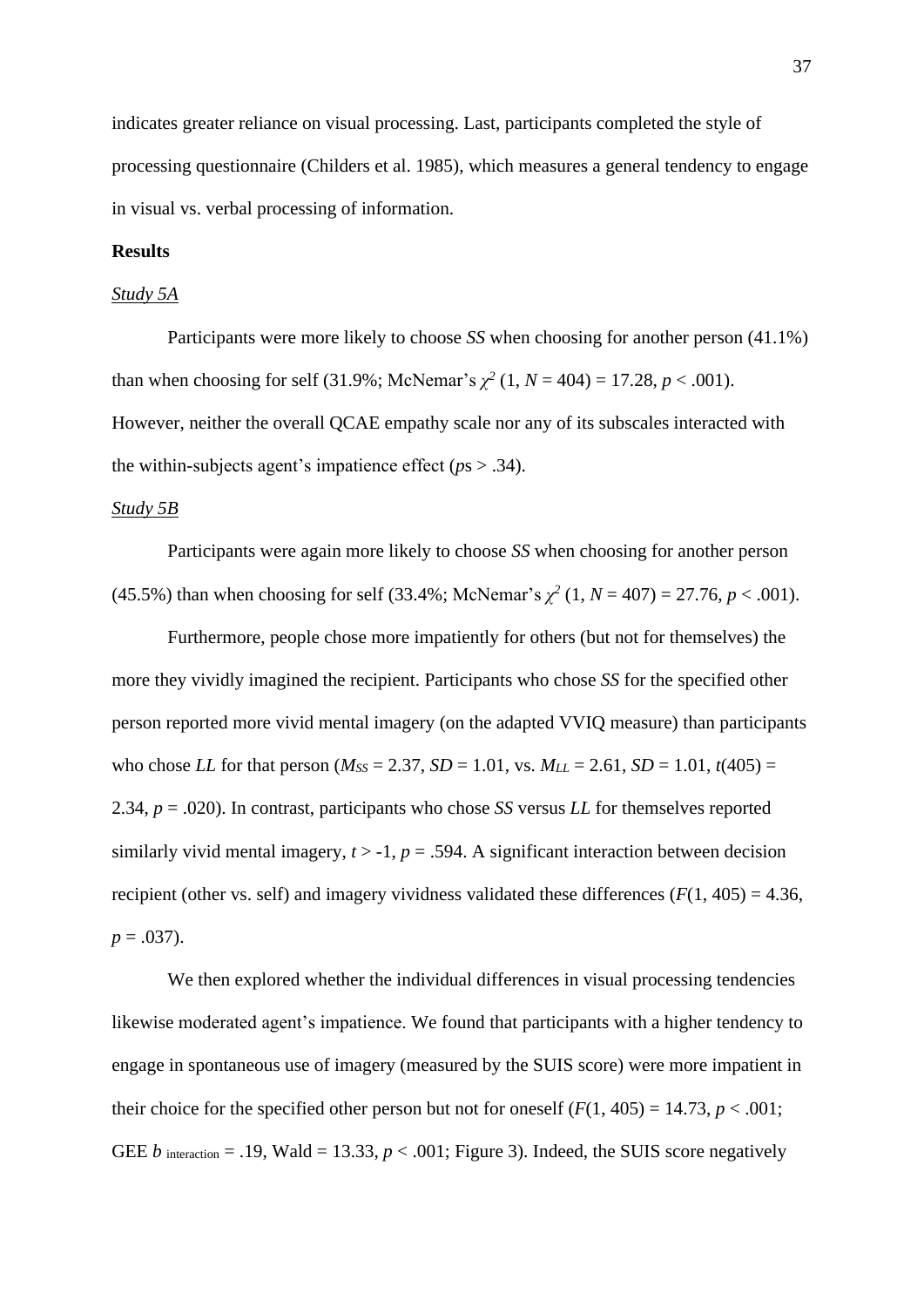correlated with low mental imagery vividness ( $r = -0.240$ ,  $p < 0.001$ ), validating the relevance



of visual processing in the decision process.

**Figure 3.** X axis represents four levels of spontaneous imagery use (SUIS); low = first quartile ( $\langle 37 \rangle$ , moderate low = between first and second quartiles (37-42), moderate high = between second and third quartiles (42,46), high = fourth quartile ( $> = 46$ ).

By contrast, we found that the more general visual vs. verbal style of processing scale did not moderate the effect  $(p = .74)$  and was not correlated with self-reported imagery vividness ( $r = .035$ ,  $p = .48$ ). Overall, our results suggest, based on two of the three included measures, that spontaneously engaging in more visualization during the intertemporal choices predicts greater impatience in choosing for others. This is consistent with the model prediction, under the assumption that greater visualization results in a greater weight on reactive utility.

# **Discussion**

Participants' trait empathy did not moderate the effect in this study, or overall in another three studies (using different empathy measures, see web appendix). By contrast, the agent's impatience effect was stronger among participants who tend to rely spontaneously on visual processing. These results support H4 and are consistent with our theorization that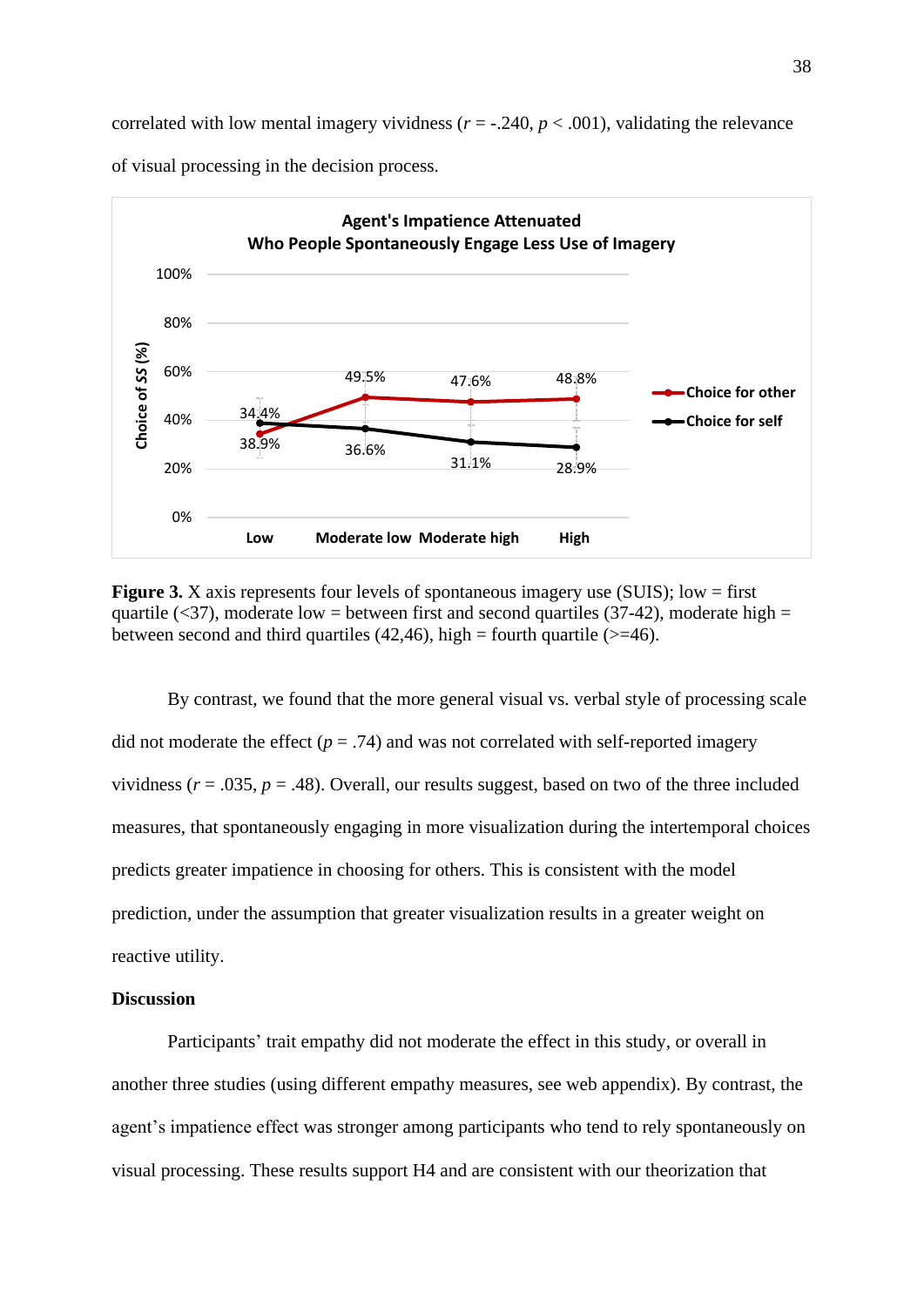agent's impatience arises primarily from the steeper discounting of reactive utility tied to interpersonal affective reactions.

# **GENERAL DISCUSSION**

We present the first set of experiments that systematically test differences between intertemporal choices for another person and otherwise identical choices for oneself. These experiments revealed that intertemporal choices for a specified peer recipient are typically more "impatient" than otherwise identical choices for oneself, different than previously theorized or reported. These results support our main hypothesis and other key predictions of a self-other decision model that incorporates interpersonal affective feedback into the intertemporal tradeoff. This research joins growing research that incorporates the role of affect into decision-making models (Lerner et al., 2015; Loewenstein & Lerner, 2003; Yang & Urminsky, 2018) and highlights the pivotal yet previously neglected role of interpersonal affective feedback in shaping self-other decisions.

In this research, we focused on intertemporal choices between peers who are presumably comparable and similar. This is admittedly a simplified assumption, and the role of salient self-other differences can be further incorporated into the decision model, among other potentially relevant factors. For example, previous theories suggest that increased social and psychological distance between the decision-maker and the recipient weakens the temptation of specifically immediate rewards. The model could be extended to incorporate this, by introducing a weight on the *SS* option in vicarious utility component that is reduced by psychological distance. Nevertheless, we would expect reactive utility to at least partially attenuate the effect of psychological distance on intertemporal choices, by motivating impatient choices for even psychologically distant peer recipients, as long as the recipient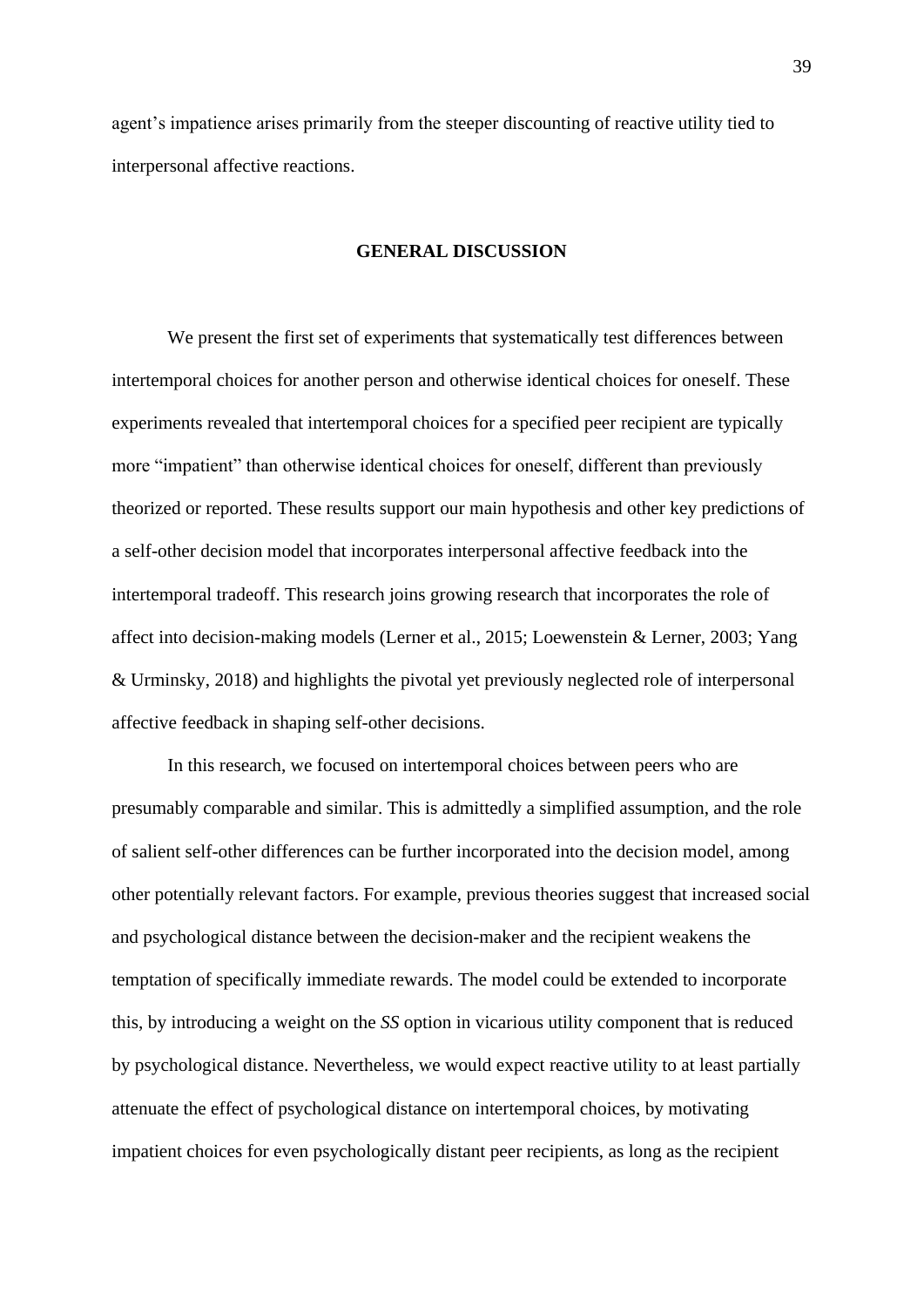reaction is visualizable.

 Related, in this model, we restricted interpersonal feedback to the affective reaction and exclude other types of interpersonal feedback such as specific comments on decision quality. In some cases, indeed, recipients may offer explicit feedback about the "goodness of fit" between the recipient's true preference and the decision-maker's selection (e.g., Loewenstein, Thompson, and Bazerman 1989). In repeated choices, it is conceivable that such feedback will enable the decision-maker to learn valuable information about how much the recipient's preference deviates from their own (e.g., the recipient is usually more vs. less patient than oneself). Therefore, should our model be expanded into a dynamic model of repeated choices, these factors should also be incorporated into the expected utility components.

Beyond decisions between peers, many other types of interpersonal decisions involve goals that introduce alternative or even competing considerations in the decision process, distinct from those that we focused on in this research. For example, parents making decisions for their children not only anticipate their children's immediate affective feedback, but also expect their decisions to shape character and deliver substantial benefits in other regards. When doctors give medical advice or decisions to their patients, these decisions bear a host of physical, emotional, and legal consequences. In these decisions, while we expect the influence of interpersonal affective component to hold to varying degrees, we also conjecture that its influence can be overridden by other considerations, many of which tilt the overall intertemporal tradeoff toward beneficial future consequences (i.e., favoring larger-later options).

Previously, it has been often presumed or implied that the interpersonal delegation of intertemporal choices leads to more "far-sighted" decision outcomes. The present findings suggest that interpersonal decision-making may yield decisions that are more *short*-sighted,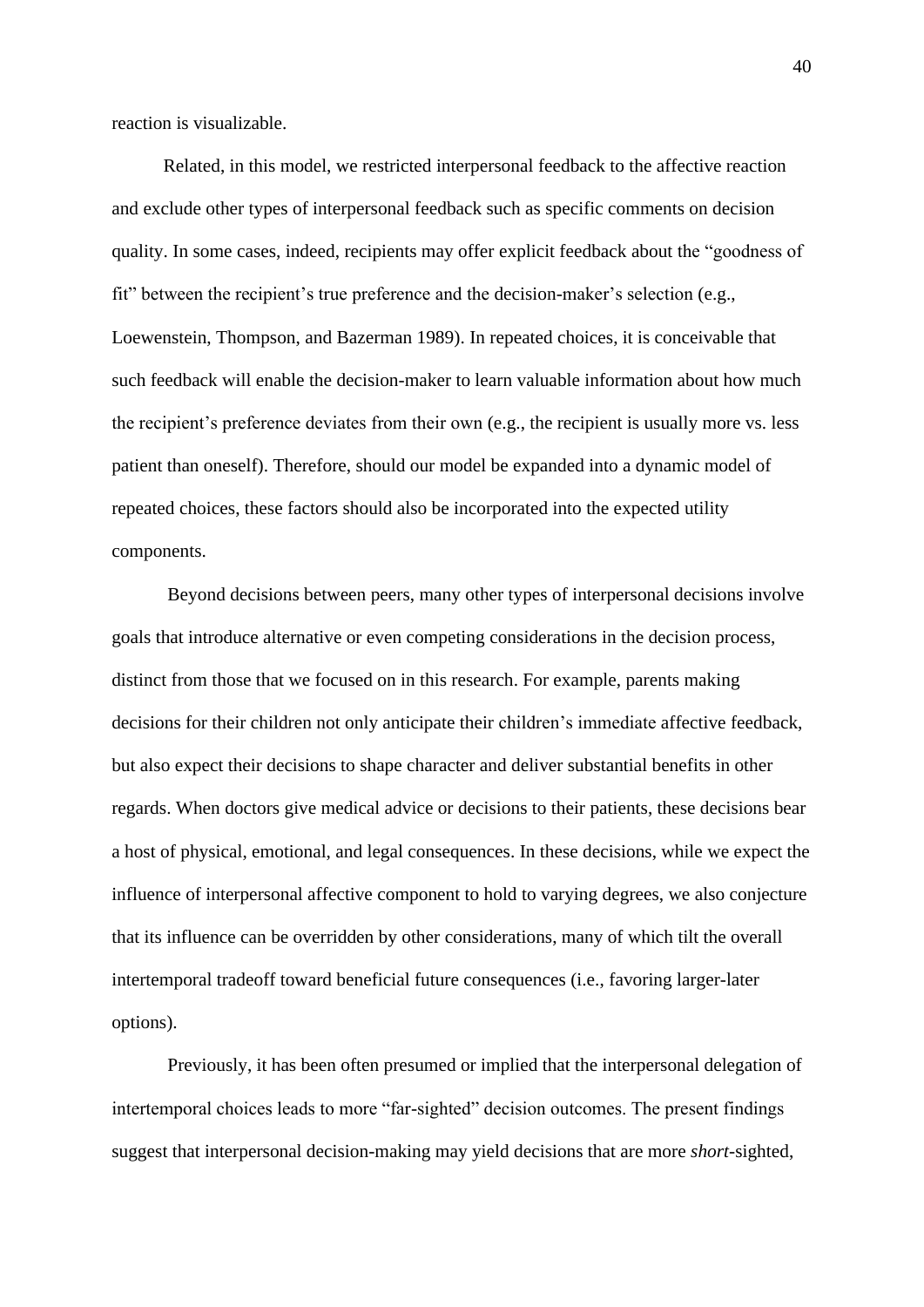as long as interpersonal affective feedback is in sight. These findings have implications for not only consumers but also marketers and policymakers. Consumers may benefit from taking this finding into account either when they make decisions for peers or when they relegate decisions to their peers. Marketers can use this insight to better predict and manage marketing outcomes that involve peer decisions, including agent decisions, gift choices, advice giving and recommendations. Policymakers can also use this insight to design decision systems that facilitate choices that lead to greater welfare consequences.

In everyday life, we are constantly interacting with others, making decisions that affect them, and experiencing how they react to our actions, immediately and in the future. There is a growing consensus that decisions for others implicate potentially gratifying social outcomes that involve complex intertemporal tradeoffs (Charlton et al., 2013; Galak et al., 2016), and the attainment of the social outcomes further shape subsequent choices (Liu et al., 2019; Wang et al., 2018; Yang & Urminsky, 2018). To truly understand self-other decision making, a comprehensive framework must incorporate not only intrapersonal processes of projection, estimation, and matching, but also the role of interpersonal affective reactions. When both components are taken into account, as in our model, intertemporal choice for others is revealed to entail not only judicious guesswork, but also impatient anticipation.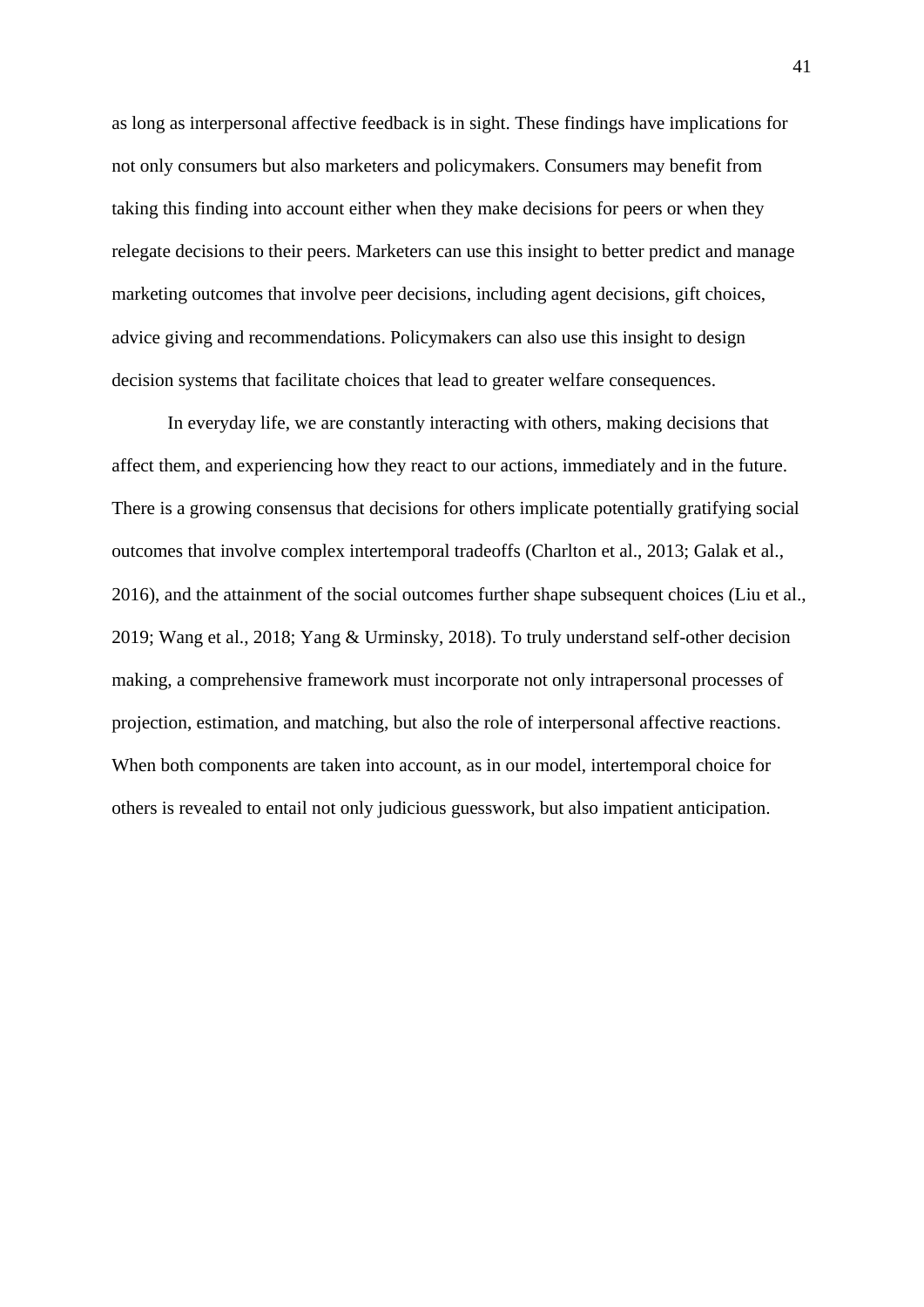#### **REFERENCES**

Albrecht, K., Volz, K. G., Sutter, M., Laibson, D. I., & von Cramon, D. Y. (2011). What is for me is not for you: Brain correlates of intertemporal choice for self and other. *Social Cognitive and Affective Neuroscience*, *6*(2), 218–225.

https://doi.org/10.1093/scan/nsq046

Argyle, M., Salter, V., Nicholson, H., Williams, M., & Burgess, P. (1970). The Communication of Inferior and Superior Attitudes by Verbal and Non-verbal Signals\*. *British Journal of Social and Clinical Psychology*, *9*(3), 222–231. https://doi.org/10.1111/j.2044-8260.1970.tb00668.x

- Bartels, D. M., & Urminsky, O. (2015). To Know and to Care: How Awareness and Valuation of the Future Jointly Shape Consumer Spending. *Journal of Consumer Research*, *41*(6), 1469–1485. https://doi.org/10.1086/680670
- Baumeister, R. F., Vohs, K. D., Nathan DeWall, C., & Zhang, L. (2007). How Emotion Shapes Behavior: Feedback, Anticipation, and Reflection, Rather Than Direct Causation. *Personality and Social Psychology Review*, *11*(2), 167–203. https://doi.org/10.1177/1088868307301033
- Burns, K. L., & Beier, E. G. (1973). Significance of Vocal and Visual Channels in the Decoding of Emotional Meaning. *Journal of Communication*, *23*(1), 118–130. https://doi.org/10.1111/j.1460-2466.1973.tb00936.x
- Calvo, M., & Esteves, F. (2005). Detection of emotional faces: Low perceptual threshold and wide attentional span. *Visual Cognition*, *12*(1), 13–27. https://doi.org/10.1080/13506280444000094
- Charlton, S. R., Fantino, E., & Gossett, B. D. (2013). Hyperbolic discounting of delayed social interaction. *Learning & Behavior*, *41*(2), 159–167. https://doi.org/10.3758/s13420-012-0093-3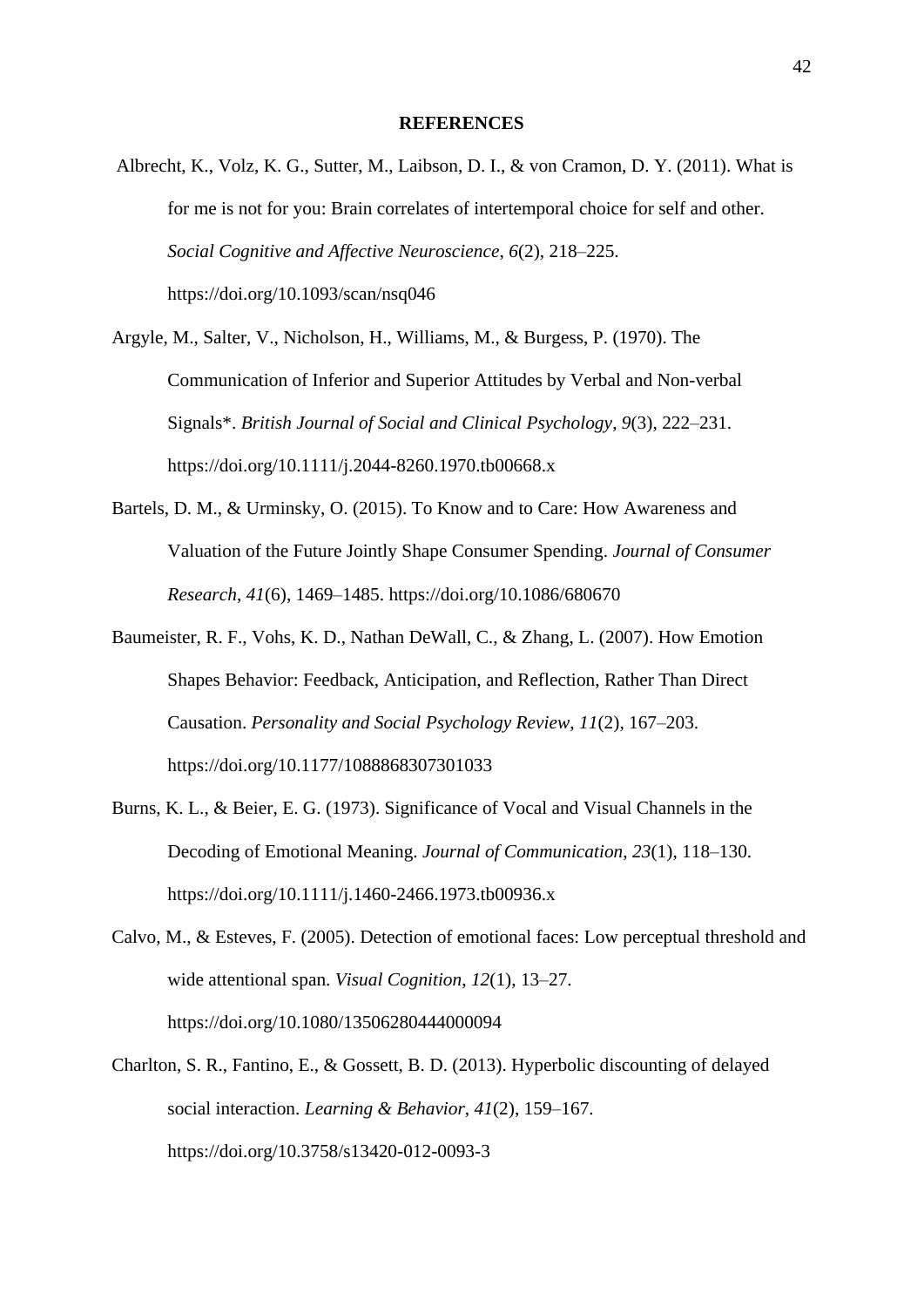de Waal, F. B. M. (2008). Putting the Altruism Back into Altruism: The Evolution of Empathy. *Annual Review of Psychology*, *59*(1), 279–300. https://doi.org/10.1146/annurev.psych.59.103006.093625

- Epley, N. (2008). Solving the (Real) Other Minds Problem. *Social and Personality Psychology Compass*, *2*(3), 1455–1474. https://doi.org/10.1111/j.1751- 9004.2008.00115.x
- Epley, N., Keysar, B., Van Boven, L., & Gilovich, T. (2004). Perspective Taking as Egocentric Anchoring and Adjustment. *Journal of Personality and Social Psychology*, *87*(3), 327–339. https://doi.org/10.1037/0022-3514.87.3.327
- Erlandsson, A., Björklund, F., & Bäckström, M. (2015). Emotional reactions, perceived impact and perceived responsibility mediate the identifiable victim effect, proportion dominance effect and in-group effect respectively. *Organizational Behavior and Human Decision Processes*, *127*, 1–14. https://doi.org/10.1016/j.obhdp.2014.11.003
- Eyal, T., Steffel, M., & Epley, N. (2018). Perspective mistaking: Accurately understanding the mind of another requires getting perspective, not taking perspective. *Journal of Personality and Social Psychology*, *114*(4), 547–571.

https://doi.org/10.1037/pspa0000115

- Farah, M. J. (2000). *The cognitive neuroscience of vision* (pp. xix, 380). Blackwell Publishing.
- Flavell, J. H. (1992). Perspectives on perspective taking. In *Piaget's theory: Prospects and possibilities* (pp. 107–139). Lawrence Erlbaum Associates, Inc.
- Fox, E. (2002). Processing emotional facial expressions: The role of anxiety and awareness. *Cognitive, Affective, & Behavioral Neuroscience*, *2*(1), 52–63. https://doi.org/10.3758/CABN.2.1.52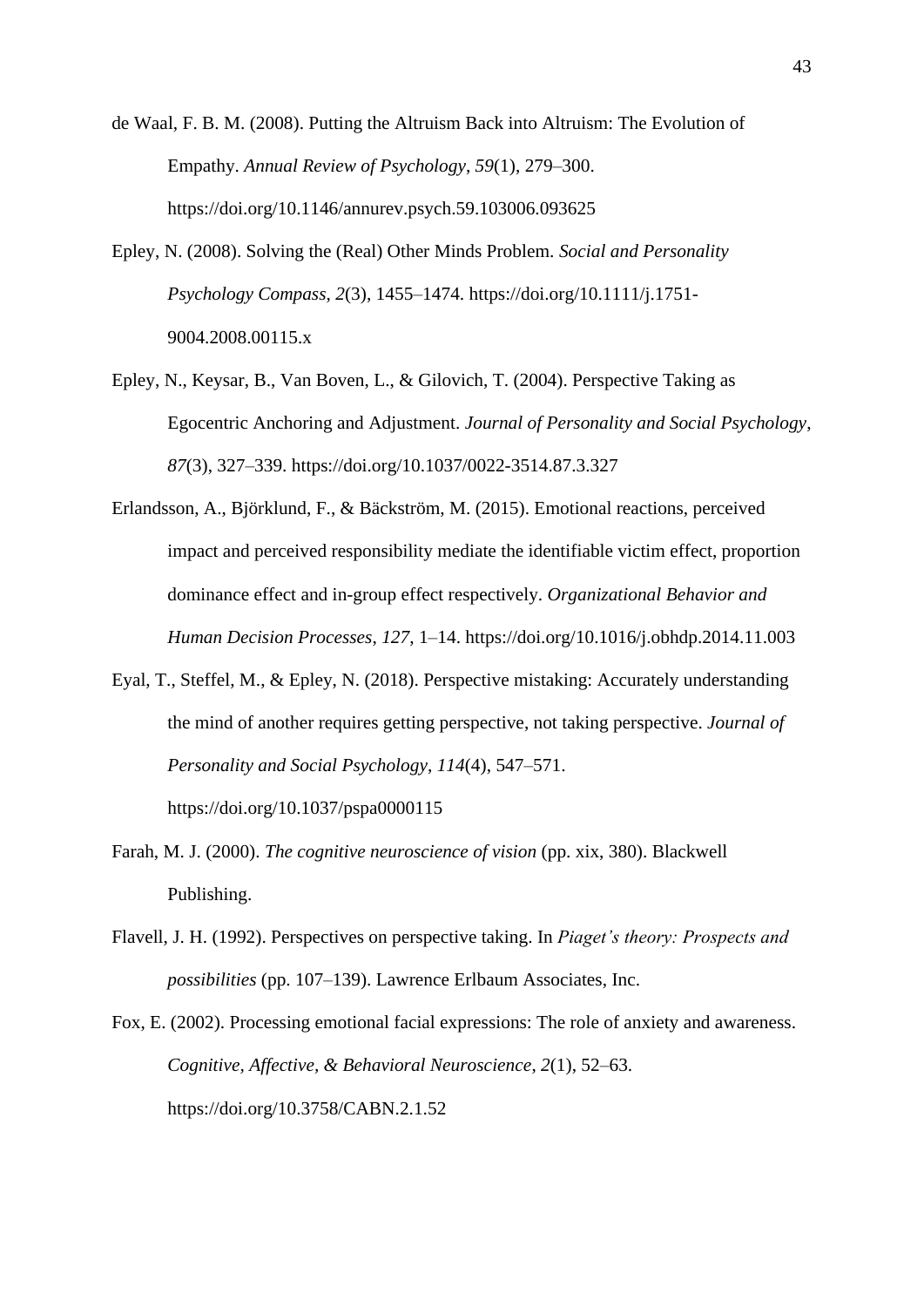Fox, E. (2005). The role of visual processes in modulating social interactions. *Visual Cognition*, *12*(1), 1–11. https://doi.org/10.1080/13506280444000067

- Frederick, S., Loewenstein, G., & O'donoghue, T. (2002). Time Discounting and Time Preference: A Critical Review. *Journal of Economic Literature*, *40*(2), 351–401. https://doi.org/10.1257/jel.40.2.351
- Galak, J., Givi, J., & Williams, E. F. (2016). Why Certain Gifts Are Great to Give but Not to Get: A Framework for Understanding Errors in Gift Giving. *Current Directions in Psychological Science*, *25*(6), 380–385. https://doi.org/10.1177/0963721416656937
- Garcia-Rada, X., Anik, L., & Ariely, D. (2019). Consuming together (versus separately) makes the heart grow fonder. *Marketing Letters*, *30*(1), 27–43. https://doi.org/10.1007/s11002-019-09479-7
- Gesiarz, F., & Crockett, M. J. (2015). Goal-directed, habitual and Pavlovian prosocial behavior. *Frontiers in Behavioral Neuroscience*, *9*. https://doi.org/10.3389/fnbeh.2015.00135
- Gewirtz, J. L., & Pehlez-Nogueras, M. (1992). *B. E Skinner's Legacy to Human Infant Behavior and Development*. 12.
- Gino, F., & Flynn, F. J. (2011). Give them what they want: The benefits of explicitness in gift exchange. *Journal of Experimental Social Psychology*, *47*(5), 915–922. https://doi.org/10.1016/j.jesp.2011.03.015
- Grossmann, T. (2010). The development of emotion perception in face and voice during infancy. *Restorative Neurology and Neuroscience*, *28*(2), 219–236. https://doi.org/10.3233/RNN-2010-0499
- Hasselmo, M. E., Rolls, E. T., & Baylis, G. C. (1989). The role of expression and identity in the face-selective responses of neurons in the temporal visual cortex of the monkey.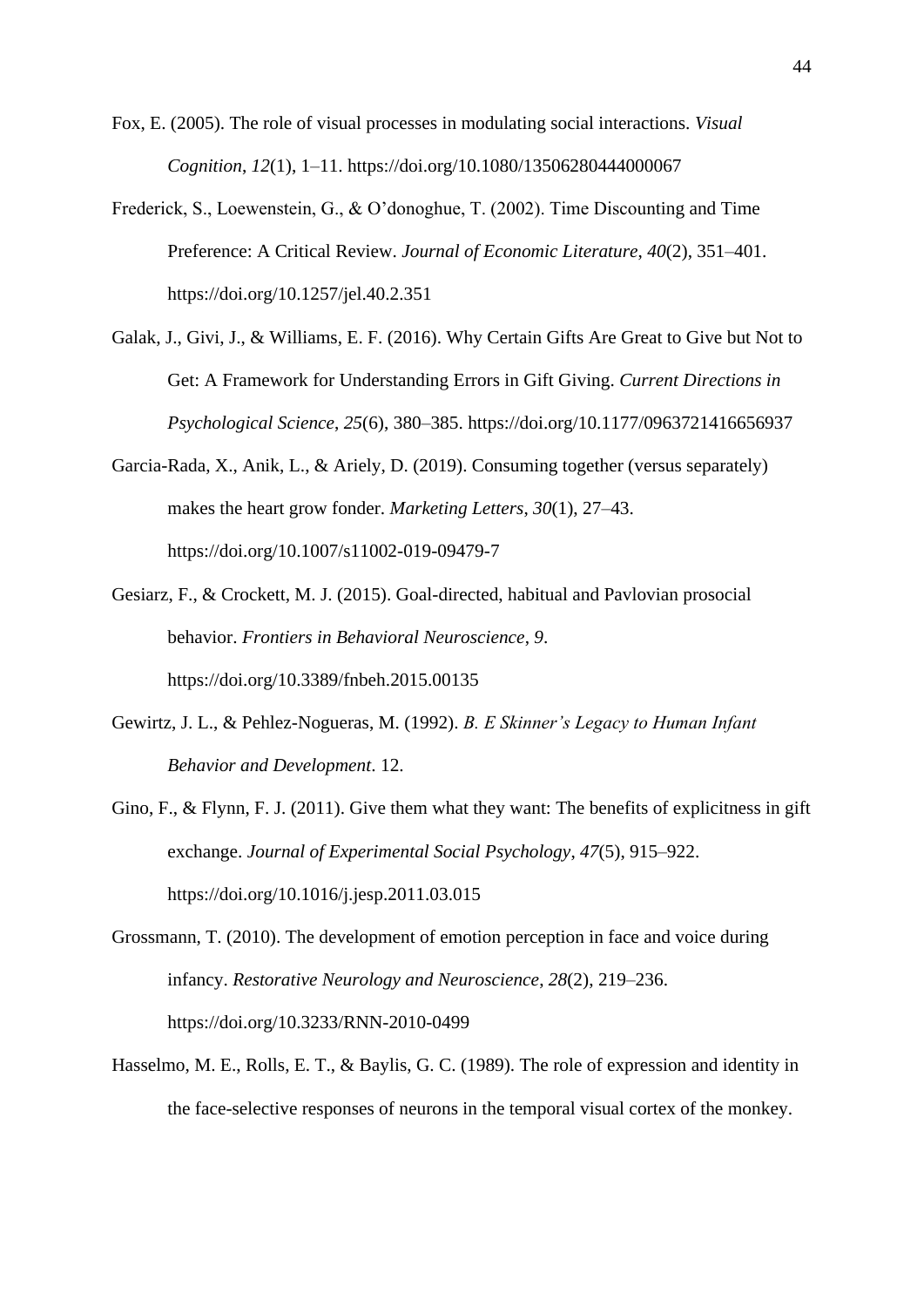*Behavioural Brain Research*, *32*(3), 203–218. https://doi.org/10.1016/S0166- 4328(89)80054-3

- Jawed, S., Amin, H. U., Malik, A. S., & Faye, I. (2019). Classification of Visual and Nonvisual Learners Using Electroencephalographic Alpha and Gamma Activities. *Frontiers in Behavioral Neuroscience*, *13*, 86. https://doi.org/10.3389/fnbeh.2019.00086
- Jones, B., & Rachlin, H. (2006). Social Discounting. *Psychological Science*, *17*(4), 283–286. https://doi.org/10.1111/j.1467-9280.2006.01699.x
- Knapp, M., & Hall, J. (2013). *Nonverbal Communication in Human Interaction 8th Edition Knapp Test Bank*. 27.
- Krueger, J. I. (2007). From social projection to social behaviour. *European Review of Social Psychology*, *18*(1), 1–35. https://doi.org/10.1080/10463280701284645
- Laibson, D. (1997). Golden Eggs and Hyperbolic Discounting. *The Quarterly Journal of Economics*, *112*(2), 443–478. https://doi.org/10.1162/003355397555253
- Lerner, J. S., Li, Y., Valdesolo, P., & Kassam, K. S. (2015). Emotion and Decision Making. *Annual Review of Psychology*, *66*(1), 799–823. https://doi.org/10.1146/annurevpsych-010213-115043
- Liu, P. J., Dallas, S. K., & Fitzsimons, G. J. (2019). A Framework for Understanding Consumer Choices for Others. *Journal of Consumer Research*, *46*(3), 407–434. https://doi.org/10.1093/jcr/ucz009
- Loewenstein, G., & Lerner, J. S. (2003). The role of affect in decision making. In *Handbook of affective sciences* (pp. 619–642). Oxford University Press.
- Loewenstein, G., & Prelec, D. (1992). Anomalies in Intertemporal Choice: Evidence and an Interpretation. *The Quarterly Journal of Economics*, *107*(2), 573–597. https://doi.org/10.2307/2118482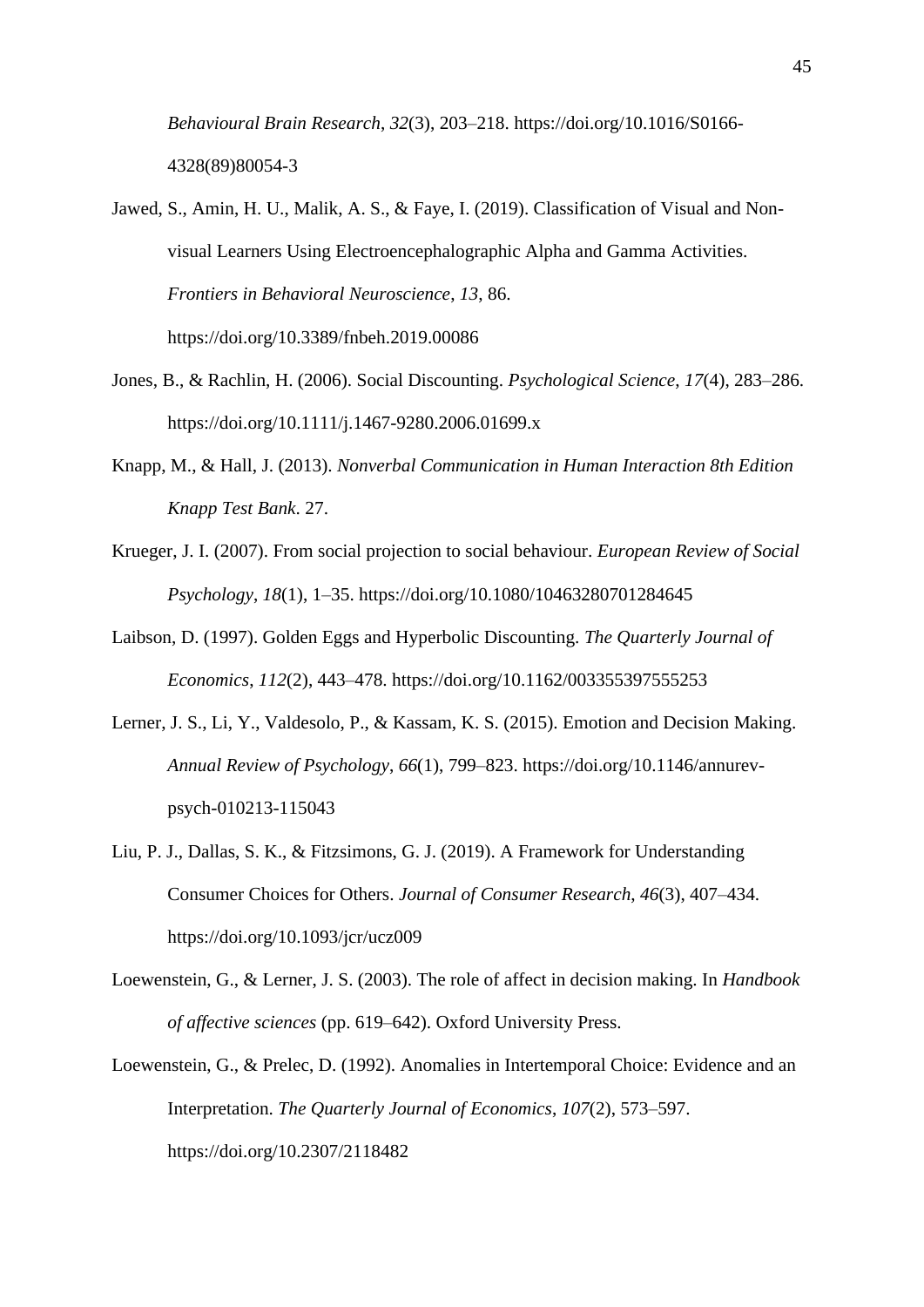Malkoc, S. A., & Zauberman, G. (2006). Deferring versus Expediting Consumption: The Effect of Outcome Concreteness on Sensitivity to Time Horizon. *Journal of Marketing Research*, *43*(4), 618–627. https://doi.org/10.1509/jmkr.43.4.618

- March, S., & Fleer, M. (2017). The Role of Imagination and Anticipation in Children's Emotional Development. In M. Fleer, F. González Rey, & N. Veresov (Eds.), *Perezhivanie, Emotions and Subjectivity: Advancing Vygotsky's Legacy* (pp. 105– 127). Springer. https://doi.org/10.1007/978-981-10-4534-9\_6
- Marks, D. F. (1973). VISUAL IMAGERY DIFFERENCES IN THE RECALL OF PICTURES. *British Journal of Psychology*, *64*(1), 17–24. https://doi.org/10.1111/j.2044-8295.1973.tb01322.x
- Mazur, J. (1987). *The Effect of Delay and of Intervening Events on Reinforcement Value: Quantitative Analyses of Behavior, Volume V*. Psychology Press.
- Mazur, J. (2001). Hyperbolic value addition and general models of animal choice. *Psychological Review*, *108*(1), 96–112. https://doi.org/10.1037/0033-295X.108.1.96
- Metcalfe, J., & Mischel, W. (1999). A hot/cool-system analysis of delay of gratification: Dynamics of willpower. *Psychological Review*, *106*(1), 3–19. https://doi.org/10.1037/0033-295X.106.1.3
- Mullen, B., Dovidio, J. F., Johnson, C., & Copper, C. (1992). In-group-out-group differences in social projection. *Journal of Experimental Social Psychology*, *28*(5), 422–440. https://doi.org/10.1016/0022-1031(92)90040-Q
- Nelis, S., Holmes, E. A., Griffith, J. W., & Raes, F. (2014). Mental imagery during daily life: Psychometric evaluation of the Spontaneous Use of Imagery Scale (SUIS). *Psychologica Belgica*, *54*(1), 19–32. https://doi.org/10.5334/pb.ag
- Niedenthal, P. M., Mermillod, M., Maringer, M., & Hess, U. (2010). The Simulation of Smiles (SIMS) model: Embodied simulation and the meaning of facial expression.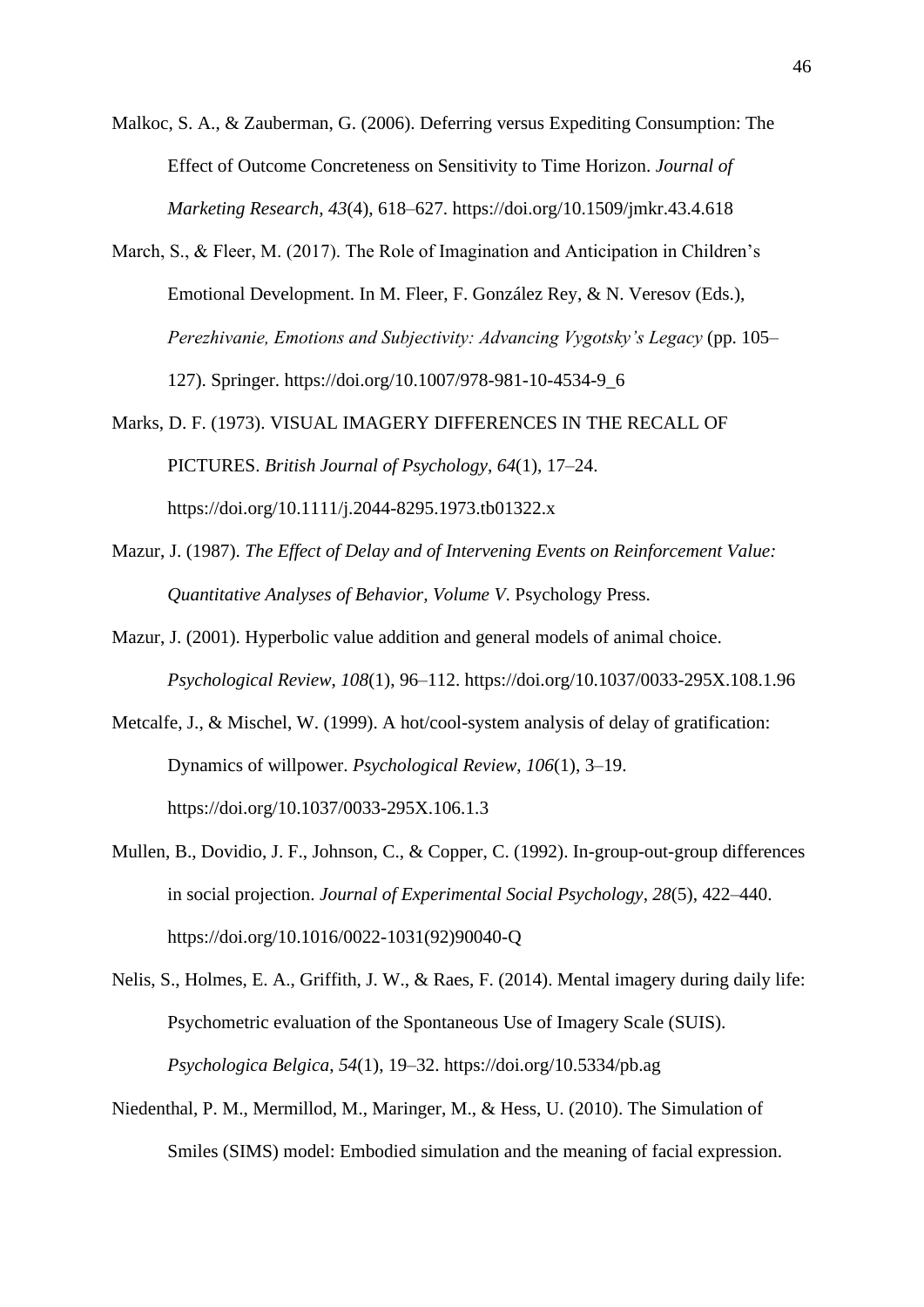*Behavioral and Brain Sciences*, *33*(6), 417–433. https://doi.org/10.1017/S0140525X10000865

- Nikitin, J., & Freund, A. M. (2019). The Motivational Power of the Happy Face. *Brain Sciences*, *9*(1), 6. https://doi.org/10.3390/brainsci9010006
- Preston, S. D., & de Waal, F. B. M. (2002). Empathy: Its ultimate and proximate bases. *Behavioral and Brain Sciences*, *25*(1), 1–20. https://doi.org/10.1017/S0140525X02000018
- Pronin, E., Olivola, C. Y., & Kennedy, K. A. (2008). Doing Unto Future Selves As You Would Do Unto Others: Psychological Distance and Decision Making. *Personality and Social Psychology Bulletin*, *34*(2), 224–236. https://doi.org/10.1177/0146167207310023
- Rand, D. G., Peysakhovich, A., Kraft-Todd, G. T., Newman, G. E., Wurzbacher, O., Nowak, M. A., & Greene, J. D. (2014). Social heuristics shape intuitive cooperation. *Nature Communications*, *5*(1), 3677. https://doi.org/10.1038/ncomms4677
- Samuelson, P. A. (1937). A Note on Measurement of Utility. *The Review of Economic Studies*, *4*(2), 155. https://doi.org/10.2307/2967612
- Scholten, M., & Read, D. (2010). The psychology of intertemporal tradeoffs. *Psychological Review*, *117*(3), 925–944. https://doi.org/10.1037/a0019619
- Small, D. A., & Loewenstein, G. (2003). Helping a Victim or Helping the Victim: Altruism and Identifiability. *Journal of Risk and Uncertainty*, *26*(1), 5–16. https://doi.org/10.1023/A:1022299422219
- Small, D. A., & Loewenstein, G. (2005). The devil you know: The effects of identifiability on punishment. *Journal of Behavioral Decision Making*, *18*(5), 311–318. https://doi.org/10.1002/bdm.507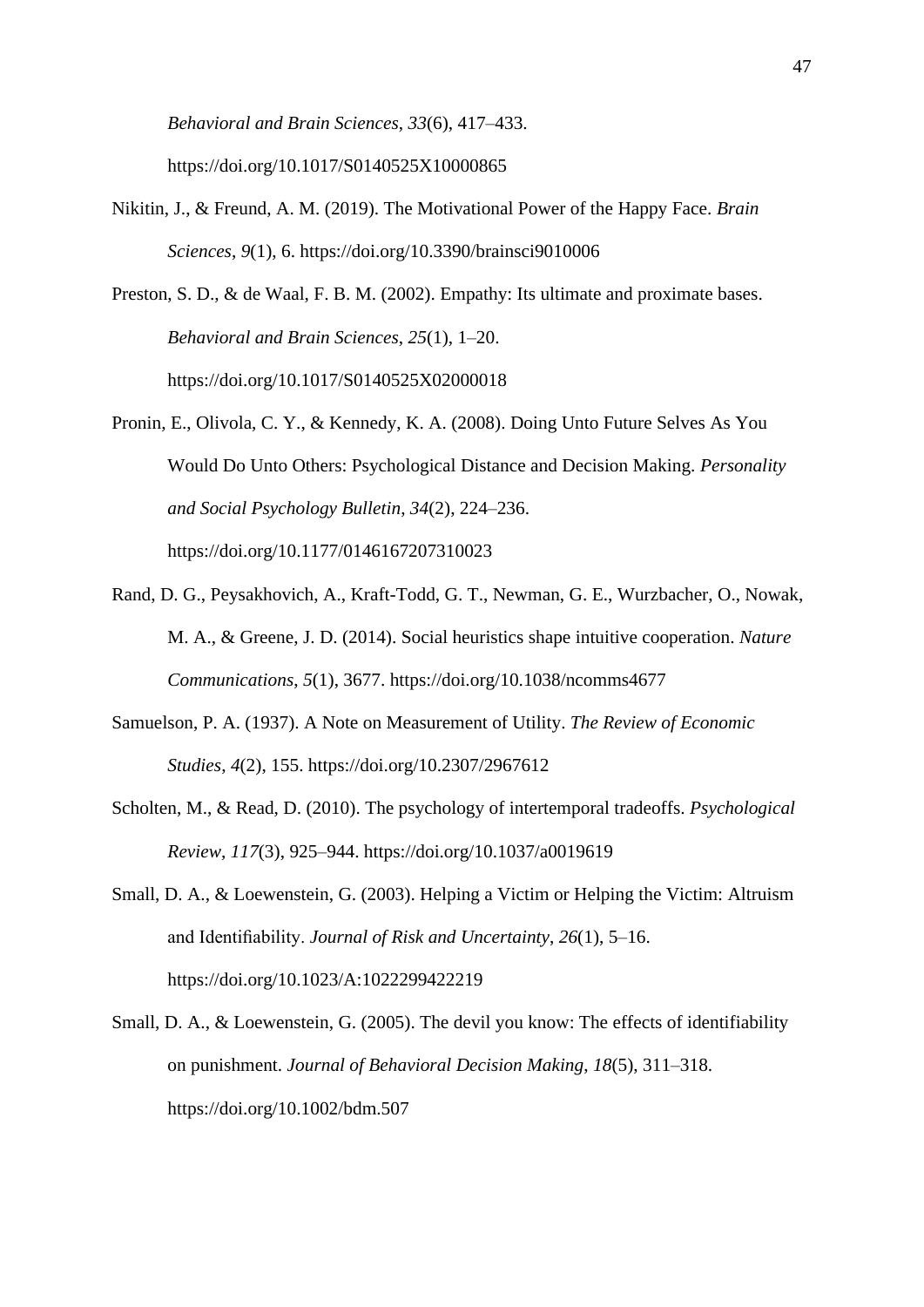- Soman, D., Ainslie, G., Frederick, S., Li, X., Lynch, J., Moreau, P., Mitchell, A., Read, D., Sawyer, A., Trope, Y., Wertenbroch, K., & Zauberman, G. (2005). The Psychology of Intertemporal Discounting: Why are Distant Events Valued Differently from Proximal Ones? *Marketing Letters*, *16*(3–4), 347–360. https://doi.org/10.1007/s11002-005- 5897-x
- Stenberg, G., Wiking, S., & Dahl, M. (1998). Judging Words at Face Value: Interference in a Word Processing Task Reveals Automatic Processing of Affective Facial Expressions. *Cognition and Emotion*, *12*(6), 755–782. https://doi.org/10.1080/026999398379420
- Takahashi, T. (2007). A comparison of intertemporal choices for oneself versus someone else based on Tsallis' statistics. *Physica A: Statistical Mechanics and Its Applications*, *385*(2), 637–644. https://doi.org/10.1016/j.physa.2007.07.020
- Tamir, D. I., & Mitchell, J. P. (2013). Anchoring and adjustment during social inferences. *Journal of Experimental Psychology: General*, *142*(1), 151–162. https://doi.org/10.1037/a0028232
- Toates, F. M. (1988). Motivation and Emotion from a Biological Perspective. In V. Hamilton, G. H. Bower, & N. H. Frijda (Eds.), *Cognitive Perspectives on Emotion and Motivation* (pp. 3–35). Springer Netherlands. https://doi.org/10.1007/978-94-009- 2792-6\_1
- Tronick, E. Z. (1989). Emotions and emotional communication in infants. *American Psychologist*, *44*(2), 112–119. https://doi.org/10.1037/0003-066X.44.2.112
- Tsukiura, T., & Cabeza, R. (2008). Orbitofrontal and hippocampal contributions to memory for face–name associations: The rewarding power of a smile. *Neuropsychologia*, *46*(9), 2310–2319. https://doi.org/10.1016/j.neuropsychologia.2008.03.013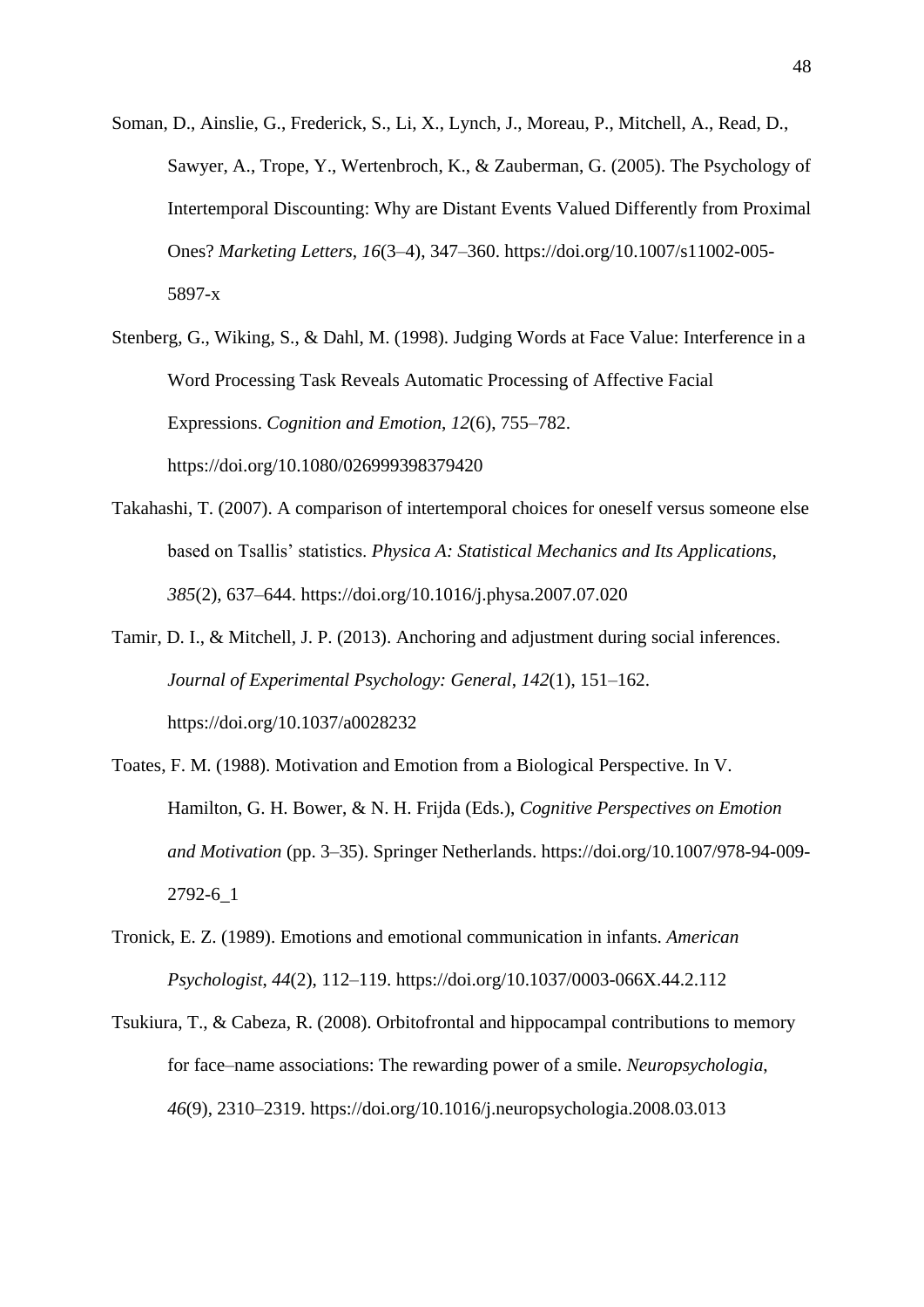Urminsky, O., & Zauberman, G. (2015). The Psychology of Intertemporal Preferences. In G. Keren & G. Wu (Eds.), *The Wiley Blackwell Handbook of Judgment and Decision Making* (pp. 141–181). John Wiley & Sons, Ltd. https://doi.org/10.1002/9781118468333.ch5

- Van Boven, L., & Loewenstein, G. (2003). Social Projection of Transient Drive States. *Personality and Social Psychology Bulletin*, *29*(9), 1159–1168. https://doi.org/10.1177/0146167203254597
- Van Boven, L., & Loewenstein, G. (2005). Empathy Gaps in Emotional Perspective Taking. In *Other minds: How humans bridge the divide between self and others* (pp. 284– 297). Guilford Press.
- Van Boven, L., Loewenstein, G., Dunning, D., & Nordgren, L. F. (2013). Chapter Three Changing Places: A Dual Judgment Model of Empathy Gaps in Emotional Perspective Taking. In J. M. Olson & M. P. Zanna (Eds.), *Advances in Experimental Social Psychology* (Vol. 48, pp. 117–171). Academic Press. https://doi.org/10.1016/B978-0-12-407188-9.00003-X
- Walker, M. B., & Trimboli, A. (1989). Communicating Affect: The Role of Verbal and Nonverbal Content. *Journal of Language and Social Psychology*, *8*(3–4), 229–248. https://doi.org/10.1177/0261927X8983005
- Wang, X., Krumhuber, E. G., & Gratch, J. (2018). The interpersonal effects of emotions in money versus candy games. *Journal of Experimental Social Psychology*, *79*, 315– 327. https://doi.org/10.1016/j.jesp.2018.08.014
- Yang, A. X., & Urminsky, O. (2018). The Smile-Seeking Hypothesis: How Immediate Affective Reactions Motivate and Reward Gift Giving. *Psychological Science*, *29*(8), 1221–1233. https://doi.org/10.1177/0956797618761373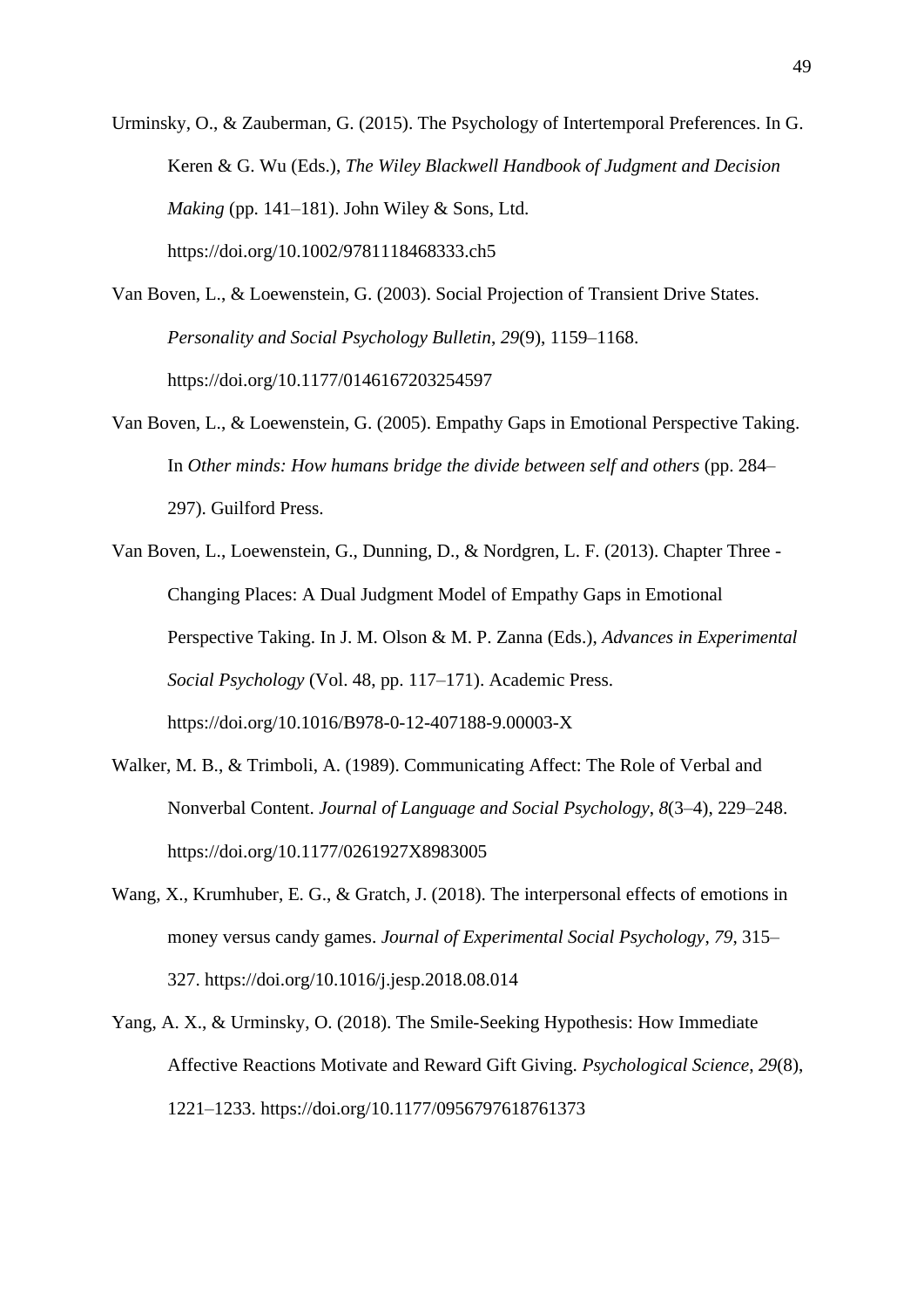Young-Browne, G., Rosenfeld, H. M., & Horowitz, F. D. (1977). Infant Discrimination of Facial Expressions. *Child Development*, *48*(2), 555–562. https://doi.org/10.2307/1128653

Zauberman, G., Kim, B. K., Malkoc, S. A., & Bettman, J. R. (2009). Discounting Time and Time Discounting: Subjective Time Perception and Intertemporal Preferences. *Journal of Marketing Research*, *46*(4), 543–556. https://doi.org/10.1509/jmkr.46.4.543

Ziegler, F. V., & Tunney, R. J. (2012). Decisions for Others Become Less Impulsive the Further Away They Are on the Family Tree. *PLoS ONE*, *7*(11), e49479. https://doi.org/10.1371/journal.pone.0049479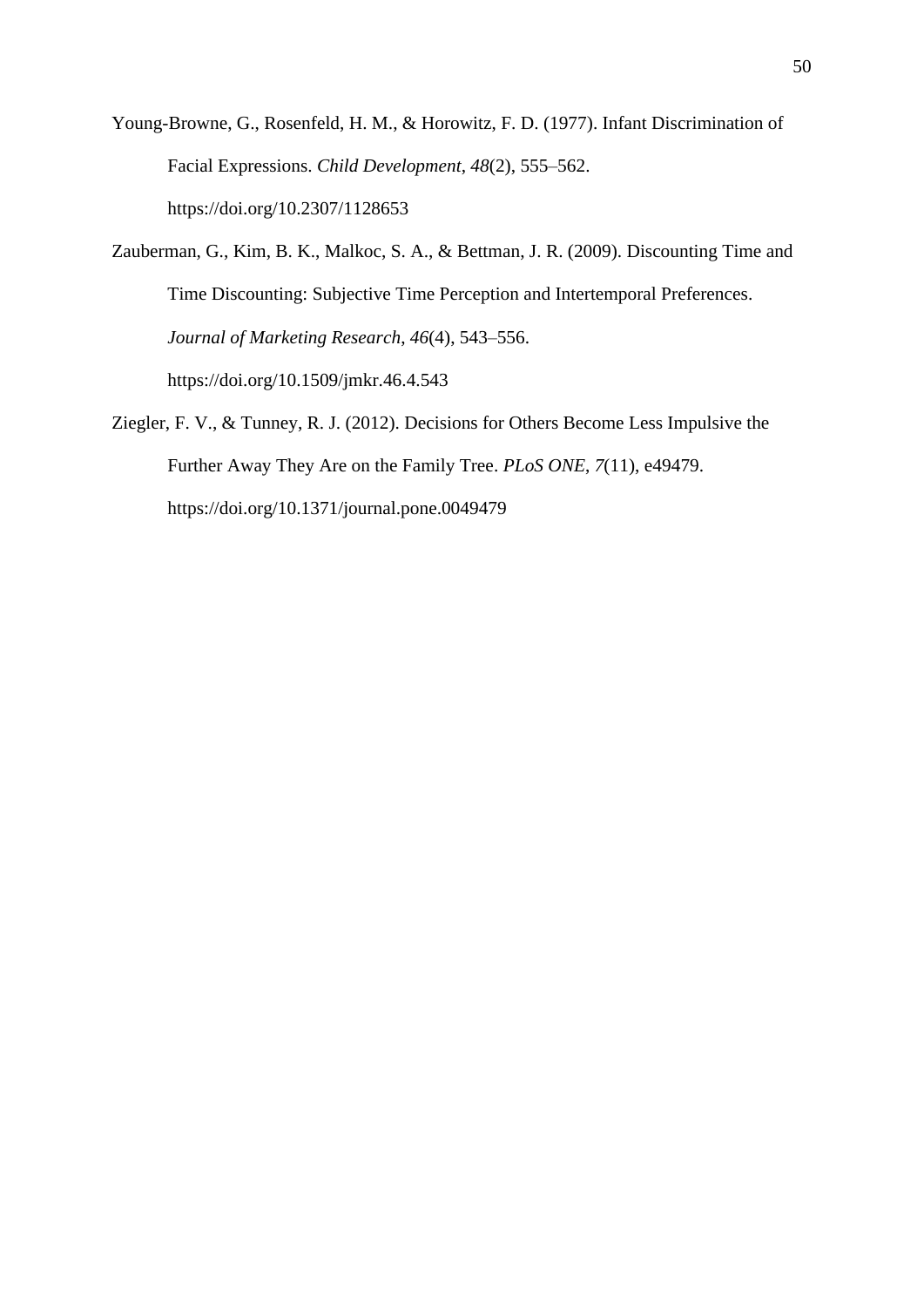# **The Agent's Impatience: A Self-Other Decision Model of Intertemporal Choices SUPPLEMENTARY WEB APPENDIX**

# **I. Additional modeling details**

#### **Derivation of the key prediction**

In an intertemporal choice for oneself, the threshold for choosing *SS* is defined by U*SS*  $|0 > U_{LL}|$  or, equivalently, by (1):  $\frac{V_{SS}}{V}$  $\frac{v_{SS}}{v_{LL}} > f$ .

In an intertemporal choice for another person, the threshold for choosing SS is defined by  $U_{SS}$  |1 >  $U_{LL}$ |1 or, equivalently, by (2):

$$
\frac{(\varphi f_V V_{LL} + \psi f_R R_{LL})}{(\varphi V_{LL} + \psi R_{LL})} = \frac{(\varphi f + \psi c f)}{(\varphi f + \psi c \frac{f}{f_R})} = f - \frac{(\psi c f (f - f_R))}{(\varphi f_R + \psi c f)}
$$

Because  $f - f_R > 0$ , the value of threshold (2) is smaller than the value of threshold (1). Therefore, it is easier to attain threshold (2) than threshold (1). In other words, people will be more likely to choose *SS* when making an intertemporal choice for another person than when making an otherwise identical choice for themselves.

#### **Expanded model of vicarious utility**

More generally than specified in the paper, vicarious utility can be specified as involving an anchoring and adjustment process:

$$
V_j(x_t) = V_i(x_t) + a (V_j(x_t) - Vi(x_t)
$$

In this anchoring and adjustment model, the degree of anchoring on the self vs. adjustment in the direction of the recipient's actual preferences is governed by the parameter *a*. At one extreme, when  $a = 0$ , the decision-maker simply assumes that the recipient shares their own preference. In this paper, we have assumed this case. This is likely to be a reasonable assumption when investigating *average* choices, particularly those involving money or goods with homogeneous valuations. At the other extreme, when  $a = 1$ , the decision-maker has accurate beliefs about the recipient's preferences. Any other value of the parameter (i.e., 0 < *a* < 1) reflects anchoring on own preferences and partially adjusting in the direction of the recipient's preference.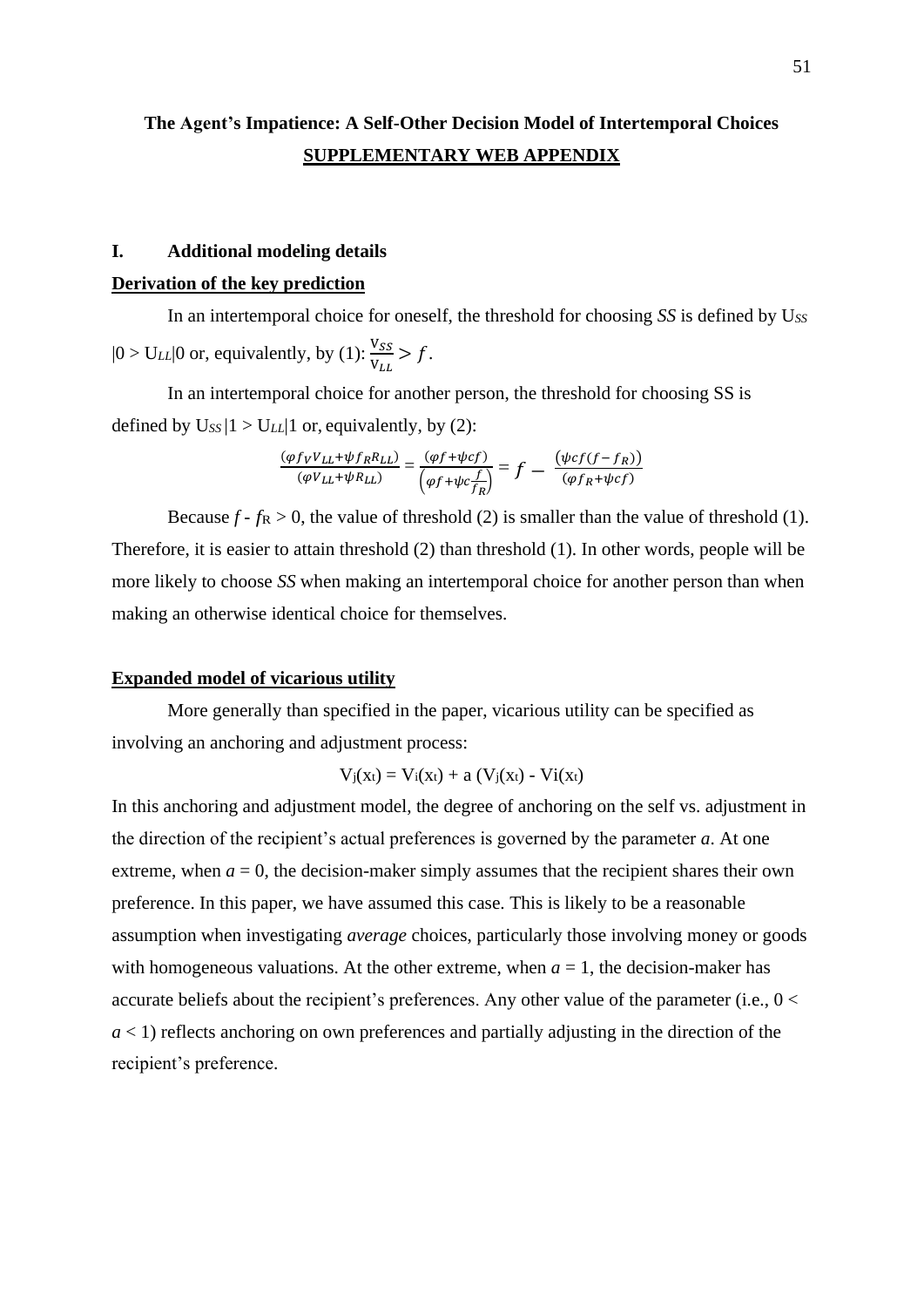# **II. Additional materials and results**

| <b>Study</b> | Recruited              | <b>Exclusions</b>                                              | Final         | Pre-registration link                      |
|--------------|------------------------|----------------------------------------------------------------|---------------|--------------------------------------------|
|              | sample<br>Received 467 |                                                                | sample<br>440 |                                            |
| Study 1      |                        | Per the pre-registered exclusion criteria (same for            |               | https://aspredicted.org/blind.php?x=re5ur7 |
|              | data entries           | all pre-registered studies), we excluded 0                     |               |                                            |
|              | from Prolific          | participants from duplicate IP addresses, 15                   |               |                                            |
|              | respondents            | incomplete entries, 12 participants who failed a               |               |                                            |
|              | (UK).                  | generic IMC, and 23 participants who failed an                 |               |                                            |
|              |                        | additional attention check about the content of the<br>survey. |               |                                            |
| Study 2A     | Received 479           | 14 data entries for duplicate IP addresses, 27                 | 403           | https://aspredicted.org/blind.php?x=fv4un6 |
|              | data entries on        | incomplete entries, 12 participants who failed a               |               |                                            |
|              | MTurk.                 | generic IMC, and 23 participants who failed an                 |               |                                            |
|              |                        | additional attention check about the content of the            |               |                                            |
|              |                        | survey.                                                        |               |                                            |
| Study 2B     | Received 88 lab        | N/A                                                            | 88            | N/A                                        |
|              | participants.          |                                                                |               |                                            |
| Study 2C     | Received 116           | N/A                                                            | 116           | N/A                                        |
|              | lab participants.      |                                                                |               |                                            |
| Study 2D     | Recruited 117          | 2 participants did not complete the questionnaire              | 115           | N/A                                        |
|              | MBA students           |                                                                |               |                                            |
|              | during class           |                                                                |               |                                            |
|              | break.                 |                                                                |               |                                            |
| Study 2E     | Received 530           | 41 data entries from duplicate IP addresses, 23                | 420           | https://aspredicted.org/blind.php?x=y4kc7v |
|              | data entries on        | incomplete entries, 28 participants who failed a               |               |                                            |
|              | MTurk.                 | generic IMC, and 18 participants who failed an                 |               |                                            |
|              |                        | additional attention check about content of the                |               |                                            |
|              |                        | survey.                                                        |               |                                            |
| Study 2F     | Received 484           | 24 data entries from duplicate IP addresses, 30                | 383           | https://aspredicted.org/blind.php?x=94ib9j |
|              | data entries on        | incomplete entries, 14 participants who failed a               |               |                                            |
|              | MTurk.                 | generic IMC, and 35 participants who failed an                 |               |                                            |
|              |                        | additional attention check about the content of the            |               |                                            |
|              |                        | survey.                                                        |               |                                            |
| Study 2G     | Received 230           | 8 data entries from duplicate IP addresses, 4                  | 208           | N/A                                        |
|              | data entries on        | incomplete entries, and 10 participants who failed a           |               |                                            |
|              | MTurk.                 | generic IMC.                                                   |               |                                            |
| Study 3A     | Received 794           | 95 data entries from duplicate IP addresses, 51                | 637           | https://aspredicted.org/blind.php?x=4gs7xr |
|              | data entries on        | incomplete entries, and 10 participants who failed a           |               |                                            |
|              | MTurk.                 | generic IMC.                                                   |               |                                            |
|              |                        |                                                                |               |                                            |
| Study 3B     | Received 739           | 84 data entries from duplicate IP addresses, 38                | 605           | http://aspredicted.org/blind.php?x=ky4ez2  |
|              | data entries on        | incomplete entries, and 12 participants who failed a           |               |                                            |
|              | MTurk.                 | generic IMC.                                                   |               |                                            |
| Study 4      | Received 663           | 26 data entries from duplicate IP addresses and 54             | 533           | https://aspredicted.org/blind.php?x=jj7ia3 |
|              | data entries on        | incomplete entries, 16 participants who failed a               |               |                                            |
|              | MTurk.                 | generic IMC, and 34 participants who failed an                 |               |                                            |
|              |                        | additional attention check about the content of the            |               |                                            |
|              |                        | survey.                                                        |               |                                            |
| Study 5A     | Received 435           | 8 data entries from duplicate IP addresses, 11                 | 404           | https://aspredicted.org/64C_Z2R            |
|              | data entries on        | incomplete entries, and 2 participants who failed a            |               |                                            |
|              | MTurk.                 | generic IMC.                                                   |               |                                            |
| Study 5B     | Received 442           | 12 data entries from duplicate IP addresses, 18                | 407           | https://aspredicted.org/X1Q_SN8            |
|              | data entries on        | incomplete entries, and 5 participants who failed a            |               |                                            |
|              | MTurk.                 | generic IMC.                                                   |               |                                            |

**Table S1.** Summary of screening procedure and results in all studies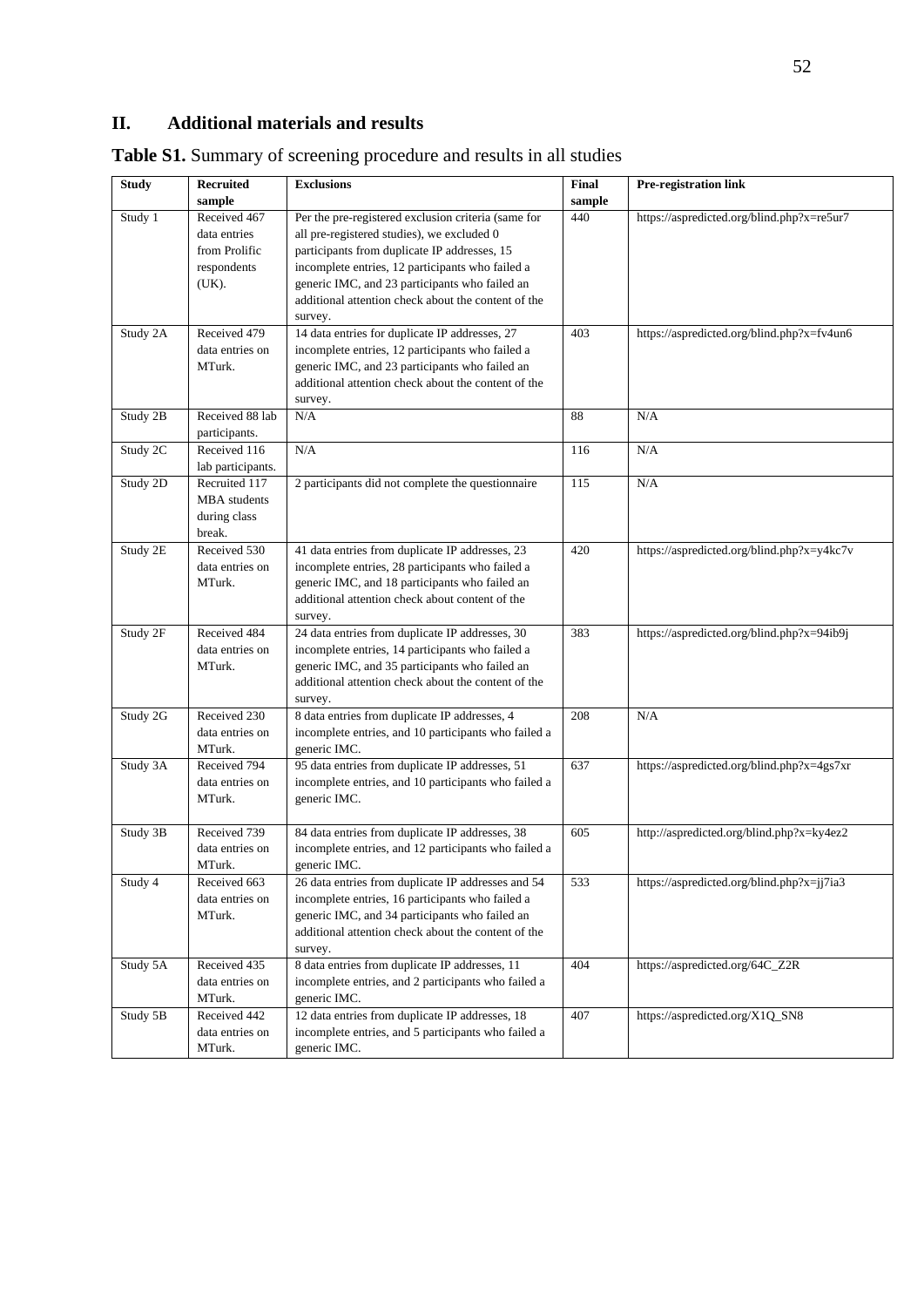#### **Study 2**

In Study 2C, the agent's impatience was stronger among female participants than among male participants ( $b_{\text{condition}\times\text{gender}} = 1.76$ ,  $SE = .78$ , Wald = 5.04,  $p = .025$ ), but this moderation by gender was not replicated in any other study in this paper.

In Study 2D, sequentially presenting participants with both decisions did not eliminate the agent's impatience. Within-subjects analyses revealed that a sizable subset of participants indicated a more "impatient" preference for the friend than for themselves: in the choice-for-another condition, 40.8% of those who chose *SS* for their friend indicated that they would have chosen *LL* for themselves, whereas only 3.9% of those who chose *LL* for the friend indicated that they would have chosen *SS* for themselves; in the choice-for-oneself condition, 19.2% of those who chose *LL* for themselves would have chosen *SS* for their friend, whereas only 2.6% of those who chose *SS* for themselves would have chosen *LL* for their friend. Together, participants in both conditions were more likely to choose the *SS* gift card for their friend than for oneself (choice-for-another condition: 50.6% for another vs. 34.2% for oneself; choice-for-self condition: 64.5% for another vs. 27.6% for oneself,  $\chi^2(1)$ s > 14.2, *ps* < .001).

In Study 2E, the chocolate candies were rated as significantly more affect-rich than vitamin supplements ( $M_{\text{chocolate}} = 6.11$ ,  $SD = 1.08$ ,  $M_{\text{vitamin}} = 3.90$ ,  $SD = 1.90$ ,  $t(328.9) =$ 14.64,  $p < .001$ ). We tested if choice was predicted by decision orientation, affective value, choice order, and any interactions between them. Only decision orientation had a main effect on choice (GEE Wald  $\chi^2$  (1, *N* = 840) = 14.44, *p* < .001; GLMM *b* = -.34, *p* < .001), and none of the other factors had an effect or interacted with decision orientation (*p*s > .250). Moreover, the effect held irrespective of the affective value of consumer goods (affect-rich: 51.18% for another person vs. 41.23% for oneself, McNemar's  $\chi^2(1, N = 211) = 9.30$ , *p*  $= .002$ ; affect-poor: 51.67% for another person vs. 44.98% for oneself, McNemar's  $\chi^2(1, N=$  $211$ ) = 3.84,  $p = .050$ ).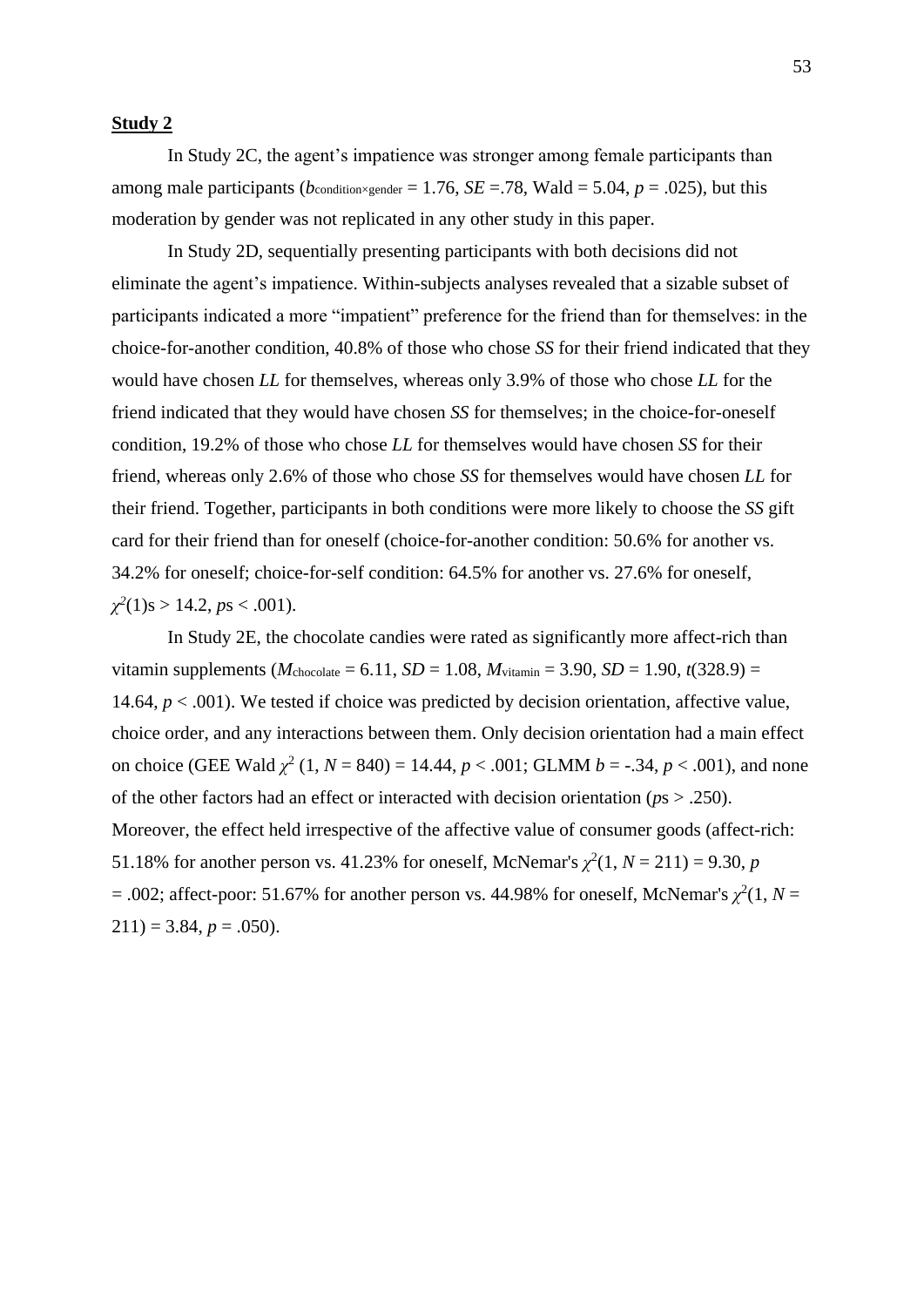| <b>Choice Category</b> | SS                                      | LL                                           |  |  |  |  |
|------------------------|-----------------------------------------|----------------------------------------------|--|--|--|--|
| Cash                   | \$100 cash in a red envelope            | A check in a red envelope, redeemable for    |  |  |  |  |
|                        |                                         | \$150 cash in a month                        |  |  |  |  |
| Amazon                 | \$50 Amazon gift card that can be       | \$75 Amazon gift card that can be redeemed   |  |  |  |  |
| e-gift card            | redeemed immediately                    | a month from now                             |  |  |  |  |
| Dinnerware             | A set of 6 pieces of sturdy dinnerware  | A set of 10 pieces of sturdy dinnerware      |  |  |  |  |
|                        | shipped and delivered this week         | shipped and delivered next month             |  |  |  |  |
| <b>Snacks</b>          | A box of healthy unsalted mixed nuts    | Two boxes of healthy unsalted mixed nuts     |  |  |  |  |
|                        | available now                           | available next week                          |  |  |  |  |
| Wallet                 | A name-brand wallet delivered this      | A premium designer wallet delivered in a     |  |  |  |  |
|                        | week                                    | month                                        |  |  |  |  |
| Dinner booking         | A dinner reservation at a Michelin one- | A dinner reservation at a Michelin two-star  |  |  |  |  |
|                        | star restaurant this weekend            | restaurant three months from now             |  |  |  |  |
| Concert tickets        | A back-section ticket for a big concert | A middle-section ticket for a big concert in |  |  |  |  |
|                        | this weekend                            | six months                                   |  |  |  |  |
| iTunes songs           | A voucher for 10 iTunes songs this      | A voucher for 15 iTunes songs, one           |  |  |  |  |
|                        | month                                   | redeemable each month starting now           |  |  |  |  |
| Ice cream vouchers     | A waffle cone with one big scoop of     | Two waffle cones, each with one big scoop    |  |  |  |  |
|                        | the receiver's favorite ice cream now   | the receiver's favorite ice cream, next week |  |  |  |  |

**Table S2.** Nine pairs of choices in Study 2G.

**Table S3.** Separate choices in Study 2G.

| <b>Decision Orientation</b> |           | Cash   | Amazon      | Dinner- | <b>Snacks</b> | Wallet | Dinner  | Concert | iTunes | Ice-cream |
|-----------------------------|-----------|--------|-------------|---------|---------------|--------|---------|---------|--------|-----------|
|                             |           |        | e-gift card | ware    |               |        | booking | tickets | songs  | vouchers  |
| <b>Choice</b> for           | $SS\%$    | 57.69% | 50.00%      | 54.81%  | 55.77%        | 45.19% | 75.00%  | 31.73%  | 64.42% | 66.35%    |
| another                     | <b>SD</b> | 0.50   | 0.50        | 0.50    | 0.50          | 0.50   | 0.44    | 0.47    | 0.48   | 0.48      |
| <b>Choice</b> for           | $SS\%$    | 39.42% | 22.12%      | 36.54%  | 35.58%        | 35.58% | 55.77%  | 25.00%  | 61.54% | 64.42%    |
| oneself                     | SD        | 0.49   | 0.42        | 0.48    | 0.48          | 0.48   | 0.50    | 0.44    | 0.49   | 0.48      |

# **Study 4**

**Table S4.** Anticipated reactions and anticipated evaluations from recipients who receive the *SS* or *LL* option in Study 4.

|                        |            | Choosing for a  | <b>Choosing for an</b> |            |  |  |
|------------------------|------------|-----------------|------------------------|------------|--|--|
|                        |            | specified other | unspecified other      |            |  |  |
| Option                 | SS         | LL              | SS                     | LL         |  |  |
| Anticipated reaction   | 3.02(1.03) | 1.97(1.72)      | 2.62(1.32)             | 2.15(1.72) |  |  |
| Anticipated evaluation | 2.75(1.29) | 1.93(1.89)      | 2.35(1.47)             | 2.05(1.73) |  |  |